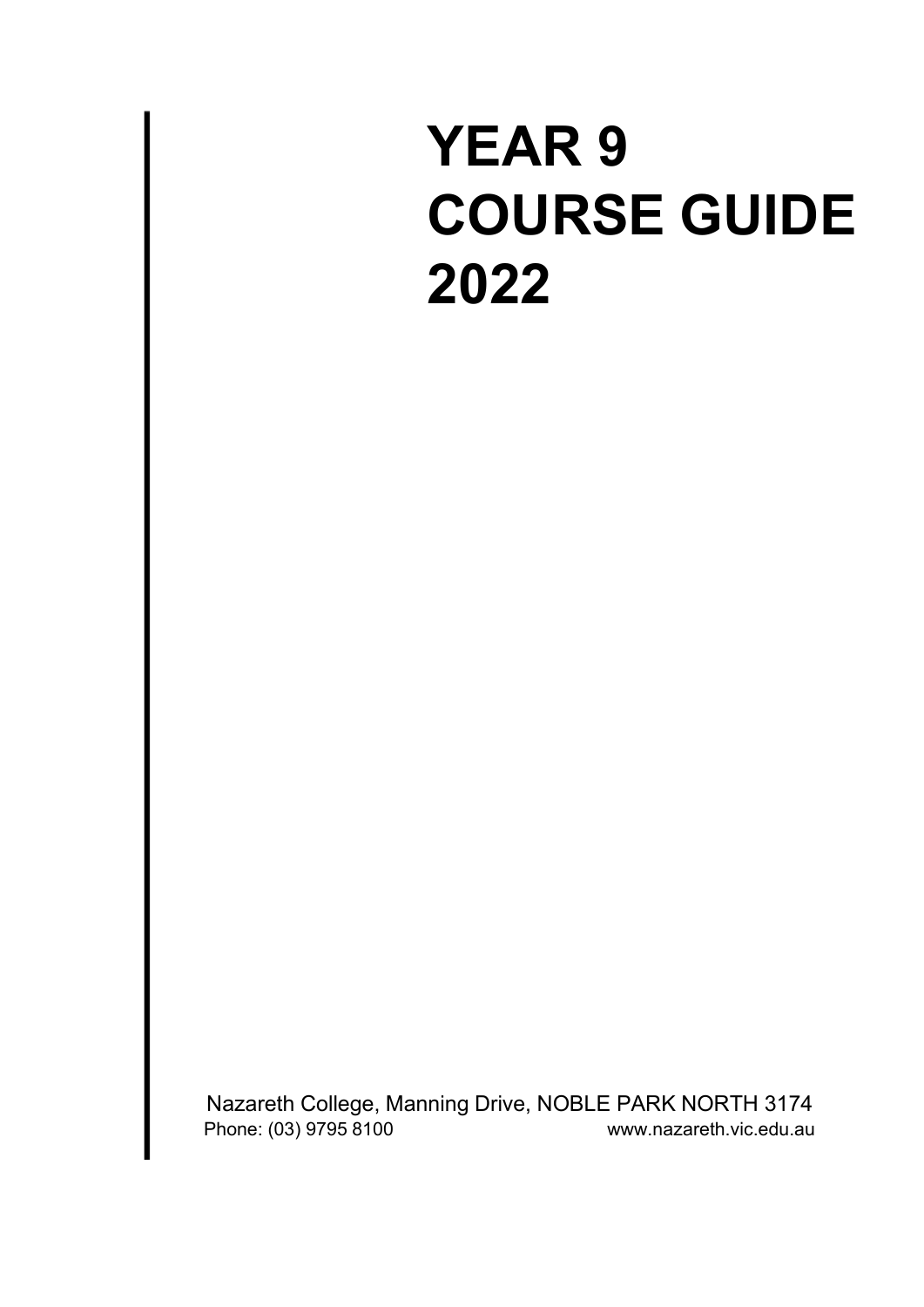

## **NAZARETH COLLEGE**

### **VISION STATEMENT**

Nazareth College is a **Catholic Co-educational Regional Secondary College** Est. 1986

"And He returned to Nazareth, and became strong, filled with wisdom; and the favour of God was upon Him."

(Luke 2:40)

Nazareth College is a learning community centred on the person of Jesus Christ.

Through learning and teaching in the Catholic tradition we foster a culture of faith, wisdom and knowledge.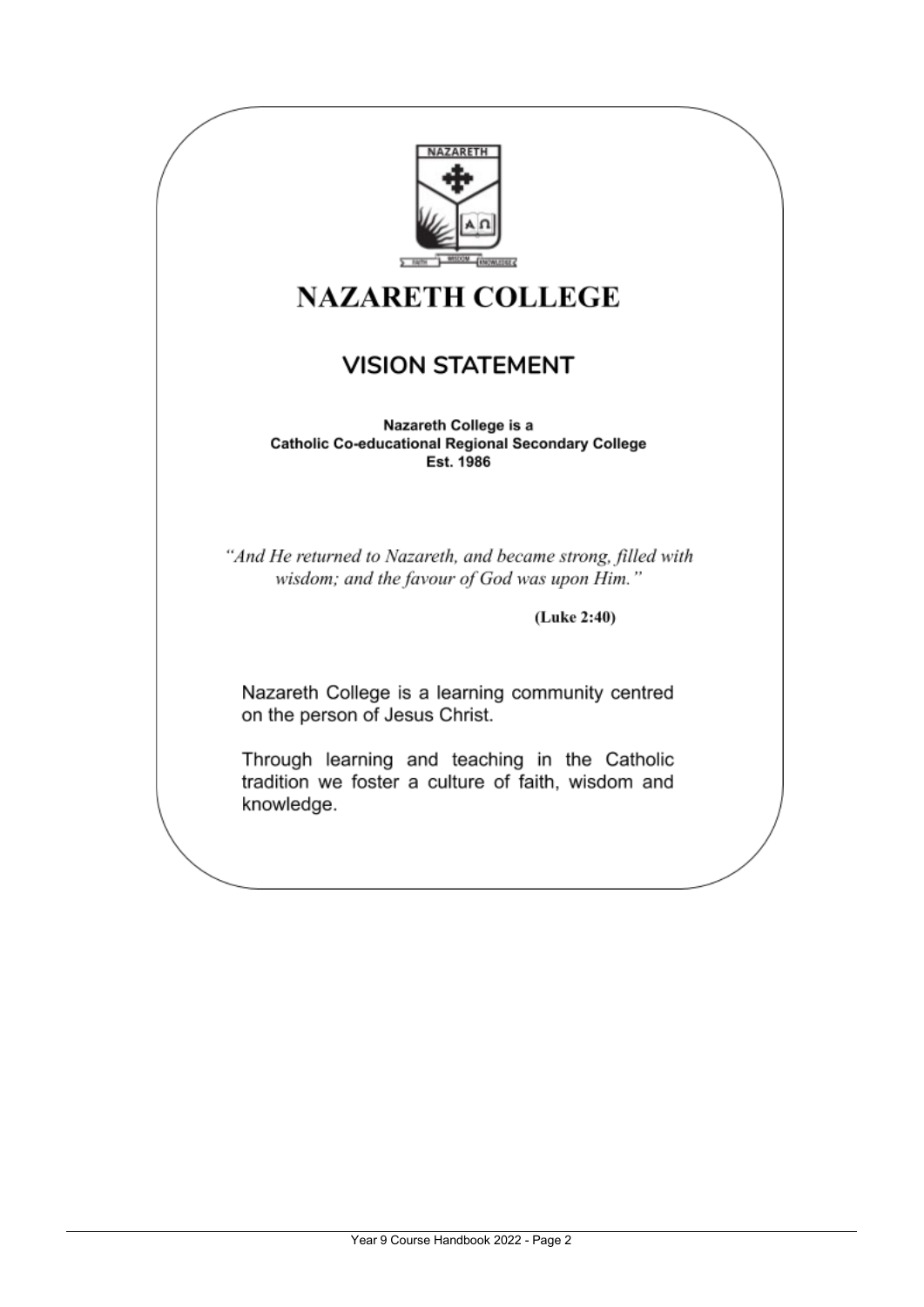| <b>CONTENTS</b>                         |                |  |
|-----------------------------------------|----------------|--|
| <b>CURRICULUM</b>                       | 5              |  |
| <b>ASSESSMENT</b>                       | 6              |  |
| <b>AUTHENTICATION OF WORK</b>           | $\overline{7}$ |  |
| <b>2022 CURRICULUM OVERVIEW</b>         | 8              |  |
| <b>LAUREL PROGRAM</b>                   | 10             |  |
| <b>CONTACTS FOR FURTHER INFORMATION</b> | 12             |  |
| <b>OVERVIEW OF STUDENT PROGRAMS</b>     | 13             |  |
| <b>EXAMPLES OF YEAR 9 PROGRAMS</b>      | 14             |  |
| ELECTIVE PROGRAM PLANNING SHEET         | 15             |  |
| <b>CORE SUBJECTS</b>                    | 16             |  |
| <b>RELIGIOUS EDUCATION</b>              | 17             |  |
| <b>ENGLISH</b>                          | 18             |  |
| <b>ENGLISH</b>                          | 18             |  |
| <b>LAUREL ENGLISH</b>                   | 19             |  |
| <b>LITERATURE</b>                       | 20             |  |
| <b>LITERACY SUPPORT</b>                 | 21             |  |
| <b>HEALTH &amp; PHYSICAL EDUCATION</b>  | 22             |  |
| <b>HEALTH &amp; PHYSICAL EDUCATION</b>  | 22             |  |
| YEAR 9 BASKETBALL EDUCATION             | 24             |  |
| YEAR 9 SOCCER EDUCATION                 | 26             |  |
| <b>THE HUMANITIES</b>                   | 28             |  |
| <b>LANGUAGES</b>                        | 29             |  |
| <b>ITALIAN</b>                          | 29             |  |
| <b>JAPANESE</b>                         | 30             |  |
| <b>MATHEMATICS</b>                      | 31             |  |
| <b>MATHEMATICS</b>                      | 31             |  |
| <b>LAUREL MATHEMATICS</b>               | 32             |  |
| <b>SCIENCE</b>                          | 33             |  |
| <b>SCIENCE</b>                          | 33             |  |
| <b>LAUREL SCIENCE</b>                   | 35             |  |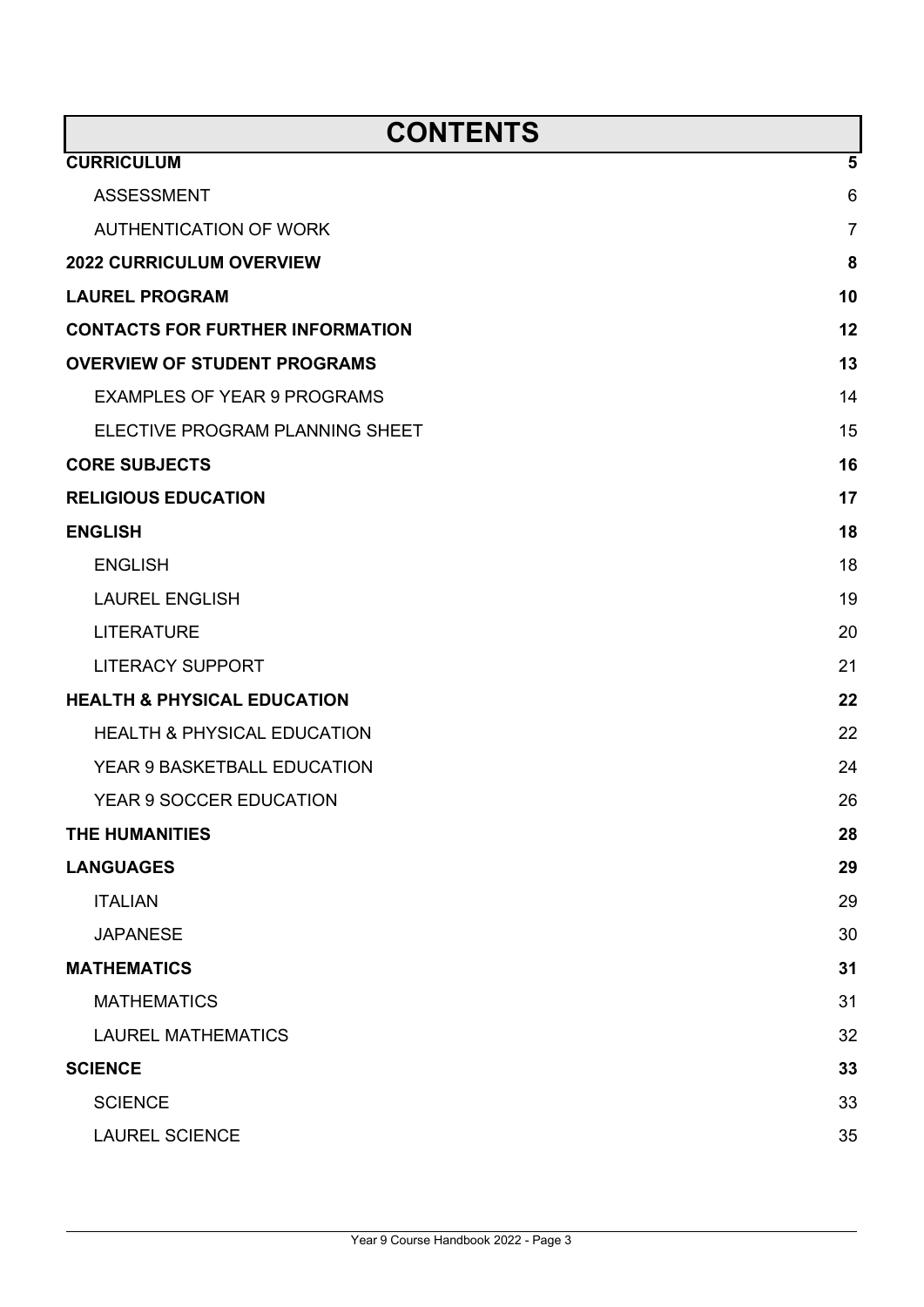| <b>ELECTIVE SUBJECTS</b>                           | 38       |
|----------------------------------------------------|----------|
| <b>APPLIED LEARNING</b><br><b>COMMUNITY ACTION</b> | 39<br>39 |
| <b>VISUAL ARTS</b>                                 | 40       |
| <b>ART</b>                                         | 40       |
| <b>MEDIA</b>                                       | 41       |
| <b>VISUAL COMMUNICATION</b>                        | 42       |
| <b>DIGITAL ART</b>                                 | 43       |
| <b>PERFORMING ARTS</b>                             | 44       |
| <b>DANCE</b>                                       | 44       |
| <b>DRAMA</b>                                       | 45       |
| <b>MUSIC PERFORMANCE</b>                           | 46       |
| <b>SCIENCE, TECHNOLOGY &amp; MATHEMATICS</b>       | 47       |
| <b>ROBOTICS</b>                                    | 47       |
| <b>TECHNOLOGY STUDIES</b>                          | 48       |
| <b>INFORMATION TECHNOLOGY</b>                      | 48       |
| <b>FOOD TECHNOLOGY</b>                             | 49       |
| <b>WOOD TECHNOLOGY</b>                             | 50       |
| <b>TEXTILES TECHNOLOGY</b>                         | 51       |
| <b>DESIGN &amp; TECHNOLOGIES</b>                   | 52       |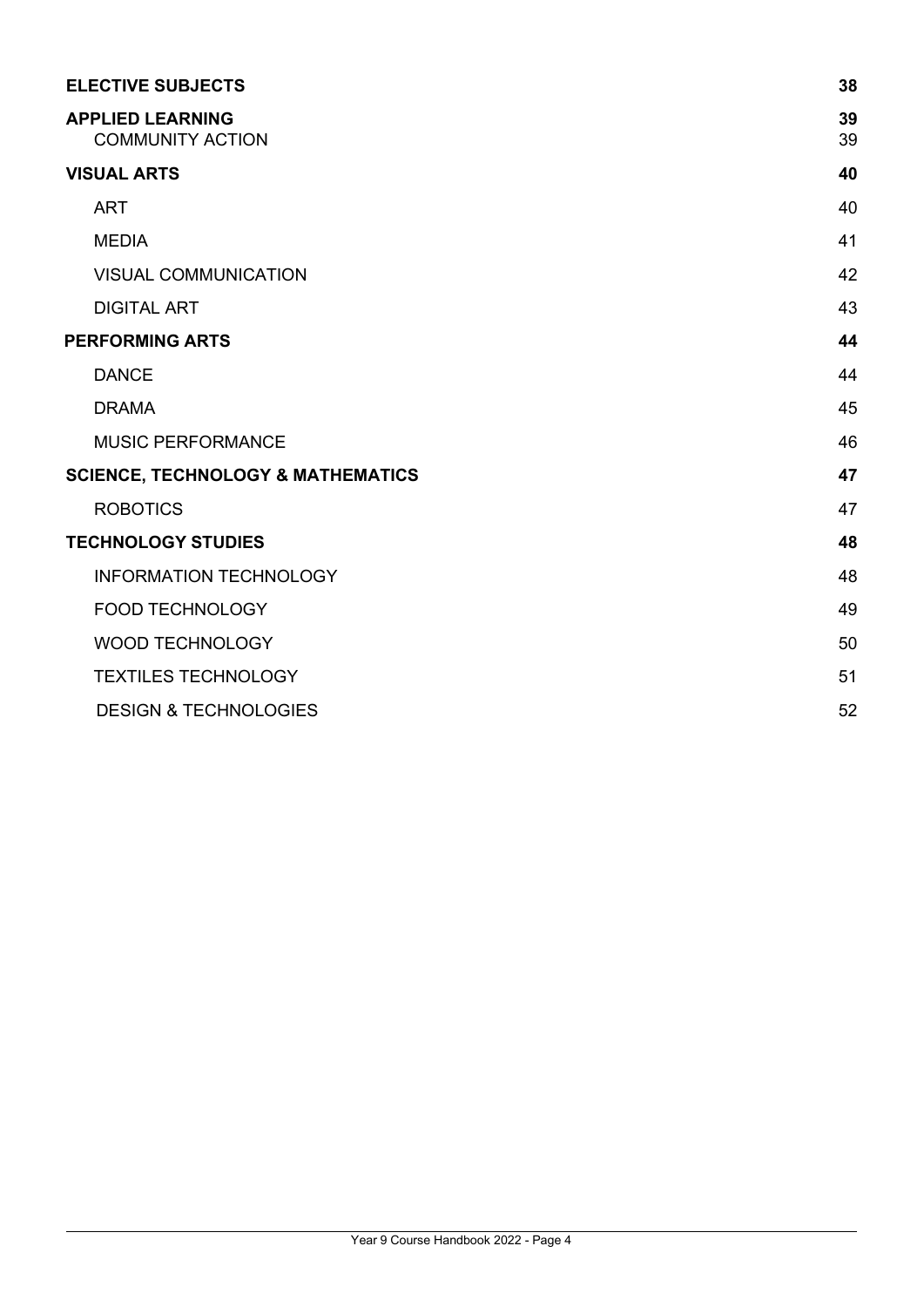## **CURRICULUM**

Year 9 at Nazareth College is a crucial year of learning for all students, as the foundations are developed for an effective and successful education in senior years.

The Laurel Program provides opportunities for high achieving students to excel and accelerate in their learning so that they may achieve beyond their expectations. Students may apply to be part of the program. Acceptance to the program will be determined by PAT tests, teacher recommendation and reporting data. Students who undertake Laurel English and Laurel Maths at Year 9 would have been in the Knowledge classes in Year 7 and 8.

Literacy and numeracy are two key elements for optimal learning outcomes for students, and the College provides strong programs in these key areas to ensure that each student reaches their maximum potential in all areas of study.

Students are exposed to a wide variety of subjects in Years 7 and 8 across all disciplinary strands within the Victorian Curriculum, in order to provide students with breadth of curriculum. Students complete studies in the core subjects of Religion, English, Mathematics, Science, Humanities, Languages and Physical Education. In Year 7 students choose the Language they wish to continue studying in Year 8 and beyond. Additionally, students study electives in the areas of Arts and Technology.

In Year 9, students are then able to start making informed decisions about subjects they wish to pursue in more depth. They study the same group of core subjects in addition to electives chosen by students from the Learning Areas of Languages, Technology, Arts and Literature.

Extensive educational research suggests that Year 9 can be a challenging period for students, where the many changes and developments during adolescence can influence their interest in learning. The staff at Nazareth College understand this challenge. In order to maximise each student's interest and commitment to learning, a specialised program is utilised at Year 9 level. Engaging students in their studies and providing encouragement and support is a key focus of the Year 9 teaching team. In addition to core subjects, students experience a range of 'real life' learning programs. The City Learning program is an innovative and challenging opportunity for students to combine conventional study within the Nazareth learning community with a range of tasks and activities conducted outside the College grounds. A series of educational excursions into the Melbourne CBD allows students to explore and experience the inner-city precinct, and a series of tasks completed independently of their teacher gives students greater responsibility and a sense of trust as they navigate the city and work cohesively in small teams to complete each task.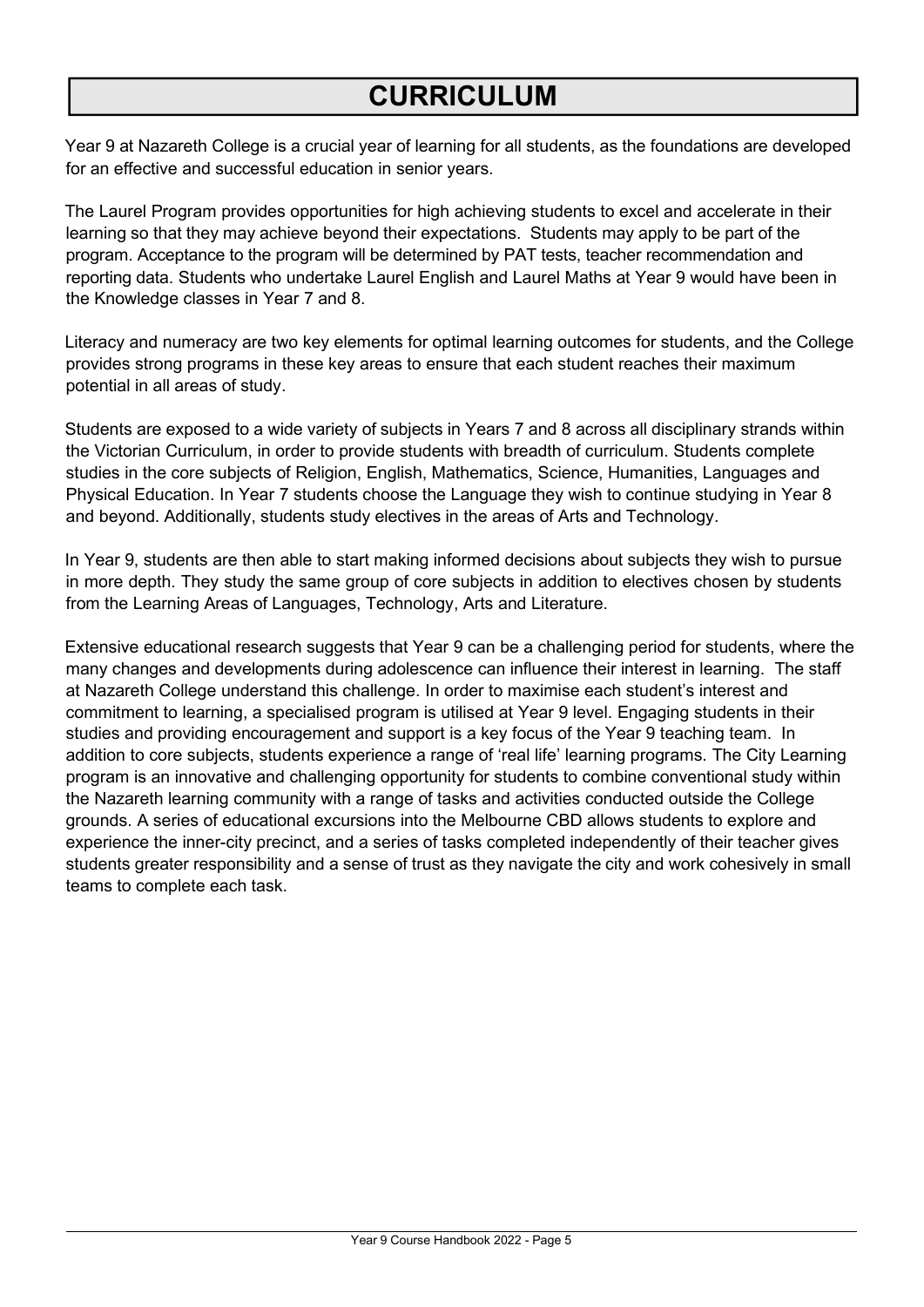## **CURRICULUM**

#### <span id="page-5-0"></span>**ASSESSMENT**

#### **Some Definitions**

Assessment – is the term typically used to describe activities undertaken by a teacher to obtain information about the knowledge, skills and attitude of students in relation to the learning process. This includes assessment for, as and of learning.

Outcomes – all work must be completed, e.g. classwork, topic tests, essays, assignments, practical work, etc. so as to obtain expected levels of achievement, skills and understanding within the Victorian Curriculum.

Assessment Task – a task that is measured for a standard (Assessed as a percentile mark or UG if under 35%).

Testing – As part of the ongoing assessment that is conducted in these year levels, topic tests, short answer responses, multiple choice questions, practical assessment and aural/tests (Languages) all contribute to the assessment process. PAT (Progressive Achievement Test) testing provides preteaching assessment information. Year 9 students will also complete semester exams in selected subjects.

Reporting- is the communication of clear and comprehensive information regarding student progress and achievement on what has been assessed. Online feedback provided for Continuous Reporting on assessment tasks (accessible to parents via **PAM**) indicates what the student has achieved, ways to improve performance and overcome difficulties, as well as communicating observed behaviours and attitudes. A summary report of all assessed tasks and Victorian Curriculum standards achieved is produced at the end of each semester. These are then enhanced by Student Progress Meetings twice a year.

#### **Submission of Work**

Students are expected to submit work on the due date and penalties will be incurred for those who do not. Effective use should be made of the Student Organiser and students should organise themselves so that work is submitted on time.

Students submitting work on time will be rewarded with a prompt, full assessment, indicating a percentile mark or UG (under 35% on an attempted task assessable grades) or S (Satisfactory), N (Not Satisfactory).

If a student has a valid reason for not submitting work on the due date, he/she will need to negotiate an approved extension with their subject teacher before the due date. (The extension time would not normally be more than five (5) school days). Such work will be assessed with no penalty.

Late Submissions

#### Step 1

If the designated Assessment Task is not submitted by the due date, a Homework Recovery session will be issued and parents will be informed via PAM. A revised due date will be set by the teacher.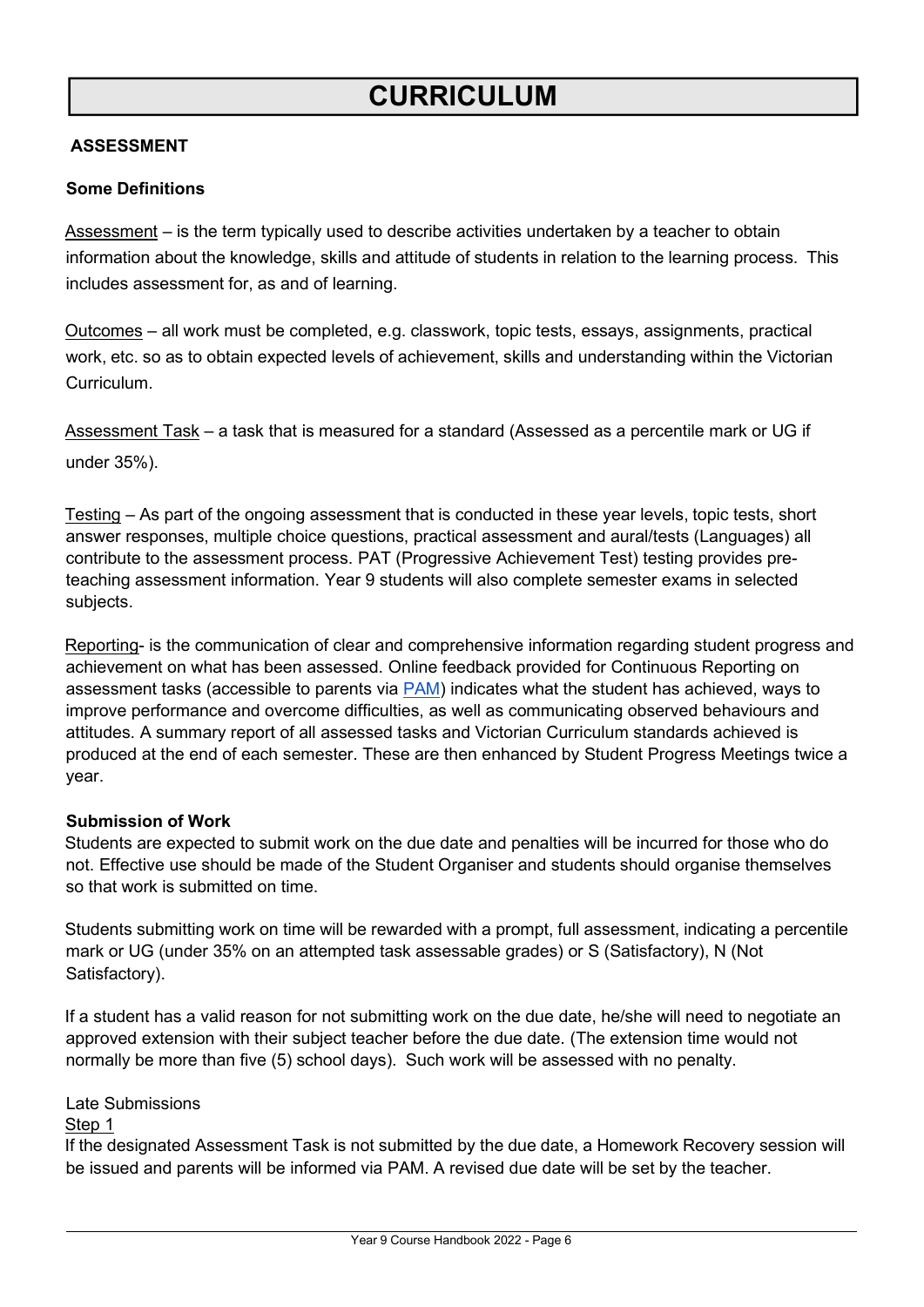## **CURRICULUM**

Late work, i.e. work submitted by the revised date will be corrected and marked as either (S) Satisfactory or (NS) Not Satisfactory. The student report will record NG Not Graded – work submitted past the due date.

#### Step 2

If a student does not submit an assessment task by the new due date, a NS – Not Submitted grade is entered and appropriate comments are recorded in the report.

Students will still be required to complete the task to a satisfactory standard at a time determined by the Head of House.

### <span id="page-6-0"></span>**AUTHENTICATION OF WORK**

Years 7 - 9 students must submit for assessment only work that is their own. This includes ALL assessment tasks including end of semester examinations. Any assistance received by the student in producing the work (where this is appropriate), must be acknowledged and be obvious to the reader.

Students must be responsible for ensuring that the teacher has no difficulty in authenticating their work. They should understand that teachers cannot authenticate work about which they have doubts until further evidence is provided. The teacher may consider it appropriate to ask the student to demonstrate his or her understanding of the task at or about the time of submission of the work.

The work will be assessed only if the teacher can attest that, to the best of his/her knowledge, all unacknowledged work is the student's own.

Teachers must satisfy themselves about the authenticity of any student work if that work:

- Is not typical of other work provided by the student
- Is inconsistent with the teacher's knowledge of the student's ability
- Contains unacknowledged material
- Has not been sighted and monitored by the teacher during its development

Teachers should not assess such work until sufficient evidence is available to show that the work is the student's own.

In cases where authenticity of work has been breached (including cheating on tests and examinations), the Subject Teacher has the power to:

- Reprimand a student **OR**
- Refuse to accept some of all of the work depending on the particular circumstances of the situation.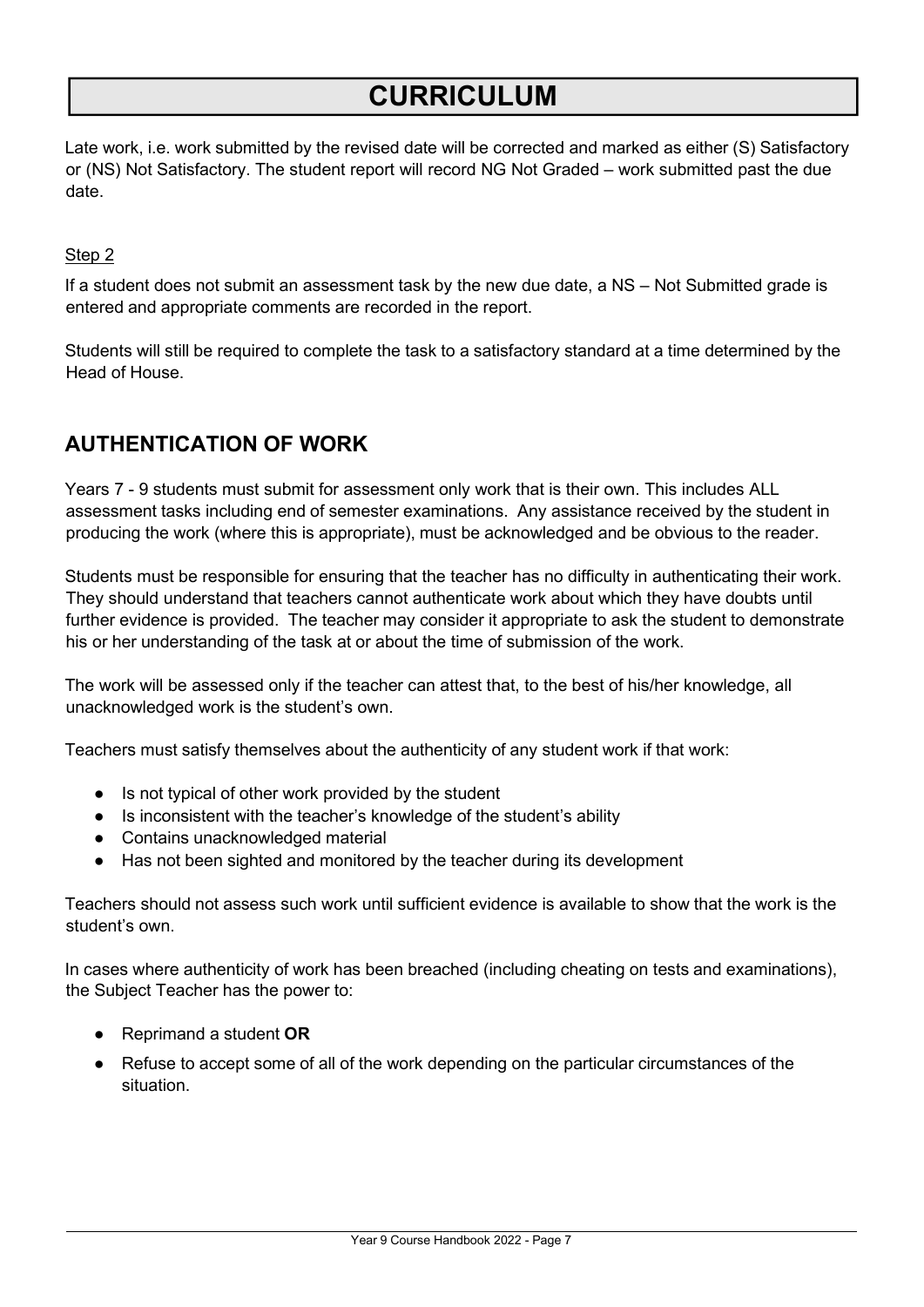## **2022 CURRICULUM OVERVIEW**

| <b>LEARNING AREA</b>                           | <b>YEAR 7</b>                                                             | <b>YEAR 8</b>                                                             | <b>YEAR 9</b>                                                                                                                                                                                                                                       |
|------------------------------------------------|---------------------------------------------------------------------------|---------------------------------------------------------------------------|-----------------------------------------------------------------------------------------------------------------------------------------------------------------------------------------------------------------------------------------------------|
| <b>RELIGIOUS</b><br><b>EDUCATION</b>           | Religious Education #                                                     | Religious Education #                                                     | Religious Education #                                                                                                                                                                                                                               |
| <b>ENGLISH</b>                                 | English#                                                                  | English#                                                                  | English #<br>Literature elective                                                                                                                                                                                                                    |
| <b>MATHEMATICS</b>                             | Mathematics #                                                             | Mathematics #                                                             | Mathematics #                                                                                                                                                                                                                                       |
| <b>HEALTH AND PHYSICAL</b><br><b>EDUCATION</b> | Physical Education #                                                      | Physical Education #                                                      | Physical Education #<br>or<br>Year 9 Soccer Education #<br>or<br>Year 9 Basketball Education<br>#                                                                                                                                                   |
| <b>SCIENCE</b>                                 | Science #                                                                 | Science #                                                                 | Science #<br><b>STEM</b> elective                                                                                                                                                                                                                   |
| <b>HUMANITIES</b>                              | Humanities #<br>Civics & Citizenship<br>Economics<br>Geography<br>History | Humanities #<br>Civics & Citizenship<br>Economics<br>Geography<br>History | Humanities #<br>Civics & Citizenship<br>Economics<br>Geography<br>History                                                                                                                                                                           |
| <b>LANGUAGES</b>                               | Italian $\overline{\#}$<br>or<br>Japanese #                               | Italian#<br>or<br>Japanese #                                              | Italian #<br>or<br>Japanese #                                                                                                                                                                                                                       |
| <b>THE ARTS</b>                                | Art *<br>Music *                                                          | Visual Communication<br>Drama *<br>or<br>Music *                          | Performing Arts<br>Dance<br>Drama<br>Music<br><b>Visual Arts</b><br>Art<br><b>Digital Art</b><br>Media<br><b>Visual Communication</b>                                                                                                               |
| <b>TECHNOLOGY STUDIES</b>                      | Information Technology *<br>Textiles Technology *                         | Food Technology *<br>Wood Technology *                                    | Food Technology<br>Information Technology<br>Robotics<br>Design & Technologies<br><b>Textiles Technology</b><br>Wood Technology                                                                                                                     |
| <b>ELECTIVE SUBJECTS</b>                       | N/A                                                                       | N/A                                                                       | <b>CHOOSE 6 ELECTIVE</b><br><b>UNITS</b><br>(INCLUDING A<br>LANGUAGE WHICH IS 2<br>UNITS) from:<br>The Arts, Technology,<br>Languages, Health &<br>Physical Education and<br>Literature.<br>(Each elective is for the<br>duration of one semester). |

## **# CORE**

**\* 1 UNIT OF EACH AT THIS YEAR LEVEL**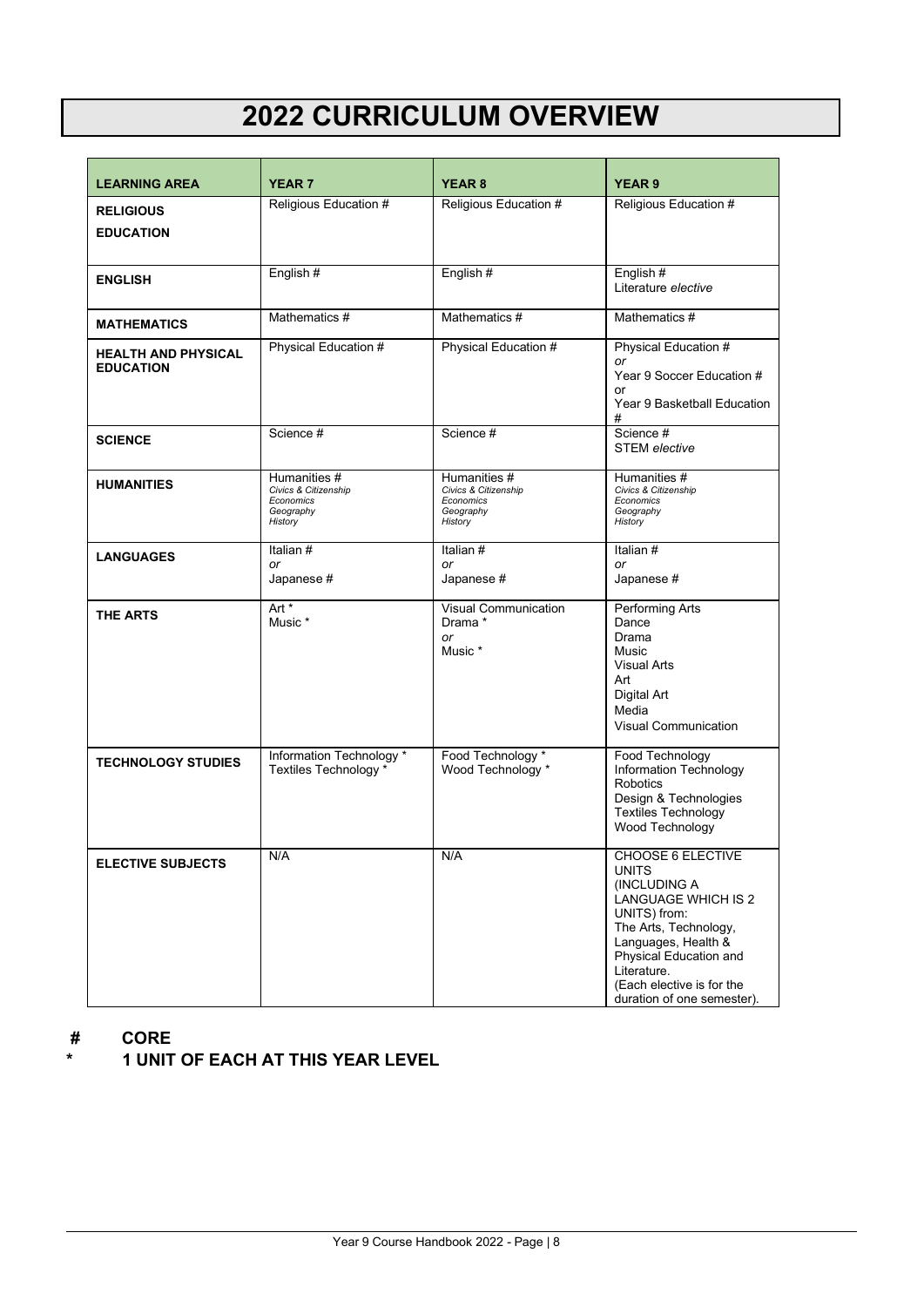## **2022 CURRICULUM OVERVIEW**

| <b>LEARNING AREA</b>                                                                                                  | <b>YEAR 10</b>                                           | <b>YEAR 11 (VCE Units 1 &amp; 2)</b>                              | <b>YEAR 12 (VCE Units 3 &amp; 4)</b>                                                                                               |
|-----------------------------------------------------------------------------------------------------------------------|----------------------------------------------------------|-------------------------------------------------------------------|------------------------------------------------------------------------------------------------------------------------------------|
| <b>RELIGIOUS EDUCATION #</b>                                                                                          | <b>Religious Education</b>                               | <b>VCE Religion &amp; Society</b>                                 | <b>VCE Religion &amp; Society</b>                                                                                                  |
|                                                                                                                       | or<br>Youth Ministry                                     | or                                                                | or<br>Religious Education                                                                                                          |
|                                                                                                                       |                                                          | Youth Ministry (CSYMI/ACU<br>Youth Academy)                       | or                                                                                                                                 |
|                                                                                                                       |                                                          |                                                                   | Youth Ministry (CSYMI/ACU                                                                                                          |
| <b>ENGLISH#</b>                                                                                                       | # One of:                                                | # One or more of:                                                 | Youth Academy)<br>One or more of:                                                                                                  |
|                                                                                                                       | English                                                  | <b>VCE English</b>                                                | <b>VCE English</b>                                                                                                                 |
|                                                                                                                       | <b>EAL English</b>                                       | <b>VCE EAL English</b>                                            | <b>VCE EAL English</b>                                                                                                             |
|                                                                                                                       | Literature                                               | <b>VCE Literature</b>                                             | <b>VCE Literature</b>                                                                                                              |
|                                                                                                                       | <b>Foundation English</b>                                | <b>VCE English Language</b>                                       | VCE English Language                                                                                                               |
| <b>MATHEMATICS</b>                                                                                                    | # One of:                                                | <b>VCE General Mathematics</b><br><b>VCE Mathematical Methods</b> | <b>VCE Further Mathematics</b>                                                                                                     |
|                                                                                                                       | <b>Mathematics</b>                                       | <b>VCE Specialist Mathematics</b>                                 | <b>VCE Mathematical Methods</b>                                                                                                    |
|                                                                                                                       | <b>Advanced Mathematics</b><br>Mathematics - Foundation  | <b>VCE Foundation</b>                                             | <b>VCE Specialist Mathematics</b>                                                                                                  |
|                                                                                                                       |                                                          | <b>Mathematics</b>                                                |                                                                                                                                    |
| <b>HEALTH AND PHYSICAL</b><br><b>EDUCATION</b>                                                                        | # One or more of:                                        | VCE Health & Human                                                |                                                                                                                                    |
|                                                                                                                       | <b>Physical Education</b><br>Sports Science              | Development<br><b>VCE Physical Education</b>                      | VCE Health & Human<br>Development                                                                                                  |
|                                                                                                                       | <b>Health Education</b>                                  | VCE Outdoor &                                                     | <b>VCE Physical Education</b>                                                                                                      |
|                                                                                                                       | Duke of Edinburgh                                        | <b>Environmental Studies</b>                                      |                                                                                                                                    |
| <b>SCIENCE</b>                                                                                                        | # One or more of:                                        | <b>VCE Biology</b>                                                | <b>VCE Biology</b>                                                                                                                 |
|                                                                                                                       | Core Science                                             | <b>VCE Chemistry</b><br><b>VCE Environmental Science</b>          | <b>VCE Chemistry</b>                                                                                                               |
|                                                                                                                       | <b>Environmental Chemistry</b><br>Life Within Us         | <b>VCE Physics</b>                                                | <b>VCE Environmental Science</b><br><b>VCE Physics</b>                                                                             |
|                                                                                                                       | Mission to Mars                                          | <b>VCE Psychology</b>                                             | <b>VCE Psychology</b>                                                                                                              |
| <b>LANGUAGES</b>                                                                                                      | Chinese (First Language)                                 | <b>VCE Chinese (First</b>                                         | <b>VCE Chinese (First</b>                                                                                                          |
|                                                                                                                       | Italian - Language & Culture                             | Language)                                                         | Language)                                                                                                                          |
|                                                                                                                       | Italian - Prerequisite for VCE<br>Italian                | <b>VCE Italian</b>                                                | <b>VCE Italian</b>                                                                                                                 |
|                                                                                                                       | Japanese (Second                                         | VCE Japanese (Second                                              | VCE Japanese (Second                                                                                                               |
|                                                                                                                       | Language)                                                | Language)                                                         | Language)                                                                                                                          |
| <b>HUMANITIES</b>                                                                                                     | # One or more of:                                        | <b>VCE Accounting</b>                                             | <b>VCE Accounting</b>                                                                                                              |
|                                                                                                                       | Legal Studies & Economics                                | <b>VCE Business Management</b><br><b>VCE Economics</b>            | <b>VCE Business Management</b>                                                                                                     |
|                                                                                                                       | <b>Business Management &amp;</b><br>Accounting           | <b>VCE Legal Studies</b>                                          | <b>VCE Economics</b><br><b>VCE Legal Studies</b>                                                                                   |
|                                                                                                                       | History                                                  | VCE 20th Century History                                          | <b>VCE History: Revolutions</b>                                                                                                    |
| THE VISUAL ARTS                                                                                                       | Media                                                    | <b>VCE Media</b>                                                  | <b>VCE Media</b>                                                                                                                   |
|                                                                                                                       | Studio Art                                               | <b>VCE Studio Arts</b>                                            | <b>VCE Studio Arts</b>                                                                                                             |
|                                                                                                                       | <b>Visual Communication</b><br>Design                    | <b>VCE Visual Communication</b><br>Design                         | <b>VCE Visual Communication</b><br>Design                                                                                          |
| THE PERFORMING ARTS                                                                                                   | Drama & Theatre Studies                                  | <b>VCE Theatre Studies</b>                                        | <b>VCE Theatre Studies</b>                                                                                                         |
|                                                                                                                       | Dance                                                    | <b>VET Dance II</b>                                               | VET Dance III                                                                                                                      |
|                                                                                                                       | Music                                                    | <b>VET Music Certificate II</b>                                   | <b>VET Music Certificate III</b>                                                                                                   |
| <b>TECHNOLOGY</b><br><b>STUDIES</b>                                                                                   | Food Technology                                          | <b>VCE Food Studies</b>                                           | <b>VCE Food Studies</b>                                                                                                            |
|                                                                                                                       | Information Technology<br>Wood Technology - Build a      | <b>VCE Applied Computing</b><br>VCE Product Design &              | <b>VCE Data Analytics</b><br>VCE Product Design &                                                                                  |
|                                                                                                                       | <b>Ukulele</b>                                           | Technology: Wood                                                  | Technology: Wood                                                                                                                   |
|                                                                                                                       | Design & Technologies                                    | VCE Product Design &                                              | VCE Product Design &                                                                                                               |
|                                                                                                                       | <b>Textiles Technology</b>                               | Technology: Textiles                                              | <b>Technology: Textiles</b>                                                                                                        |
| <b>ELECTIVE</b><br><b>SUBJECTS</b>                                                                                    | <b>CHOOSE 8 ELECTIVE</b><br>UNITS (including 1 from      | CHOOSE 14 SEMESTER                                                | CHOOSE 12 SEMESTER                                                                                                                 |
|                                                                                                                       | each of Humanities, Health &                             | UNITS (including 2 from                                           | UNITS (including 2 from                                                                                                            |
|                                                                                                                       | PE and Science)                                          | English and RE)                                                   | each of English and RE)                                                                                                            |
|                                                                                                                       |                                                          |                                                                   |                                                                                                                                    |
| <b>VET in VCE Courses</b>                                                                                             |                                                          |                                                                   |                                                                                                                                    |
| These courses are all off-campus and are also available in<br>VCAL and to select LEAP students who are certain of the |                                                          |                                                                   | For a full listing of the wide range of VET courses available to<br>Nazareth College students, please see the VET Subjects list in |
| career path they wish to trial and have demonstrated maturity,                                                        |                                                          | the VCE, VCAL and VET Course Guide 2022.                          |                                                                                                                                    |
|                                                                                                                       | independence and a commitment to complete the year's VET |                                                                   |                                                                                                                                    |
| study half a day a week.                                                                                              |                                                          |                                                                   |                                                                                                                                    |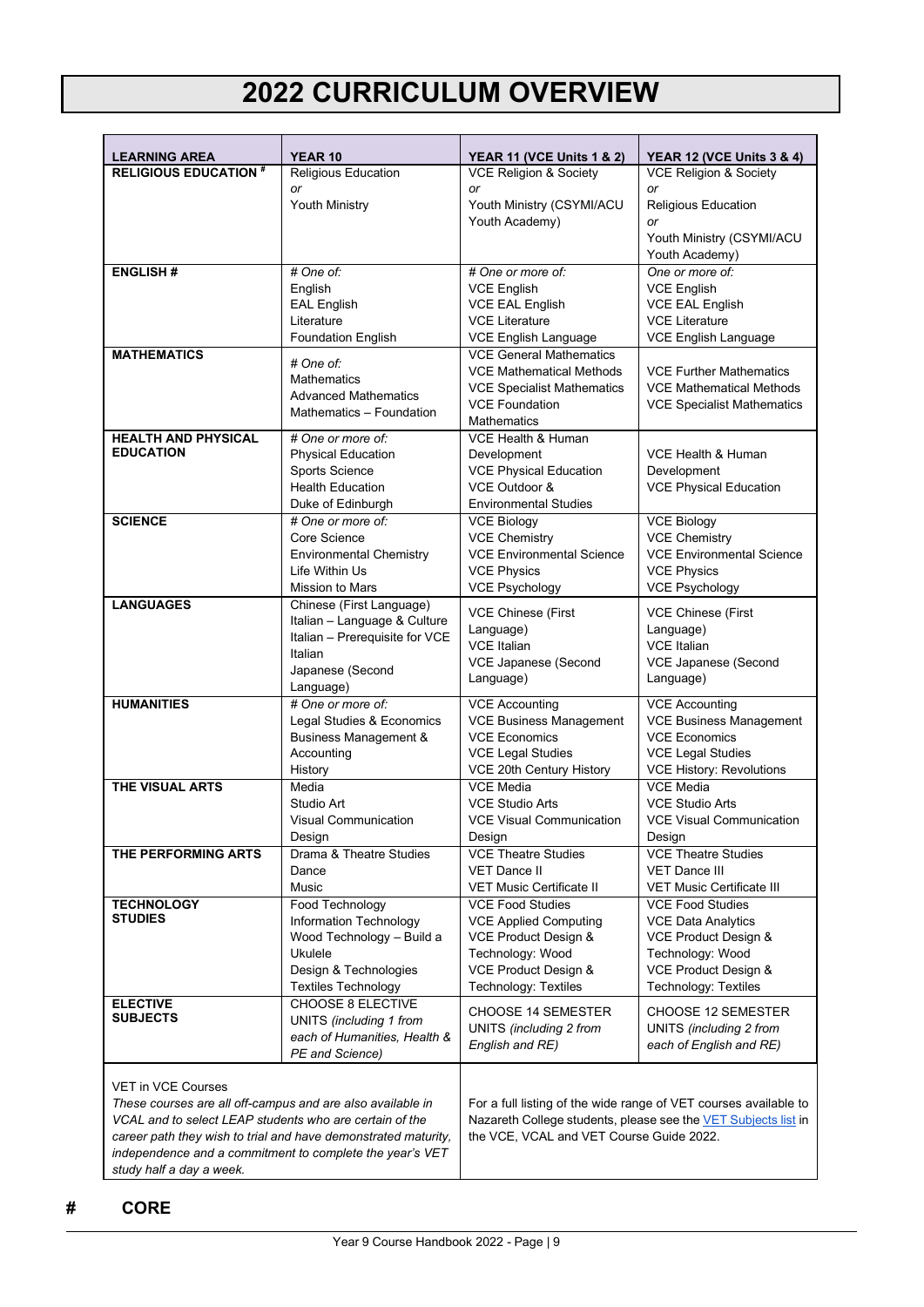## **LAUREL PROGRAM**

Nazareth College prides itself in catering to the needs of high achievers. Since 2015, we have delivered the Laurel program for high achievers. High achievers are identified by the use of NAPLAN, PAT and reporting data. Laurel high achievers in English and Maths are invited to be part of the Knowledge stream in our flexible Year 7 and 8 Program for differentiated learning. The Year 7 and 8 English and Maths program allows students to choose their own level of learning for units of work so that learning is personalized. Students who achieve good academic results are then offered the opportunity to participate in Year 9 Laurel English or Maths, and to accelerate in Year 10. High achievers in Science are invited to be a part of the separate Laurel Science class from Year 7 to 9. These classes undertake the Science curriculum at a faster pace, allowing for acceleration right through to VCE. Students also participate in STEM/ Science-based extracurricular activities.

Successful completion of all Year 9 Laurel Subjects may place students in a position to accelerate into one or two appropriate VCE Units 1 & 2 subjects in Year 10. The Laurel Program will enable completion of up to two VCE Units 3 & 4 subjects in Year 11, allowing students to undertake University Enhancement courses in Year 12 as both an early start to Tertiary Studies and additional ATAR boost. Continued good academic performance is necessary for students to remain in the Laurel Program. Acceleration in a VCE subject is reliant on students achieving high academic results across subject areas.

Please see the pathways diagram on the next page for recommended VCE Acceleration Subjects.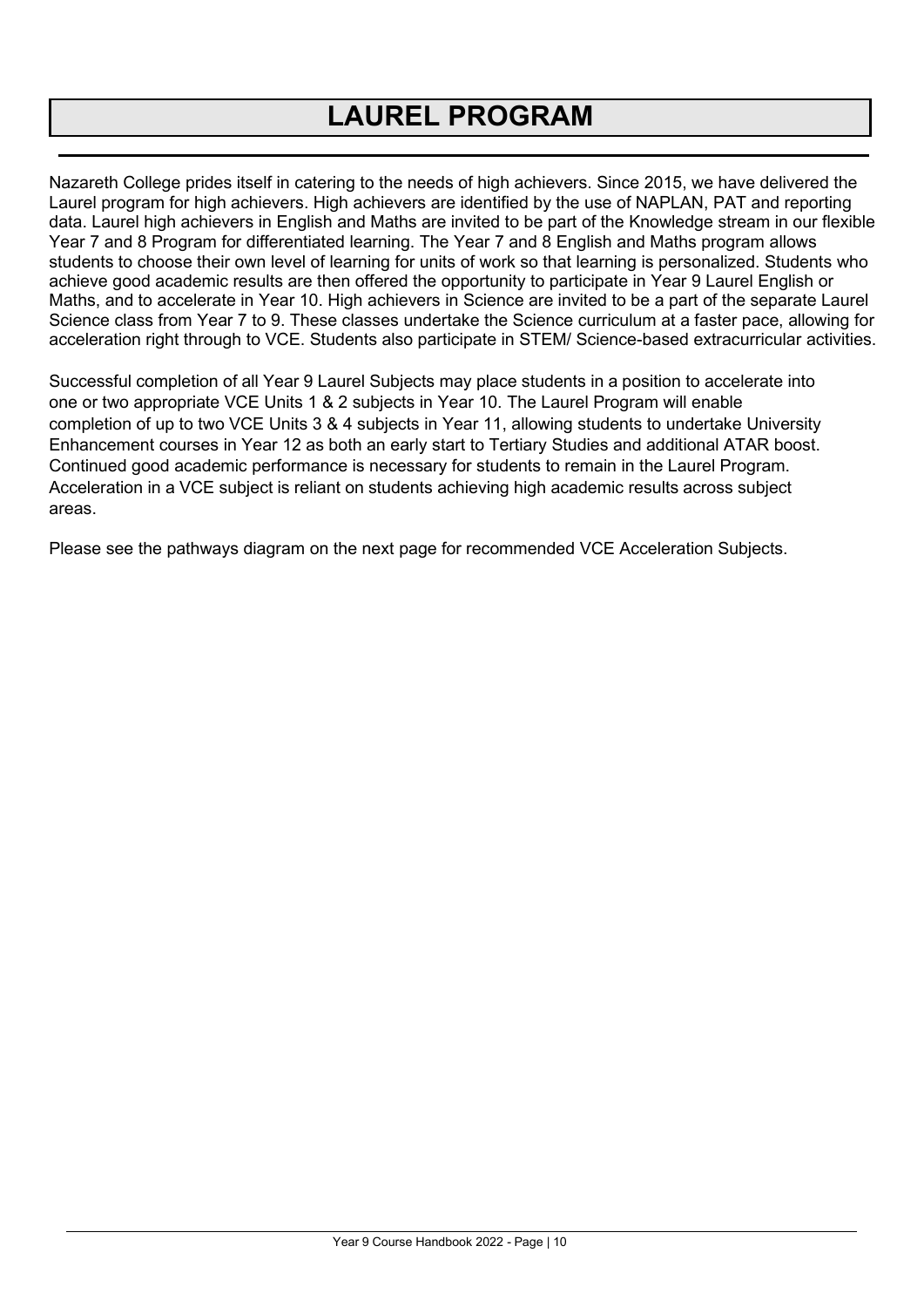**The diagram below shows the possible pathways for Year 9 Laurel students, conditional on successful completion of Year 9 Laurel courses.**

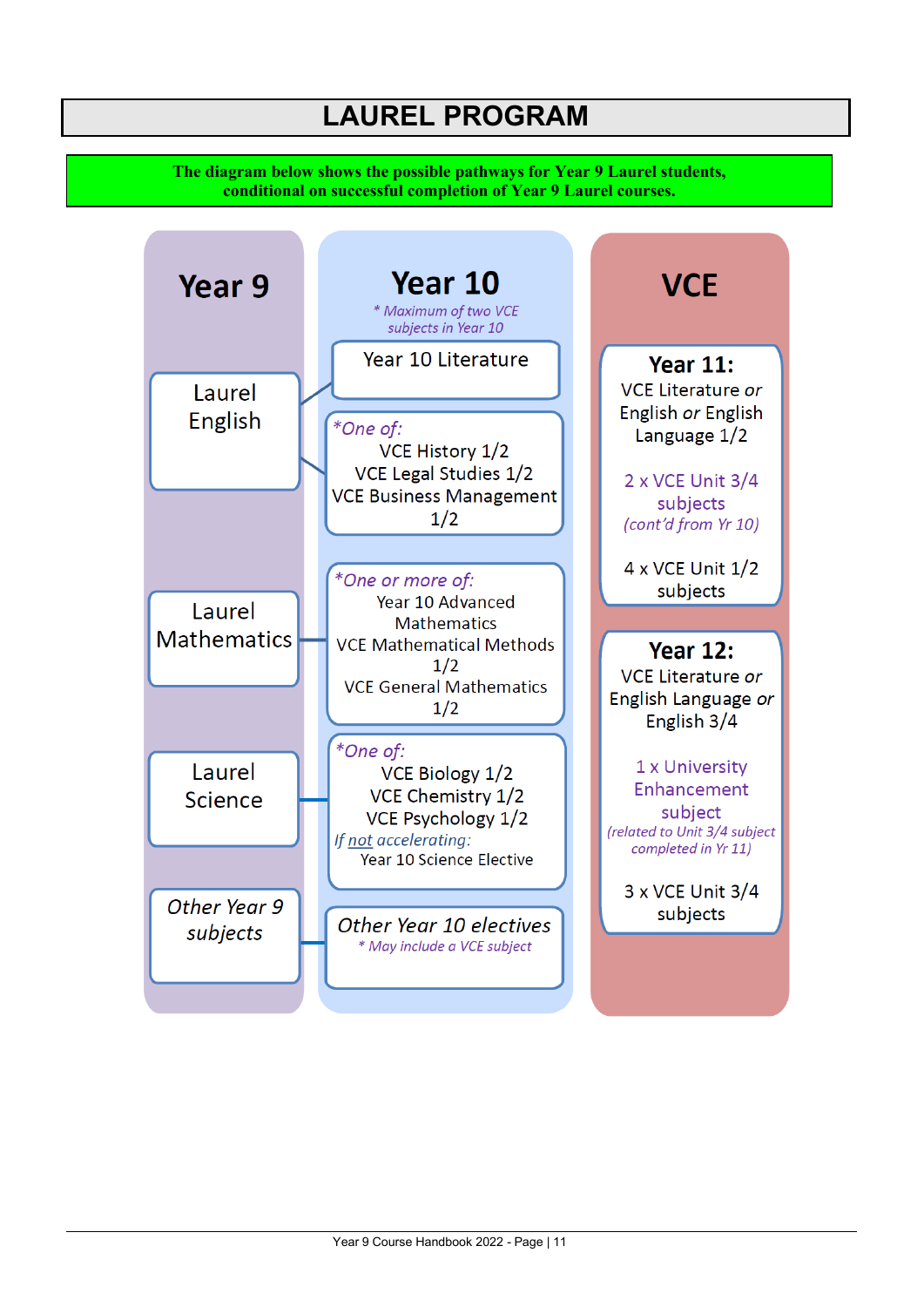## **CONTACTS FOR FURTHER INFORMATION**

Should you have further questions about courses after reading this course guide, you may contact either your child's subject teachers or the relevant 2021 Learning Leader, as listed below.

### **Instructional Leaders**

| <b>Applied Learning</b>                 | Ms Caitlin Mackay Caitlin.Mackay@nazareth.vic.edu.au         |  |
|-----------------------------------------|--------------------------------------------------------------|--|
| English                                 | Mr Mark O'Sullivan Mark.OSullivan@nazareth.vic.edu.au        |  |
| Health & Physical Education             | Ms Emily Morris Emily.Morris@nazareth.vic.edu.au             |  |
| <b>Humanities</b>                       | Ms Donna Watts Donna. Watts@nazareth.vic.edu.au              |  |
| Languages                               | Ms Joanna Marletta Joanna.Marletta@nazareth.vic.edu.au       |  |
| Learning Enhancement                    | Ms Emma Wray Emma. Wray@nazareth.vic.edu.au                  |  |
| <b>Mathematics</b>                      | Ms Shelley Pendlebury Shelley.Pendlebury@nazareth.vic.edu.au |  |
| Performing Arts                         | Ms Amanda Mauceri Amanda.Mauceri@nazareth.vic.edu.au         |  |
| <b>Religious Education</b>              | Mr Peter Nathan Peter.Nathan@nazareth.vic.edu.au             |  |
| Science                                 | Ms Heather Murtagh Heather.Murtagh@nazareth.vic.edu.au       |  |
| Visual Arts & Technology                | Ms Christine Vaughan Christine. Vaughan@nazareth.vic.edu.au  |  |
| <b>Careers and Pathways Coordinator</b> | Mrs Elena Flodstrom Elena. Flodstrom@nazareth.vic.edu.au     |  |

#### **Heads of House**

| Mrs Deirdre Hughes                                                                        | Mr Rodney Diaz                                                                             |
|-------------------------------------------------------------------------------------------|--------------------------------------------------------------------------------------------|
| Head of House Chisholm                                                                    | Head of House Knox                                                                         |
| Deirdre.Hughes@nazareth.vic.edu.au                                                        | Rodney.Diaz@nazareth.vic.edu.au                                                            |
| Mr Victor Brusco                                                                          | Mr Brendan McAleer                                                                         |
| Head of House MacKillop                                                                   | <b>Head of House Mannix</b>                                                                |
| Victor.Brusco@nazareth.vic.edu.au                                                         | Brendan.Mcaleer@nazareth.vic.edu.au                                                        |
| Ms Marjoleine<br>Dekker Head of<br>House McAuley<br>Marjoleine.Dekker@nazareth.vic.edu.au | Mrs Barbara Murphy<br><b>Head of House McCormack</b><br>Barbara.Muprhy@nazareth.vic.edu.au |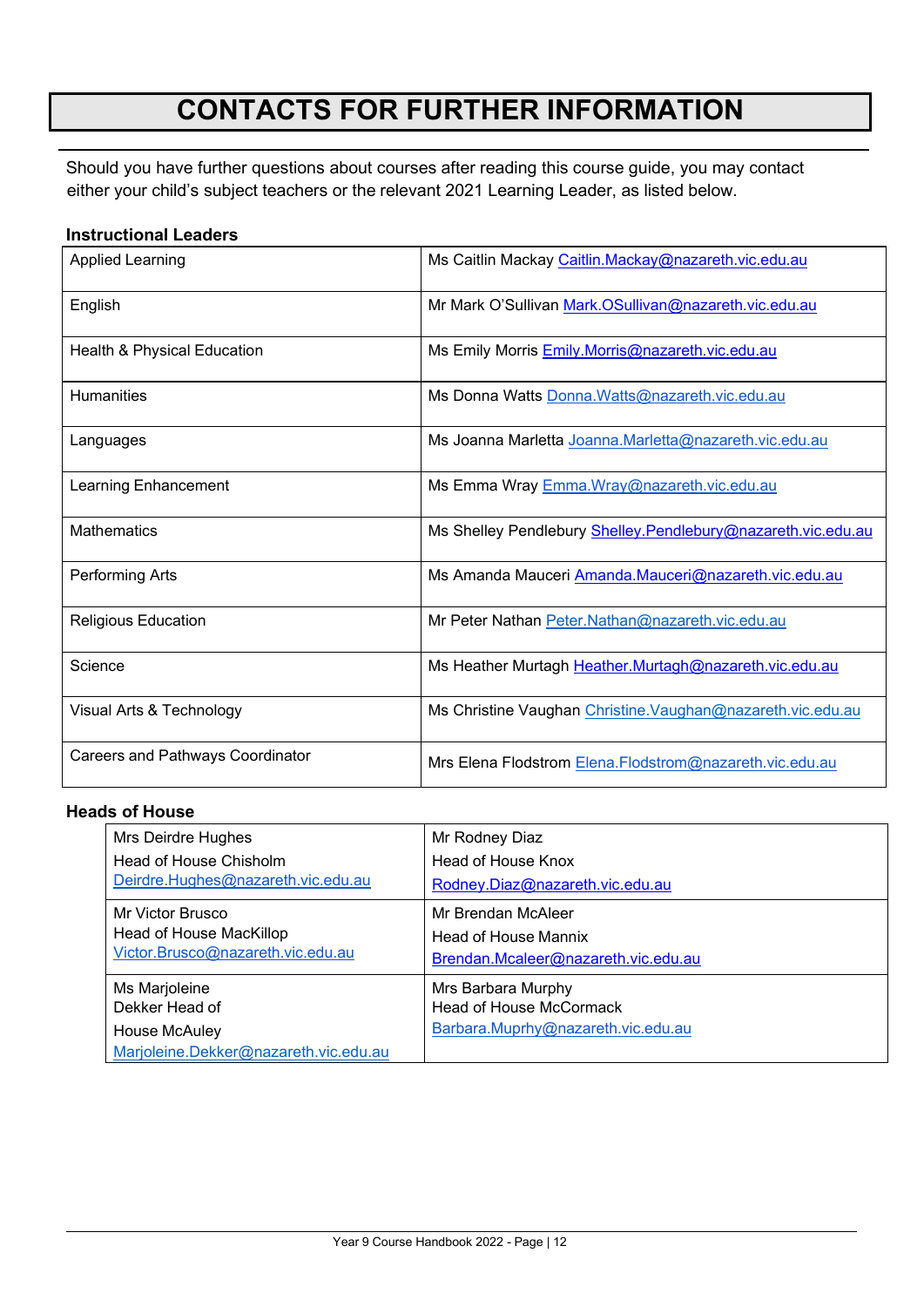## **OVERVIEW OF STUDENT PROGRAMS**

Students at Year 9 will undertake the following studies:

#### <span id="page-12-0"></span>**CORE SUBJECTS**

These subjects are taken over two semesters:

- Religious Education
- English
- Mathematics
- **Science**
- Health & Physical Education *choice\**
- **Humanities**

#### *\*Health & Physical Education choice*

All students study one of the following Health & Physical Education choices for the year

- Health & Physical Education
- Soccer Education
- Basketball Education

#### **ELECTIVE SUBJECTS**

(6 semester length units to be studied from the lists below)

**In most cases, two subjects will be studied from Arts and two from Technology; however, students may choose to substitute one choice with either** Literature **or** Community Action**:**

#### *The Arts*

- Art
- Dance
- Digital Art
- Drama
- **Media**
- **Music**
- **Visual Communication**

#### *English*

Literature

#### *Technology*

- **Food Technology**
- Information Technology
- **Textiles Technology**
- Design &Technologies
- Wood Technology

#### *Science, Technology & Mathematics*

- **STEM**
- **Robotics**

#### *Applied Learning*

**Community Action** 

#### <span id="page-12-1"></span>**LANGUAGES comprise of two semester units**

#### *LANGUAGES*

- Italian *Semester 1 and 2*
- Japanese *Semester 1 and 2*

#### **Year 9 Soccer Education & Basketball Education involve a selection process.**

**Students who study STEM or Literature or Community Action will do one less elective in The Arts and Technology areas.**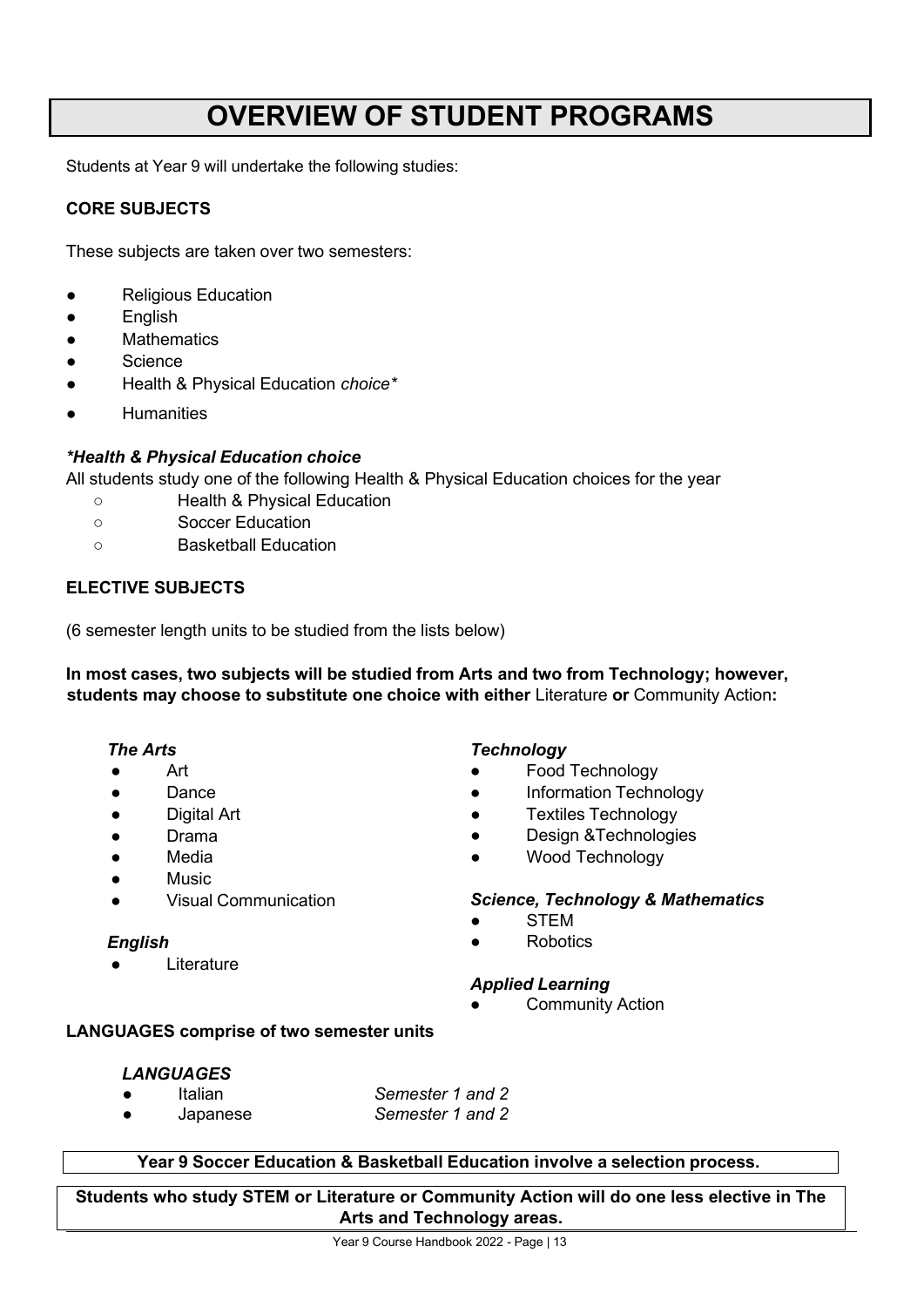## **EXAMPLES OF STUDENT PROGRAMS**

| <b>Year 9 Program including</b>    |         | <b>Year 9 Program including</b>         |         |  |
|------------------------------------|---------|-----------------------------------------|---------|--|
| <b>ONE LANGUAGE</b>                |         | <b>ONE LANGUAGE</b>                     |         |  |
| Core Subjects (Semesters 1 & 2)    |         | Core Subjects (Semesters 1 & 2)         |         |  |
| <b>Religious Education</b>         |         | <b>Religious Education</b><br>$\bullet$ |         |  |
| English<br>$\bullet$               |         | English<br>$\bullet$                    |         |  |
| <b>Mathematics</b>                 |         | <b>Mathematics</b><br>$\bullet$         |         |  |
| Science                            |         | Science<br>$\bullet$                    |         |  |
| <b>Humanities</b>                  |         | Humanities<br>$\bullet$                 |         |  |
| Health and Physical Education<br>٠ |         | <b>Soccer Education</b>                 |         |  |
| <b>Elective Subjects</b>           |         | <b>Elective Subjects</b>                |         |  |
| The Arts                           |         | The Arts<br>$\bullet$                   |         |  |
| Drama                              |         | Dance                                   |         |  |
|                                    |         |                                         |         |  |
| Music                              | 1 unit  | <b>Technology Textiles</b><br>٠         | 1 unit  |  |
|                                    |         | Technology                              |         |  |
| Technology<br>$\bullet$            | 1 unit  |                                         |         |  |
| <b>Food Technology Studies</b>     |         | Information Technology                  | 1 unit  |  |
|                                    |         |                                         |         |  |
| Information Technology             | 1 unit  | Science, Technology & Mathematics<br>٠  | 1 unit  |  |
|                                    |         | <b>STEM</b>                             |         |  |
|                                    | 1 unit  |                                         |         |  |
| <b>LANGUAGES</b>                   |         | <b>LANGUAGES</b><br>$\bullet$           | 1 unit  |  |
| Italian                            |         | Japanese                                |         |  |
|                                    | 2 units |                                         | 2 units |  |
|                                    |         |                                         |         |  |
|                                    |         |                                         |         |  |
|                                    |         |                                         |         |  |
| <b>TOTAL</b> - 6 Elective units    |         | <b>TOTAL</b> - 6 Elective units         |         |  |
|                                    |         |                                         |         |  |
| i.e. 3 in Semester 1               |         | i.e. 3 in Semester 1                    |         |  |
| 3 in Semester 2                    |         | 3 in Semester 2                         |         |  |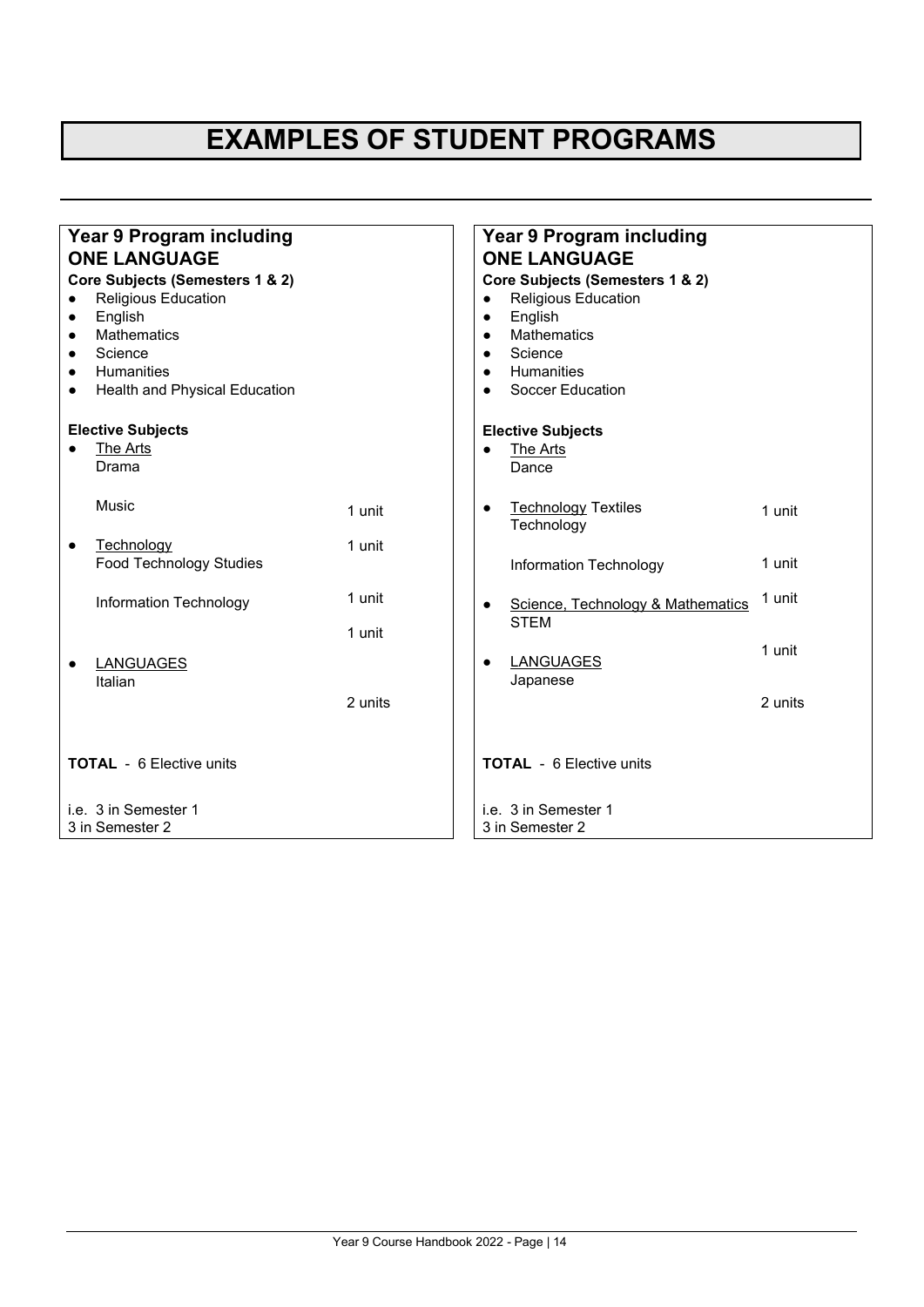## **ELECTIVE PROGRAM PLANNING SHEET**

Place your **five** elective subject names in order of choice in the **CHOICE** boxes below *(this must include a Languages choice)*.

|                                         | CHOICE (1) | CHOICE (2) | <b>RESERVE (3)</b> | <b>RESERVE (4)</b> |
|-----------------------------------------|------------|------------|--------------------|--------------------|
| <b>THE ARTS</b>                         |            |            |                    |                    |
| Arts                                    |            |            |                    |                    |
| Drama                                   |            |            |                    |                    |
| Media                                   |            |            |                    |                    |
| <b>Music</b>                            |            |            |                    |                    |
| <b>Visual Communication</b>             |            |            |                    |                    |
| <b>Digital Art</b>                      |            |            |                    |                    |
| <b>TECHNOLOGY</b>                       | CHOICE (1) | CHOICE (2) | <b>RESERVE (3)</b> | <b>RESERVE (4)</b> |
| Food Technology                         |            |            |                    |                    |
| Design & Technologies                   |            |            |                    |                    |
| <b>Information Technology</b>           |            |            |                    |                    |
| <b>Textiles Technology</b><br>$\bullet$ |            |            |                    |                    |
| <b>Robotics</b>                         |            |            |                    |                    |
| Wood Technology                         |            |            |                    |                    |
| <b>LANGUAGES</b>                        | CHOICE (1) |            |                    |                    |
| Italian                                 |            |            |                    |                    |
| Japanese                                |            |            |                    |                    |
| <b>Literacy Support</b>                 |            |            |                    |                    |
|                                         |            |            |                    |                    |
| <b>SCIENCE, TECHNOLOGY &amp;</b>        | CHOICE (1) |            |                    |                    |
| <b>MATHEMATICS</b>                      |            |            |                    |                    |
| STEM*                                   |            |            |                    |                    |
| <b>Robotics</b>                         |            |            |                    |                    |
| <b>ENGLISH</b>                          |            |            |                    |                    |
| Literature <sup>#</sup>                 | CHOICE (1) |            |                    |                    |
|                                         |            |            |                    |                    |
|                                         |            |            |                    |                    |
| <b>APPLIED LEARNING</b>                 | CHOICE (1) |            |                    |                    |
| Community Action#                       |            |            |                    |                    |
|                                         |            |            |                    |                    |
|                                         |            |            |                    |                    |

*# Students may not choose both Literature and Community Action*

*\* # Choosing any of Robotics, Literature or Community Action will remove a choice from The Arts or Technology*

#### **Please Note:**

- Although only two choices within each Learning Area will be undertaken, students must nominate 3 preferences in The Arts and 3 in Technology, to allow for timetabling flexibility. A full listing of elective subjects is contained on page 4 of this booklet.
- If wishing to nominate the Literature or Community Action elective, students will be assisted in developing an elective program. They will do one less elective in the Arts and Technology areas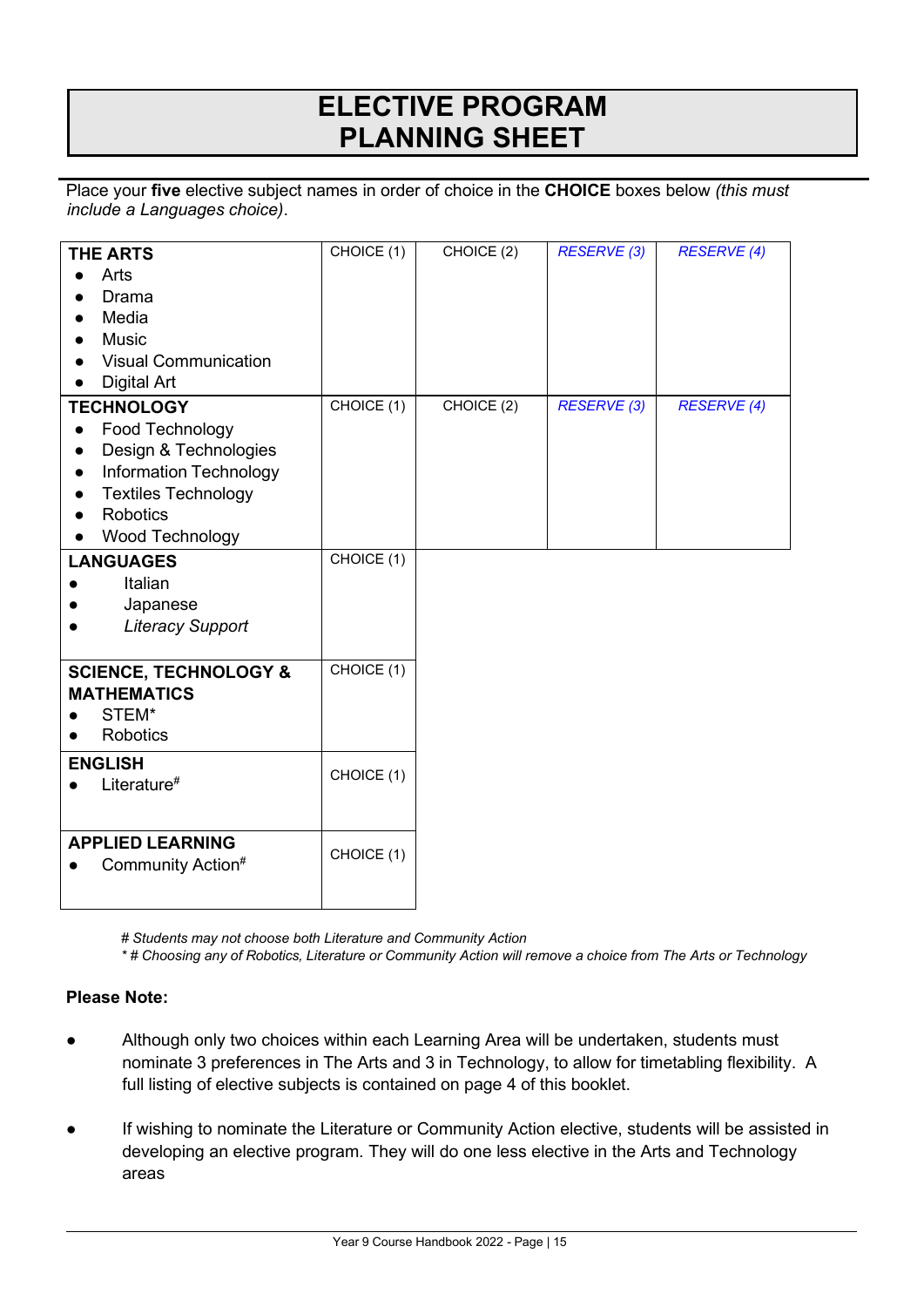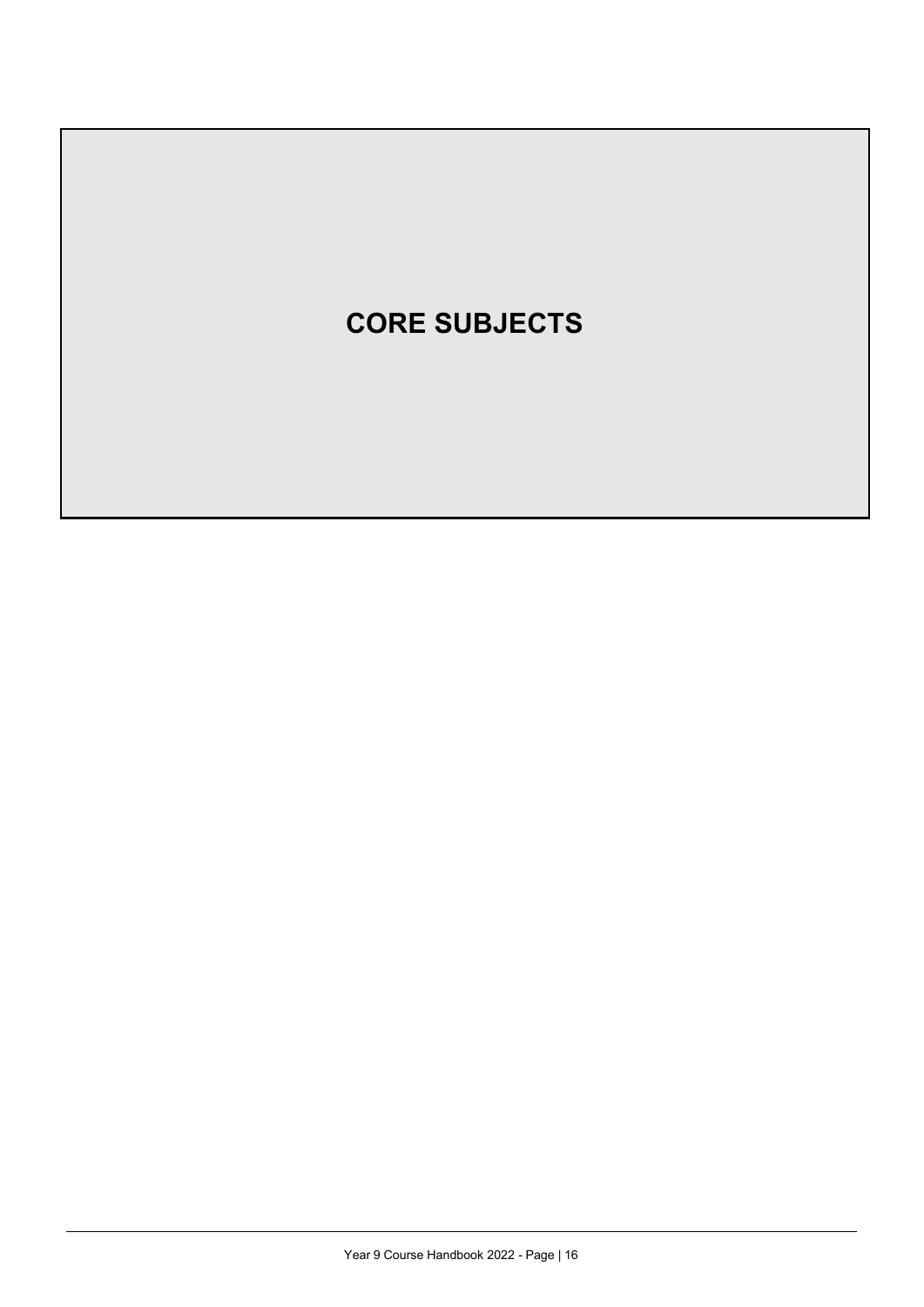## **RELIGIOUS EDUCATION**

### **RELIGIOUS EDUCATION**

CORE SUBJECT – TWO SEMESTERS

#### <span id="page-16-0"></span>*Learning Focus*

In Religious Education the five Catholic Education Melbourne strands are covered each year in Years 7- 10. They are:

- Scripture and Jesus
- Church and Community
- God, Religion and Life
- Sacrament, Prayer and Liturgy
- Morality and Justice

Victorian Curriculum Capability Standards are also incorporated into the units of work that the students study, recognising that Religious Education has the ability to be of benefit across all areas of the College's academic and faith life.

In Semester One, Year 9 students reflect on Jesus, the living Word of God and His significance in their lives. Students explore this through Units on The Ten Commandments and The Beatitudes, showing them the importance of prayer and action in the call to act like Jesus when making decisions, using the wisdom of these teachings as a basis for good moral choices. Students also study a unit on the significance of Mary, Mother of God, and her role in Catholic identity today and throughout history.

In Semester Two, students will be completing the first unit of the CYSMA Youth Ministry program, which will assist them in reflecting on their own personal faith, equipping them with ways to express and deepen it. The culmination of this is skills and the ability to minister to others through the planning and running of a short liturgy for our Year 7 students early in Term 4.

Students conclude with a unit on the History of the Catholic Church in Australia. Within this students study the effects of various waves of migration to Australia and the effects on the religious and social landscape of the nation.

#### *Strands*

- Knowledge and understanding
- Reasoning and responding
- Personal and communal engagement

- **Essays**
- Oral presentations
- Short and extended responses
- Creative presentations, including a liturgy
- Tests
- Semester examinations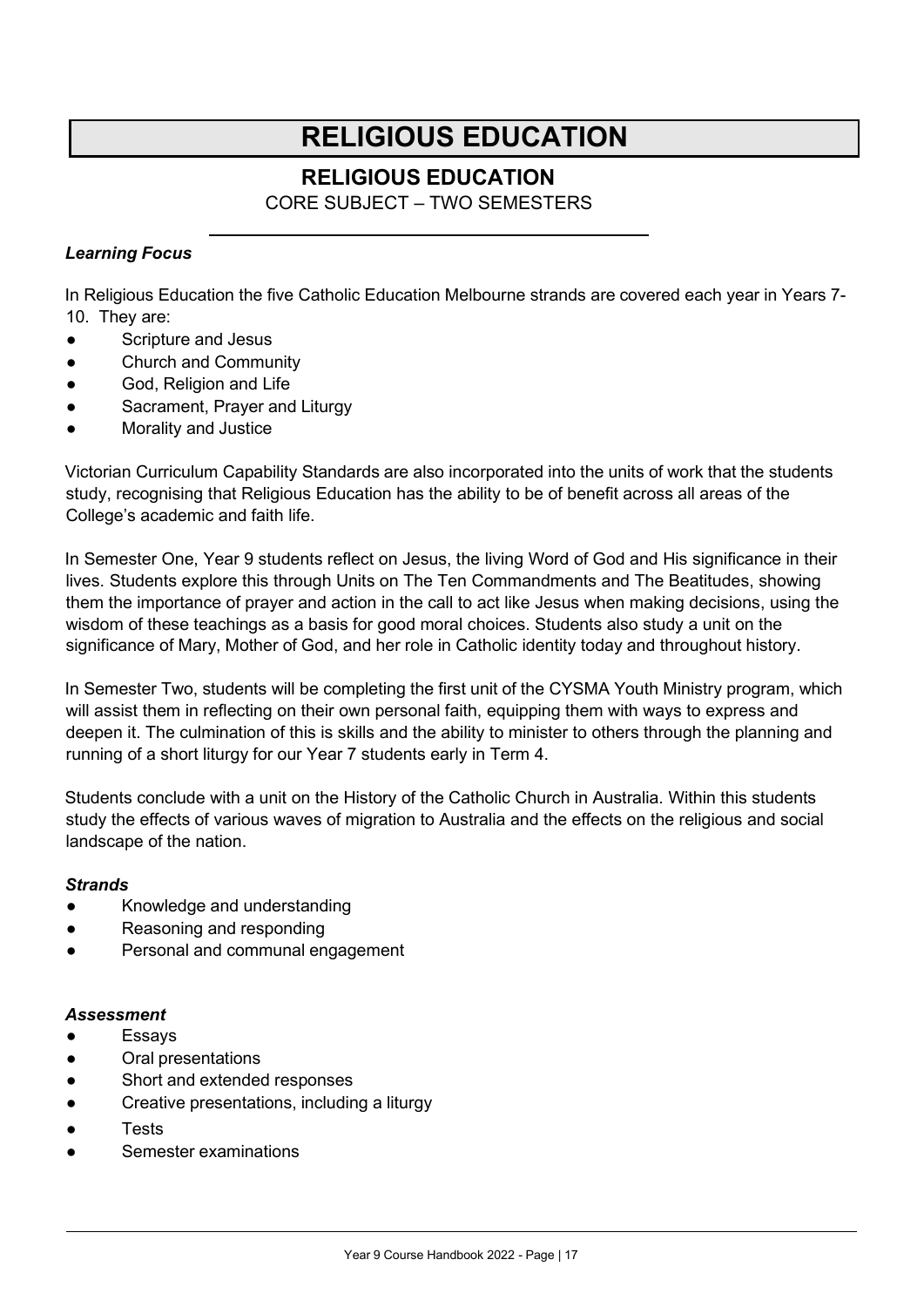### **ENGLISH**

### CORE SUBJECT – TWO SEMESTERS

#### <span id="page-17-0"></span>*Learning Focus*

The study of English is central to the learning and development of all young Australians. It helps create confident communicators, imaginative thinkers and informed citizens. It is through the study of English that individuals learn to analyse, understand, communicate and build relationships with others and with the world around them. The study of English helps young people develop the knowledge and skills needed for education, training and the workplace. It helps them become ethical, thoughtful, informed and active members of society and plays an important part in developing the understanding, attitudes and capabilities of those who will take responsibility for Australia's future.

English studies at Nazareth College in Year 9 include English or Laurel English. Literature is offered as an elective subject for one semester.

In Semester 1:

- **•** Students respond to the novel **The Outsiders by S. E. Hinton.**
- Students complete a series of writing units creating narrative and persuasive texts.

In Semester 2:

- Students respond to a selection of persuasive pieces.
- Students respond to the novel Between Us.

#### *Victorian Curriculum Strands*

The English discipline is organized into three language modes:

- Reading and Viewing
- Writing
- Speaking and Listening

Three strands are interwoven through the language modes:

- Language: knowing about the English language
- Literature: understanding, appreciating, responding to, analysing and creating literature Literacy: expanding the repertoire of English usage.

- Text response essays
- Writing pieces
- Oral presentations
- Digital presentations
- Examinations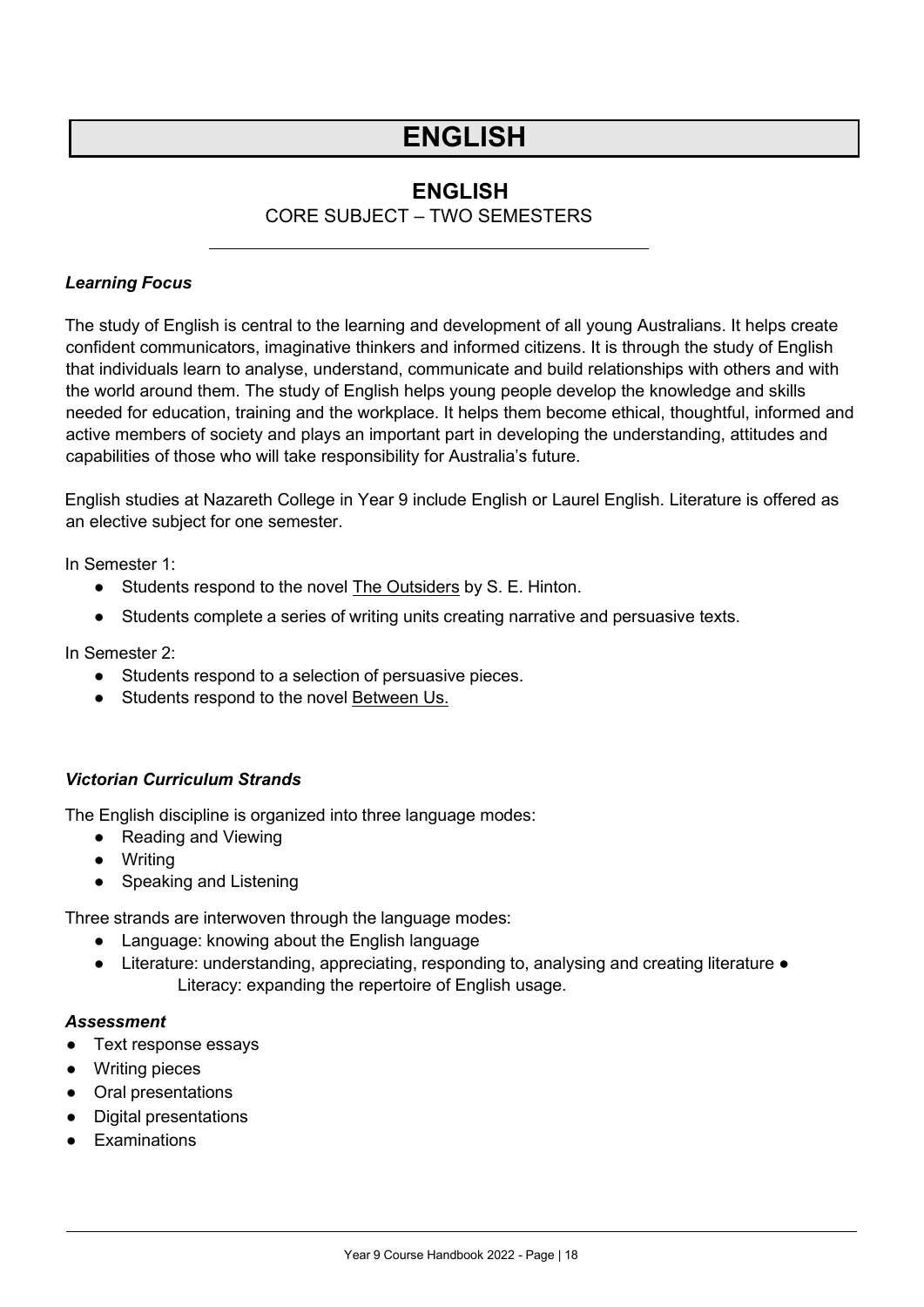### **LAUREL ENGLISH**

CORE SUBJECT – TWO SEMESTERS

#### <span id="page-18-0"></span>*Learning Focus*

Nazareth College Laurel English not only extends students in regards to the English Curriculum, but also allows for a deeper exploration into some aspects of the Humanities Curriculum. This allows students to observe and understand the connections between a variety of multimodal texts and the broader societal concepts usually covered in the middle and senior Humanities classes.

In Semester 1:

- **•** Students respond to the novel **The Outsiders by S. E. Hinton.**
- Students complete a series of writing units creating narrative and persuasive texts.
- Students study A Midsummer Night's Dream by Shakespeare.

In Semester 2:

- Students respond to a selection of poems.
- Students respond to the novel The Running Man by Michael Gerard Bauer.
- Students respond to the film Amazing Grace.

#### *Victorian Curriculum Strands*

The English discipline is organized into three language modes:

- Reading and Viewing
- Writing
- Speaking and Listening

Three strands are interwoven through the language modes:

- Language: knowing about the English language
- Literature: understanding, appreciating, responding to, analysing and creating literature Literacy: expanding the repertoire of English usage.

- Text response essays
- Writing pieces
- Oral presentations
- Digital presentations
- Examinations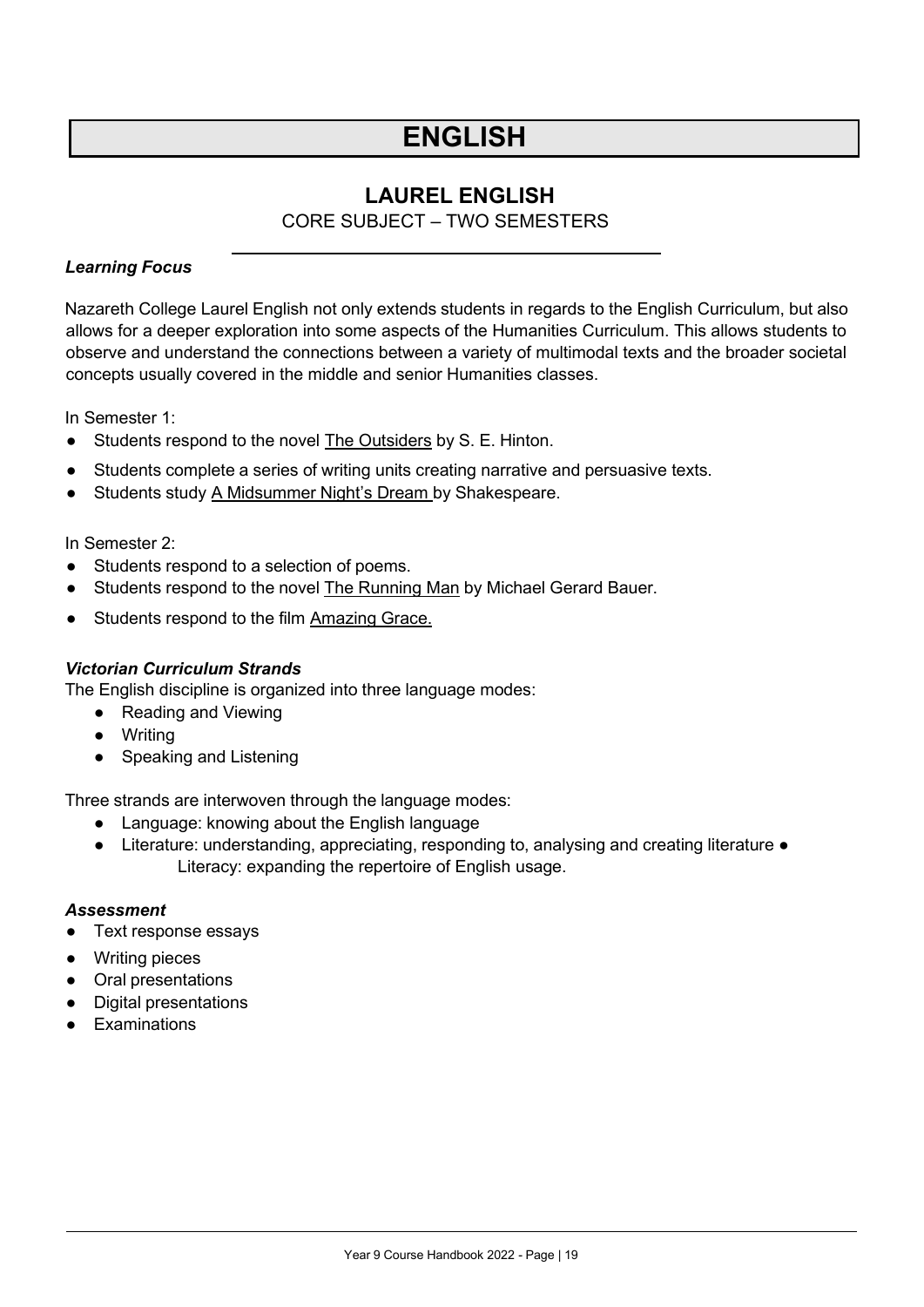### **LITERATURE**

### ELECTIVE SUBJECT – ONE SEMESTER

#### <span id="page-19-0"></span>*Learning Focus*

Students who study Literature learn about themselves and the experiences of others through their study of, and response to texts. Students learn how to identify literary techniques and gain an appreciation of the context in which the texts were written and the views and values presented in them.

English studies at Nazareth College in Year 9 include English or Laurel English. Literature is offered as an elective subject for one semester

Students study:

- Picnic at Hanging Rock by Joan Lindsay.
- The film text of Picnic at Hanging Rock directed by Peter Weir.
- The novel Only the Heart by Brian Caswell and David Phu An Chiem
- A selection of poetry

#### *Victorian Curriculum Strands*

The English discipline is organized into three language modes:

- Reading and Viewing
- Writing
- Speaking and Listening

Three strands are interwoven through the language modes:

- Language: knowing about the English language
- Literature: understanding, appreciating, responding to, analysing and creating literature Literacy: expanding the repertoire of English usage.

- Text response essays
- Writing pieces
- Assignments
- Oral presentations
- Digital presentations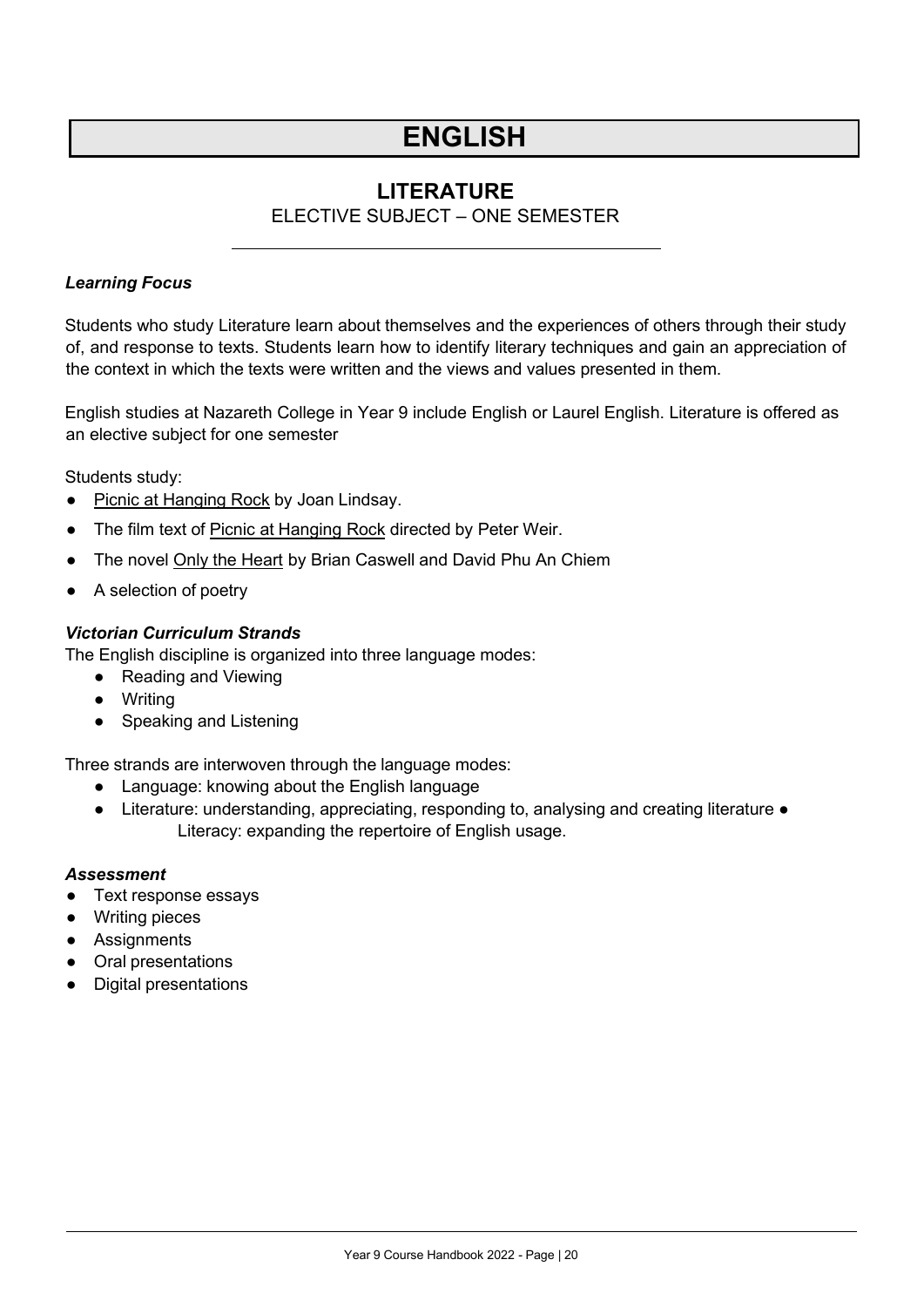### **LITERACY SUPPORT**

CORE SUBJECT – TWO SEMESTERS

#### <span id="page-20-0"></span>*N.B. This subject is by invitation only. Only students identified by the College as having significant Literacy Learning Support needs will be offered a place in this subject .*

#### *Learning Focus:*

The Year 9 Literacy Support group has been developed for students who find some difficulty with writing and interpreting text. As an alternative to a Languages subject, the curriculum is designed to support understanding of text and also improve the students' ability to express their thoughts in writing.

#### *Victorian Curriculum Strands:*

The program has a focus on grammar, spelling, listening and writing skills to enhance the students' learning and self-expression.

Initially the program is English-based, but then progresses into other subjects like Science and Humanities in which the language-specific vocabulary may be confusing and complex.

The students are taught to decode the information in the text books and gain a better understanding of the course content being taught in these classrooms. This supports their learning in the subjects studied so they are able to achieve better outcomes across a range of curriculum areas.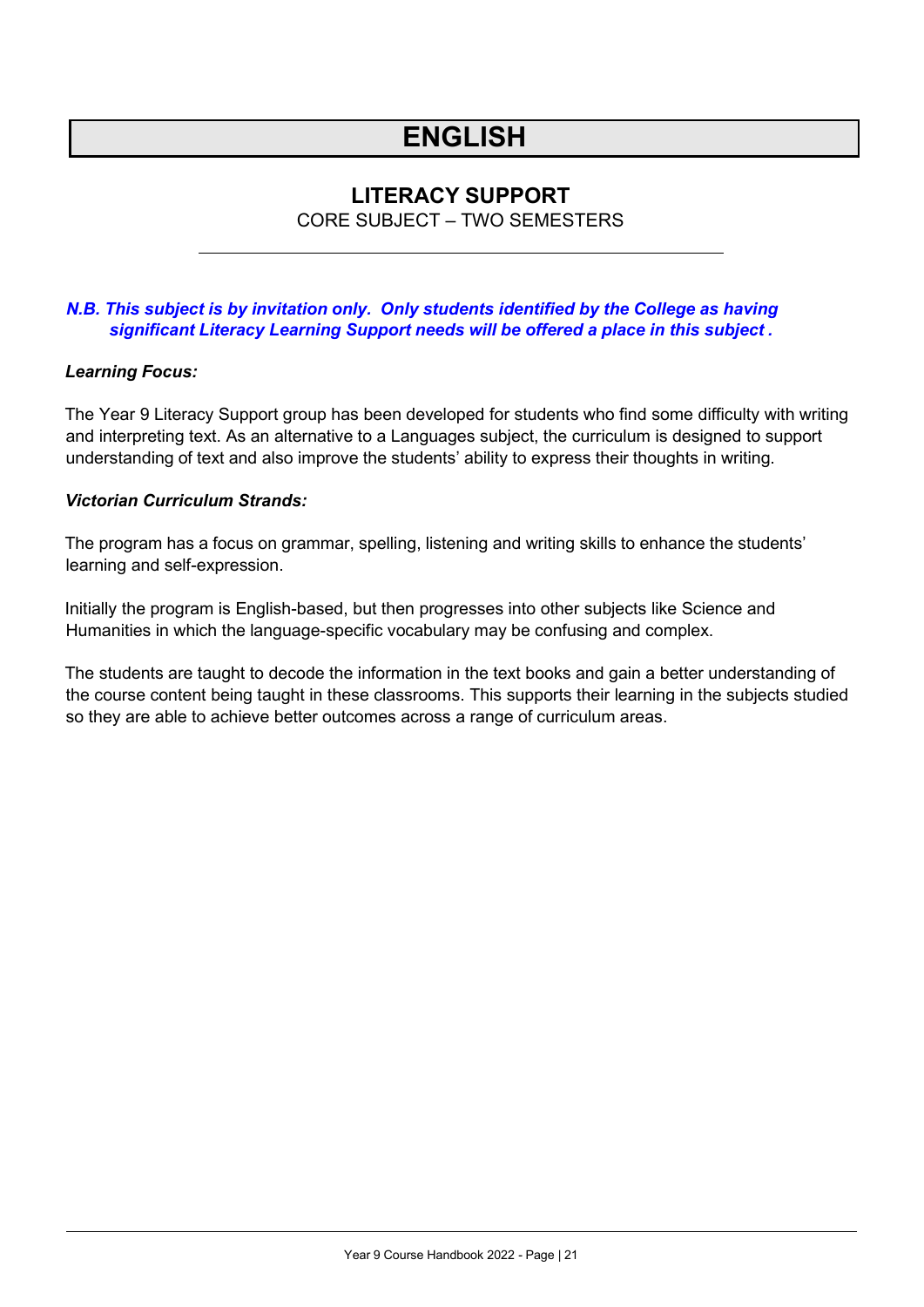## **HEALTH & PHYSICAL EDUCATION**

## **HEALTH & PHYSICAL EDUCATION**

CORE SUBJECT – TWO SEMESTERS

#### <span id="page-21-0"></span>*Students may only study one of Health & Physical Education OR Soccer Education OR Basketball Education*

#### *Learning Focus*

Health & Physical Education in Year 9 focuses on students enhancing their own and others' health, safety, wellbeing and physical activity participation in varied and changing environments. Integral to Health and Physical Education, in practical lessons, is the acquisition of movement skills, concepts and strategies, which provide students with a foundation for lifelong physical activity participation and enhanced performance. Students develop proficiency in movement skills, physical activities and movement concepts – and acquire an understanding of the science behind how the body moves in theory lessons. The curriculum also provides opportunities for students to refine and consolidate personal and social skills in demonstrating leadership, teamwork and collaboration in a range of physical activities.

Healthy, active living includes promoting physical fitness, healthy body weight, psychological wellbeing, cognitive capabilities and learning. In theory lessons, Health and Physical Education teacher's students how to enhance their health, safety and wellbeing and contribute to building healthy, safe and active communities. They examine diet for exercise, food models for good health, motor skills development and first aid and injury treatment. The curriculum helps them to be resilient, and to make decisions and take actions to promote their health, safety and physical activity.

In Year 9, students develop their skills through the Sports of Basketball, Cricket, Lacrosse, Soccer, Touch Rugby and Netball. Students will engage in fitness testing, and undertake Semester pre, mid and post testing, as well as learn to develop and undertake tailored warm-ups to improve on one fitness component during each semester.

| <b>Practical</b>        | <b>Theory</b>                                   |
|-------------------------|-------------------------------------------------|
| <b>Semester One:</b>    | <b>Semester One:</b>                            |
| Topic 1: Fitness        | Topic 1: Nutrition for Good Health, Chapter 11  |
| Topic 2: Basketball     | Topic 2: Promoting Healthy Communities,         |
| Topic 3: Cricket        | Chapter 8                                       |
| Topic 4: Lacrosse       |                                                 |
|                         | <b>Theory</b>                                   |
| <b>Semester Two:</b>    | <b>Semester Two:</b>                            |
| Topic 1: Fitness        | Topic 1: Safety, First Aid and Sports Injury    |
| Topic 2: Soccer, Gaelic | Management, Chapter 6                           |
| Topic 3: Touch Rugby    | Topic 2: Participation, Teamwork and Fair Play, |
| Topic 4: Netball        | Chapter 2                                       |
|                         | Topic 3: Movements Concepts, Game Sense,        |
|                         | Tactics and Strategies, Chapter 3               |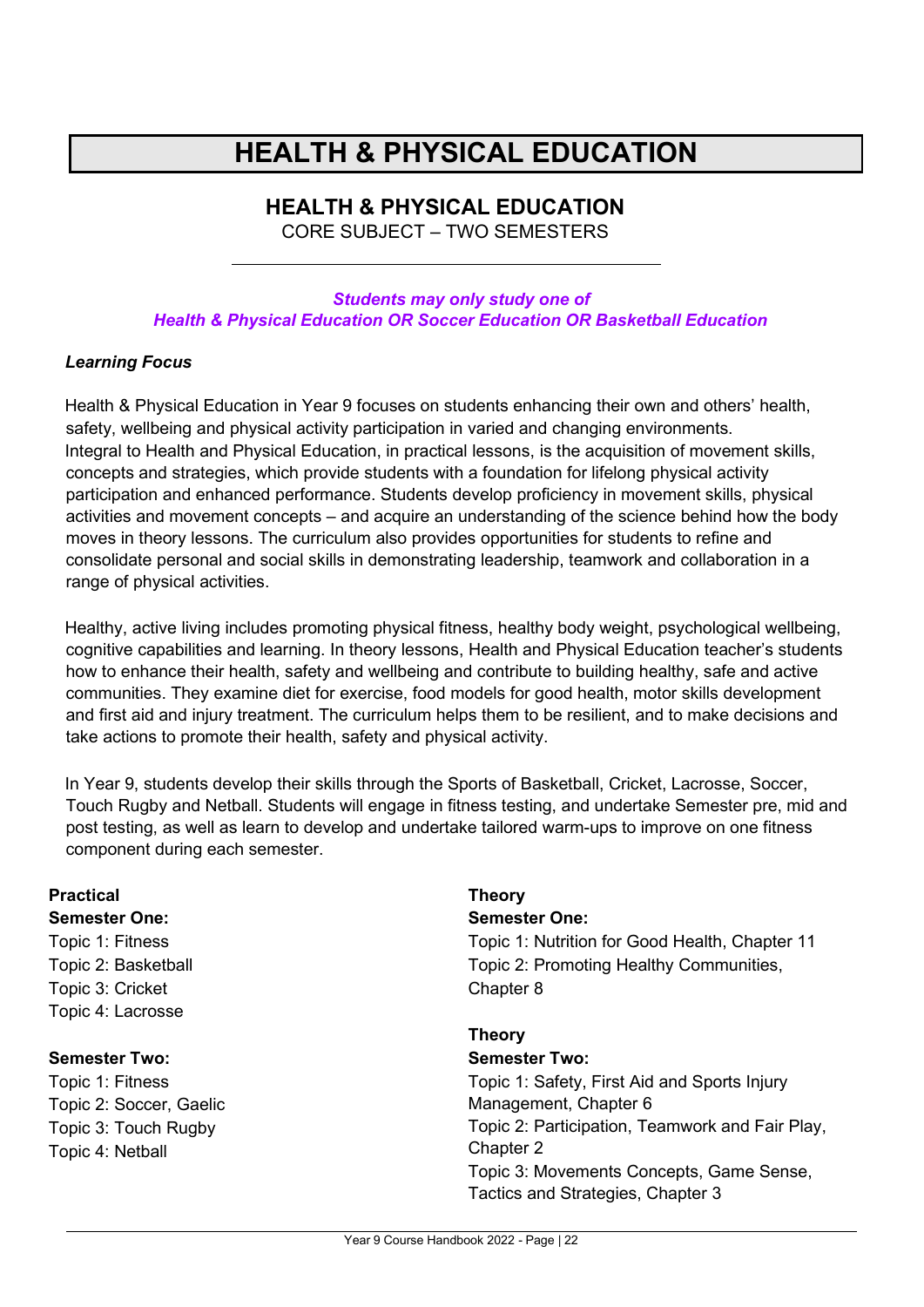#### *Victorian Curriculum Strands*

The Health and Physical Education discipline is organised into two domains, each with their own strands:

- Personal, Social and Community Health
	- o Being healthy, safe and active
	- o Communicating and interacting for health and well being
	- o Contributing to healthy and active communities
- Movement and Physical Activity
	- o Moving the body
	- o Understanding movement
	- o Learning through movement

- Fitness Testing
- Practical Core Skill Acquisition
- Practical Game Training Phase
- Assignment: Written report on fad diets and nutrition
- Written Test: Structured questions on national health priority areas and promoting healthy communities
- Assignment: Research presentation on first aid training and sports injury management
- Written test: Structures questions on participation, teamwork, fair play, movement concepts and tactics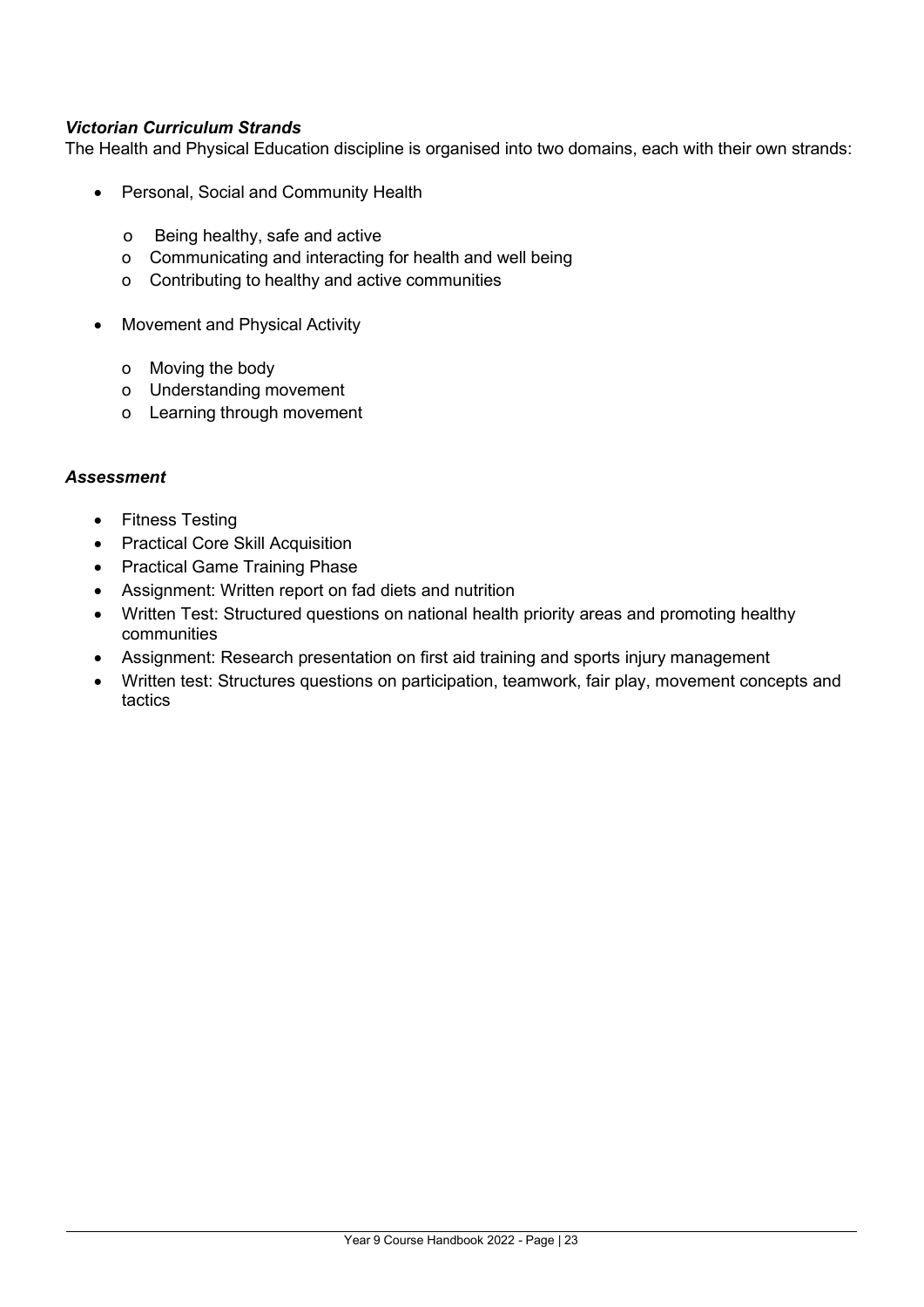## **HEALTH & PHYSICAL EDUCATION**

### <span id="page-23-0"></span>**YEAR 9 BASKETBALL EDUCATION**

CORE SUBJECT – TWO SEMESTERS

**Note:** *Students may only study one of Health & Physical Education OR Soccer Education OR Basketball Education*

**There will be a selection trial held after selecting this subject to confirm the student's suitability for this subject. Preference will be given to students who are playing for a club and/or have taken part in the Year 7 and 8 Soccer School of Excellence Program. For successful applicants, this subject will replace year 9 Health & Physical Education**

#### *Learning Focus*

Basketball Education aims to further build on the skills students have developed through the School of Excellence Program. With focus on Core Skills and Positional Awareness, students will develop their technique and ability to play in different positions within a formation. Students will engage in fitness testing and undertake Semester pre, mid and post testing, as well as learn to develop and undertake tailored warmups to improve on one fitness component during each semester.

At Nazareth College our Basketball Education Program aims to foster, support and encourage the academic, sporting and life skills of students who display the ability (and those who have the desire) to participate in elite sporting competition. In Basketball Education, students will undertake movement and physical activity tailored to increase the students' knowledge, skills, tactics and game play in Basketball. Students will learn about basic physiology, anatomy and training principles. Students analyse how participation in physical activity and sport influence an individual's identities and explore the role participation plays in shaping cultures. Students also refine personal and social skills in demonstrating leadership and teamwork.

Healthy, active living includes promoting physical fitness, healthy body weight, psychological wellbeing, cognitive capabilities and learning. In theory lessons, Health and Physical Education teachers students how to enhance their health, safety and wellbeing and contribute to building healthy, safe and active communities. They examine diet for exercise, food models for good health, motor skills development and first aid and injury treatment. The curriculum helps them to be resilient, and to make decisions and take actions to promote their health, safety and physical activity participation.

#### **Practical:**

#### **Semester One:**

Topic 1: Fitness Topic 2: Skills Testing Topic 3: Practical Core Skills: Develop and apply the core basketball skills of shooting, dribbling, passing and footwork

#### **Semester Two:**

Topic 1: Fitness Topic 2: Skills Testing Topic 3: Practical Core Skills: Develop and apply the core basketball skills of offensive rebounds and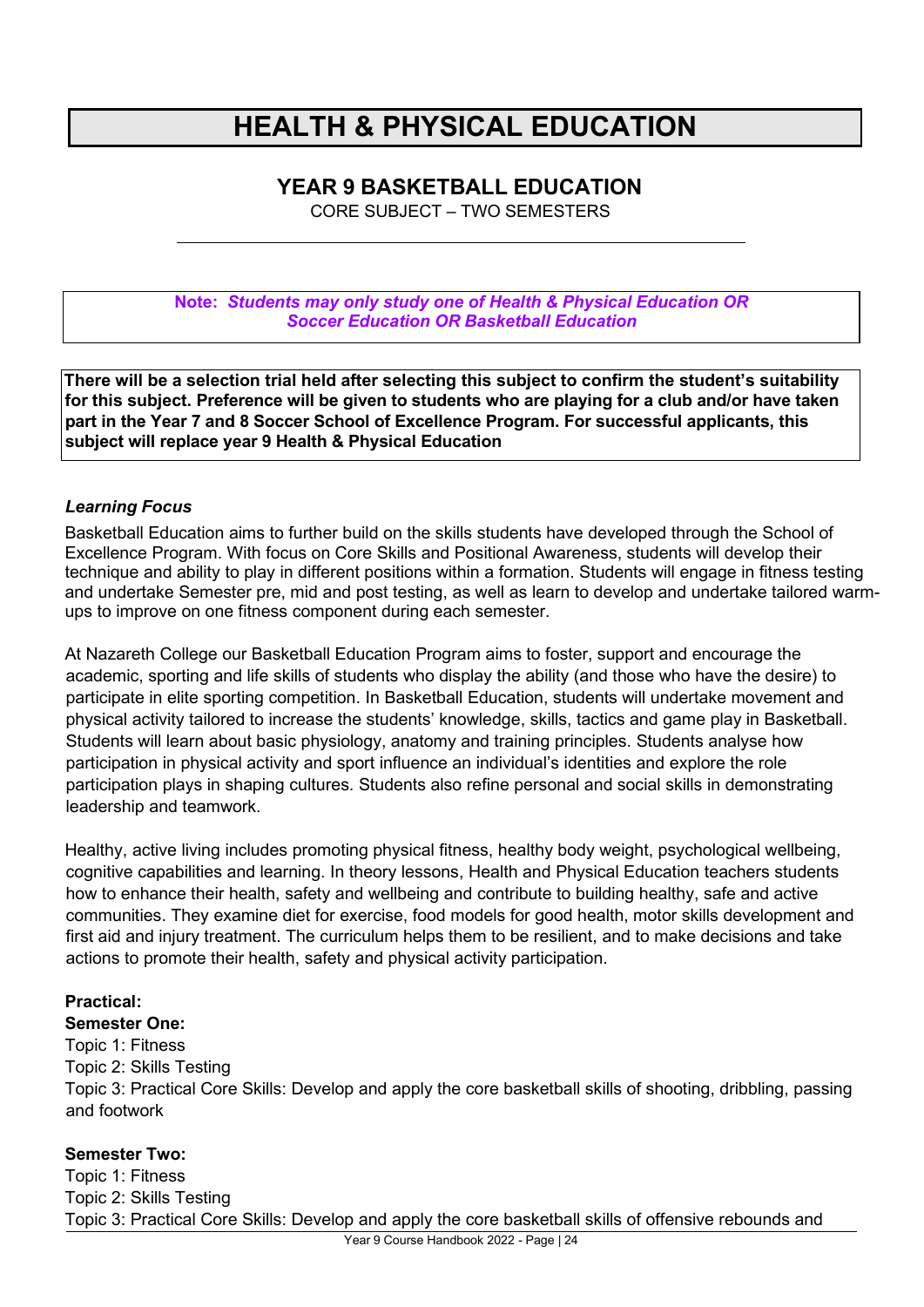team offence

**Theory Semester One:** Theory Units Topic 1: Nutrition for Good Health, Chapter 11 Topic 2: Promoting Healthy Communities, Chapter 8

### **Semester Two:**

Theory Units Topic 1: Safety, First Aid and Sports Injury Management, Chapter 6 Topic 2: Participation, Teamwork and Fair Play, Chapter 2 Topic 3: Practical Core Skills: Develop and apply the core basketball skills of offence, game sense, tactics and defense

### *Victorian Curriculum Strands*

- Personal, Social and Community Health
- Being healthy, safe and active
- Communicating and interacting for health and well being
- Contributing to healthy and active communities
- Movement and Physical Activity
- Core Skill Acquisition: The students work in small groups (< 5), concentrating

on improvement of individual skills, e.g. shooting, dribbling, passing, and footwork.

- Game Skill Training: Through the themes of Offence, Defence and Tactics students will develop an awareness of the main moments in a game.

Squad Skill Training: Core group working together on fundamental movement principles, team philosophy, skills and game simulation.

Fitness training and conditioning: Learn the specific fitness components related to basketball and about the human body and its physiological functions and how training affects an individual's performance.

- Fitness Testing
- Practical Core Skill Acquisition
- Practical Game Skill Training
- Assignment: Witten report on fad diets and nutrition
- Written Test: Structured questions on national health priority areas and promoting healthy communities
- Assignment: Research presentation on first aid training and sports injury management
- Written test: Structures questions on participation, teamwork, fair play, movement concepts and tactics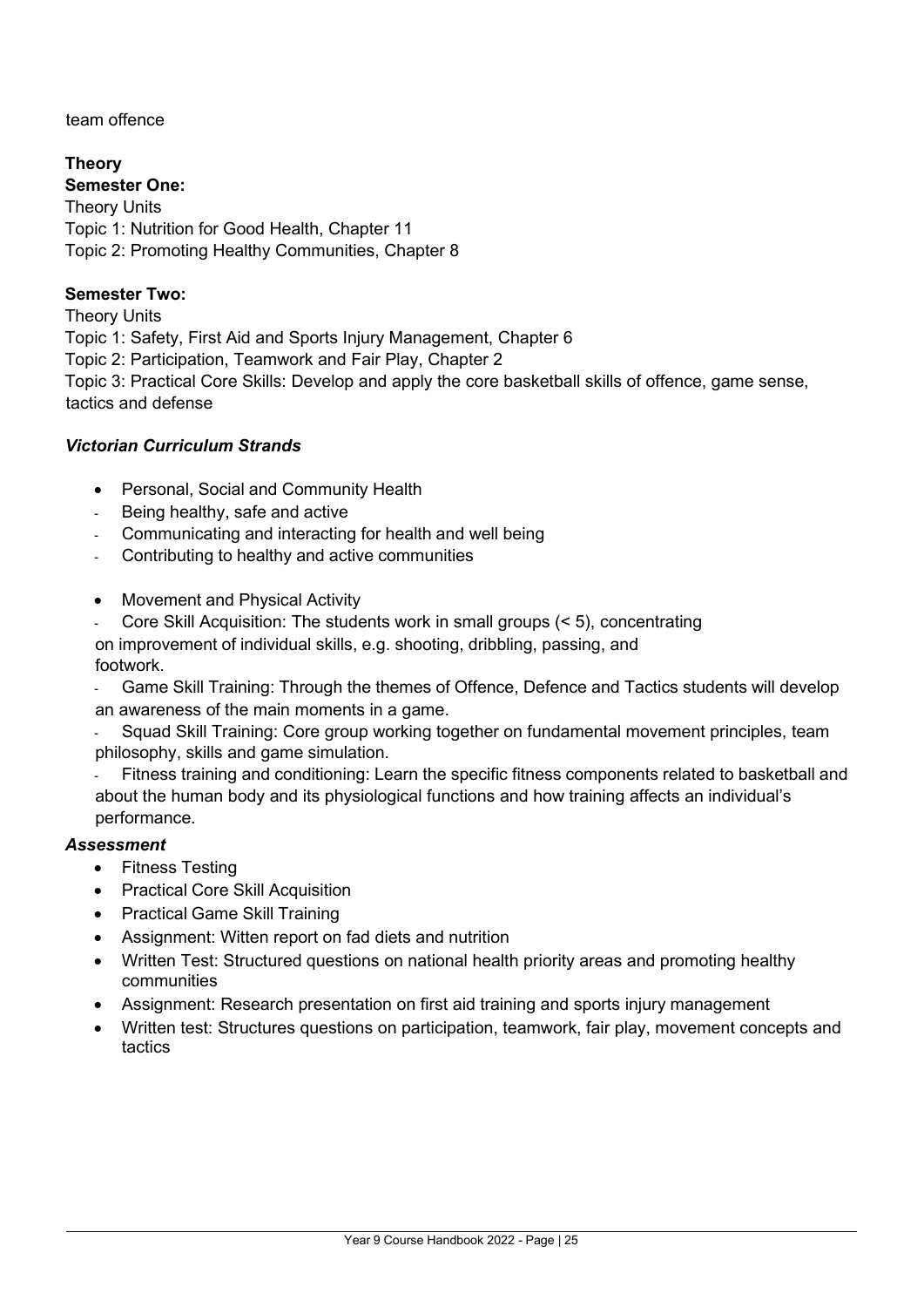## **HEALTH & PHYSICAL EDUCATION**

### <span id="page-25-0"></span>**YEAR 9 SOCCER EDUCATION**

CORE SUBJECT – TWO SEMESTERS

**Note:** *Students may only study one of Health & Physical Education OR Soccer Education OR Basketball Education*

**There will be a selection trial held after selecting this subject to confirm the student's suitability for this subject. Preference will be given to students who are playing for a club and/or have taken part in the Year 7 and 8 Soccer School of Excellence Program. For successful applications, this subject will replace year 9 Health & Physical Education**

#### *Learning Focus*

Soccer Education aims for further build on the skills students have developed through the School of Excellence Program. With a focus on Core Skills and Positional Awareness, students will develop their technique and ability to play in different positions within a formation. Students will engage in fitness testing, and undertake Semester pre, mid and post testing, as well as learn to develop and undertake tailored warmups to improve on one fitness component during each semester.

At Nazareth College our Soccer Education Program aims to develop a deeper knowledge and passion of the game by developing the student's awareness of Core Skill Acquisition and the Game Training Phase. Students will learn through training, the themes of first touch, running with the ball, striking the ball and one vs one, ball possession, ball possession opponent and transitioning with the aim of increasing the student's knowledge, skills, tactics and game play. Students analyse how participation in physical activity and sport influence an individual's identity, and explore the role participation plays in shaping cultures. Students also refine personal and social skills in demonstrating leadership and teamwork.

Healthy, active living includes promoting physical fitness, healthy body weight, psychological wellbeing, cognitive capabilities and learning. In theory lessons, Health and Physical Education teaches students how to enhance their health, safety and wellbeing and contribute to building healthy, safe and active communities. They examine diet for exercise, food models for good health, motor skills development and first aid and injury treatment. The curriculum helps them to be resilient, and to make decisions and take actions to promote their health, safety and physical activity participation.

#### **Practical:**

#### **Semester One:**

Core skills are broken down I four areas, First Touch, Running with the Ball, Striking the Ball and 1v1. Throughout the semester, each practical lesson has a focus on one of these areas and will include a structured lesson that aims to develop this skill. Students will be assessed on these areas through their ability to apply the skill in games and through Skill Testing

#### **Semester Two:**

Using the 4-3-3 formation, students will look at the different positions through attacking, defending and midfield plays in each of their lessons. Students will then be assessed on each of these areas as well as Game Sense

#### **Futsal Program:**

Futsal is a form of Soccer that is playing indoors and has proven to be a great way for players to develop their skills such as First Touch and 1 v 1. During Year 9, students will take part in several sessions that focus on these skills. This program will be run by Futbal First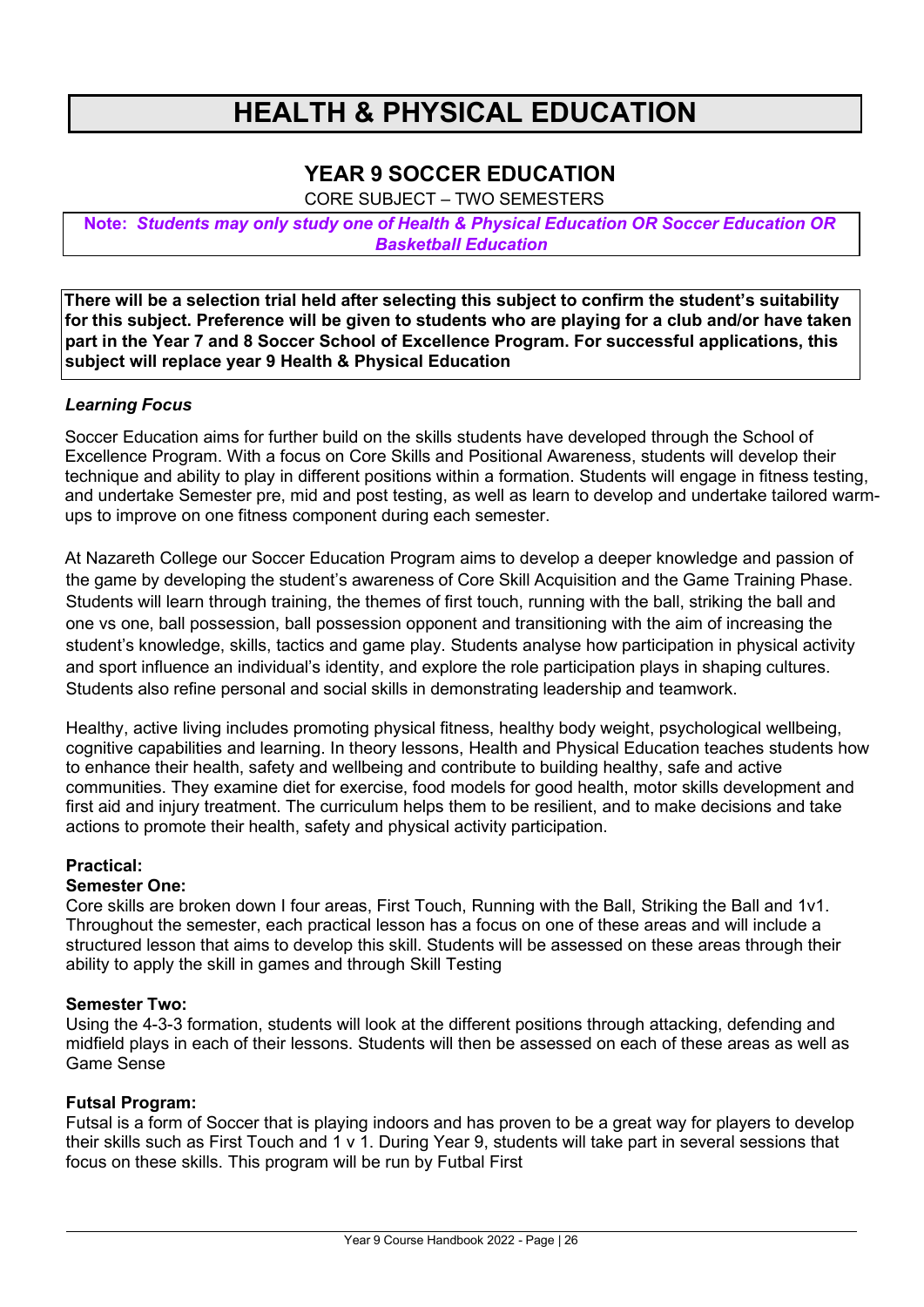### **Theory:**

**Semester One:** Theory Units Topic 1: Nutrition For Good Health, Chapter 11 Topic 2: Promoting Healthy Communities, Chapter 8

#### **Semester Two:**

Theory Units Topic 1: Safety, First Aid and Sports Injury Management, Chapter 6 Topic 2: Participation. Teamwork and Fair Play Chapter 2 Topic 3: Movements Concepts, Game Sense, Tactics and Strategies, Chapter 3

#### *Victorian Curriculum Strands*

Personal, Social and Community Health

- Being healthy, safe and active
- Communicating and interacting for health and well being
- Contributing to healthy and active communities

Movement and Physical Activity

- Core Skill Acquisition: Develop the skills of 1 v 1, running with the ball, striking and first touch.
- Game Training Phase: Through the themes of Ball Possession, Ball Possession Opponent and Transitioning students will develop an awareness of the main moments in a game.
- Fitness training and conditioning: Learn the specific fitness components related to soccer and about the human body and its physiological functions and how training affects an individual'sperformance.

- Fitness Testing
- Practical Core Skill Acquisition
- Practical Game Training Phase
- Assignment: Written report on fad diets and nutrition
- Written Test: Structures questions on national health priority areas and promoting healthy communities
- Assignment: Research presentation on first aid and sports injury management
- Written Test: Structured questions on participation, teamwork, fair play, movement concepts and tactics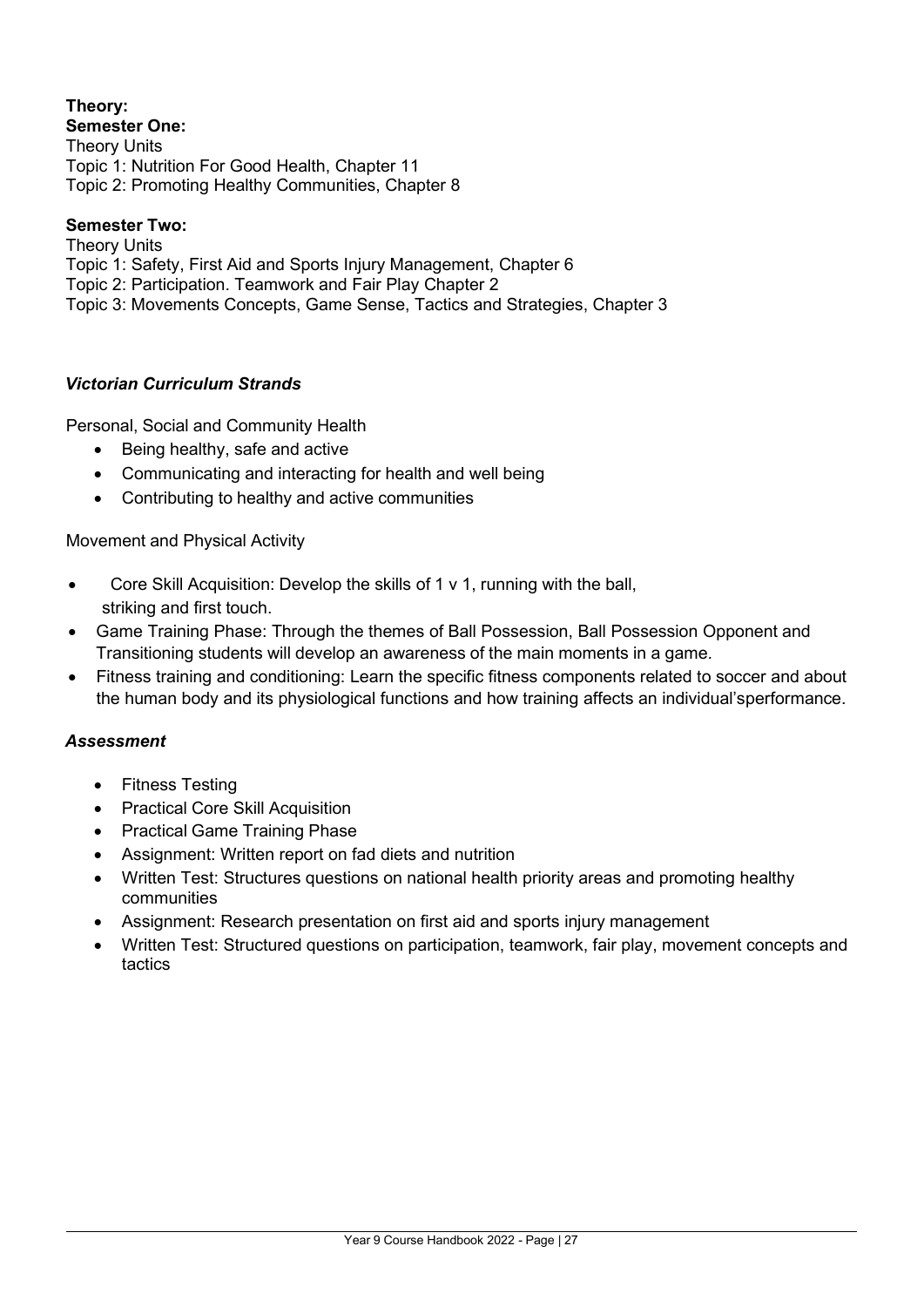## **THE HUMANITIES**

### **THE HUMANITIES**

### CORE SUBJECT – TWO SEMESTERS

#### <span id="page-27-0"></span>*Learning Focus*

In Term One, students study Economics and Business. For the Economics and Business area of study, students study the strategies businesses use to gain a competitive knowledge in the market. This study culminates in the **Business Expo** evening, where students work in groups to produce their own business including marketing, product development and other such strategies.

In Term Two and Term Three students study History from the Industrial Revolution to World War I. In their studies of World War I, students focus particularly on Australia's development in a global war.

In Term Four, the students study Geography. They examine Biomes, with particular reference to the food supply and sustainability for an ever increasing world population.

#### *Victorian Curriculum Strands*

The Humanities discipline is organised into three domains:

- The Humanities History
- The Humanities Geography
- The Humanities Economics and Business

#### *Assessment*

A range of assessment methods will be used, which could include:

- Research Assignments
- Analytical exercises
- Short answer responses
- Oral presentations
- Business Expo night
- Essay
- **Tests**
- **Semester Examinations**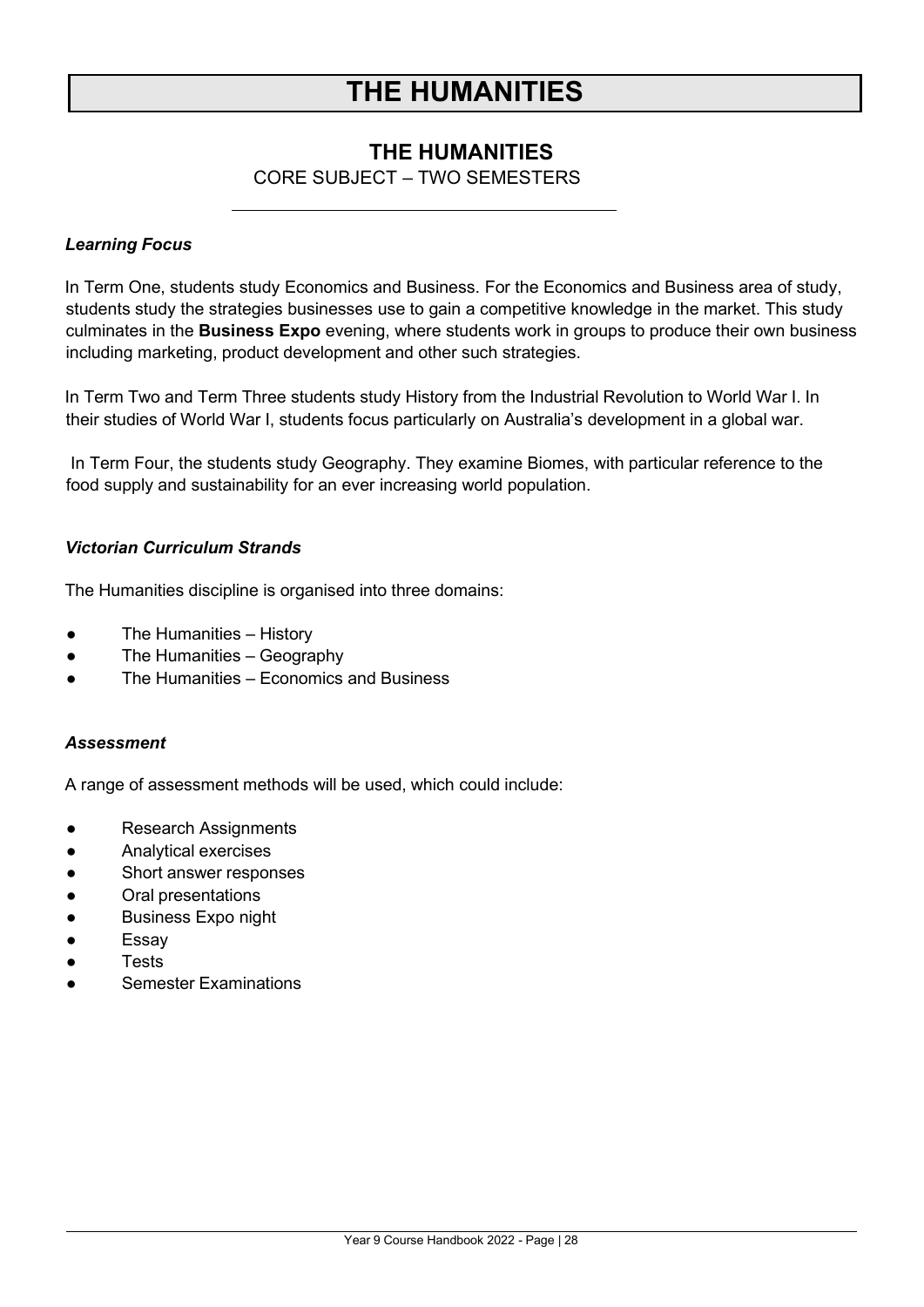## **LANGUAGES**

### **ITALIAN**

### ELECTIVE SUBJECT – TWO SEMESTERS

### <span id="page-28-0"></span>Learning Focus

This course focuses on the students' ability to use Italian to communicate in both written and oral forms, in order to consolidate prior knowledge of the language whilst gradually extending their skills. Students exchange information, ask questions, and provide opinions using both formal and informal modes of communication. Students listen to and read information in order to respond effectively within written and oral tasks. An appreciation of the Italian language and culture through consolidated understanding of both grammatical concepts and cultural traditions is the overall focus of this course.

#### *Victorian Curriculum Strands*

#### **Communicating**

Students will be able to:

- Ask and respond to questions in Italian
- Expand upon their understanding of Italian verbs both regular and irregular
- Consolidate and extend their understanding of the grammar of Italian
- Talk about transport, travel, and holidays
- Ask for and give directions
- Ask permission, use imperatives, and express wishes through modal verbs
- Discuss possession
- Understanding

Students will learn about and develop an appreciation for:

- The geography and features of Italian cities
- The similarities and differences between Italian and English grammar
- The similarities and differences between Italian and Australian cultures Fformal and informal modes of address and their cultural significance

- Class quizzes
- Unit tests
- Oral tasks
- Written tasks
- Aural tasks
- Reading tasks
- Research tasks
- Cultural tasks
- **Semester One Examination**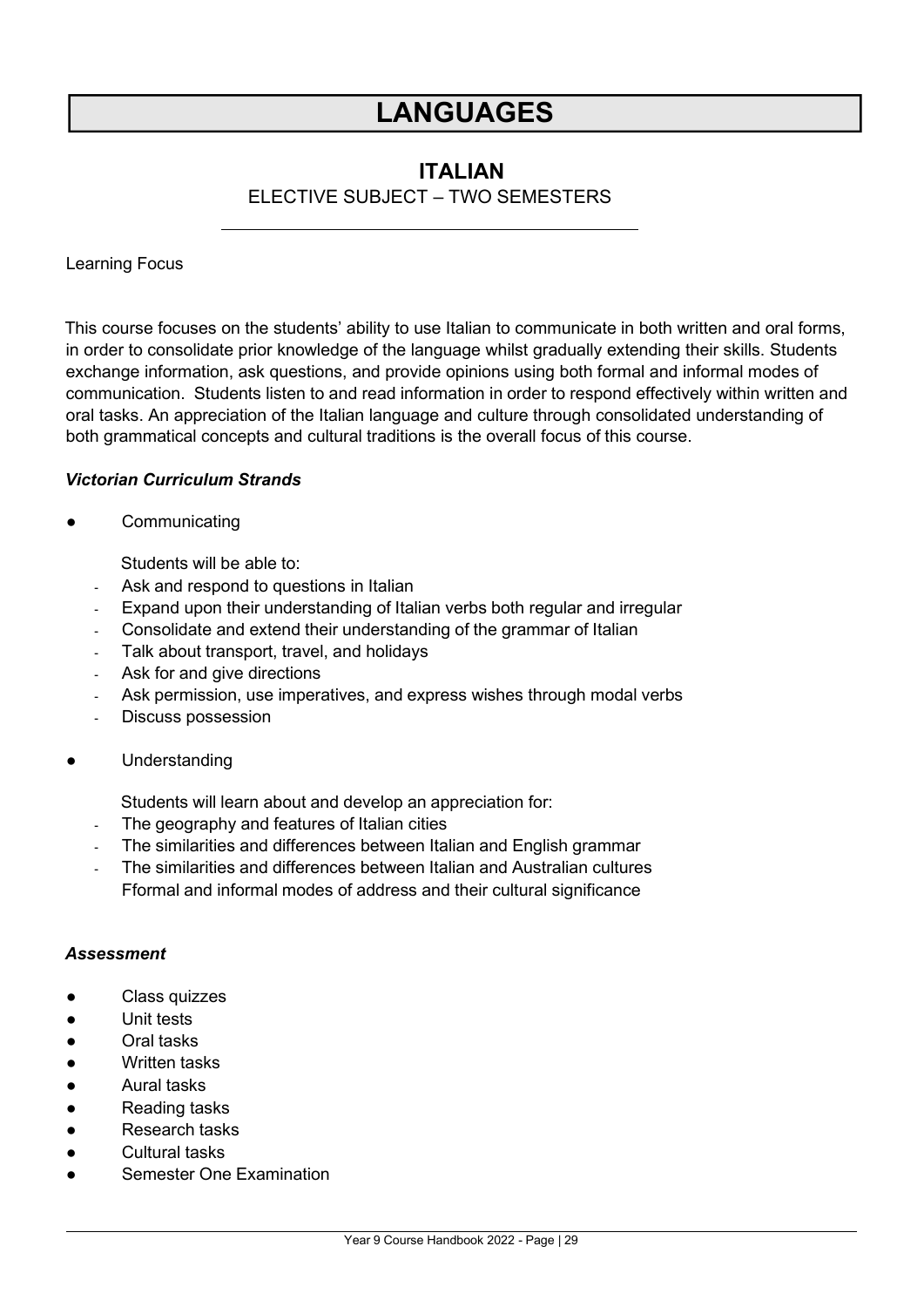## **LANGUAGES**

### **JAPANESE**

ELECTIVE SUBJECT – TWO SEMESTERS

#### <span id="page-29-0"></span>*Learning Focus*

This course focuses on the students' ability to use Japanese to communicate in both written and oral forms in such a way as to consolidate previously learnt knowledge of the language, whilst gradually extending their skills and understanding of "Katakana" and selected "Kanji". An emphasis on the use of Japanese to communicate in common 'daily' situations is a main element of this course. Students listen, read and respond in a basic manner in written and oral tasks. An appreciation of the Japanese language and culture, both modern and traditional, is the overall focus of this course.

#### *Victorian Curriculum Strands* **Communicating**

Students will be able to:

- Invite someone to do something and responding
- Describe the rooms and features of a house
- Talk about school
- Tell the time
- Describe the weather
- Describe someone's physical appearance and personality
- Count to a million
- Discuss clothing within a shop setting size, price, colour

#### **Understanding**

Students will learn about and develop an appreciation for:

- Typical Japanese house and the Japanese way of life
- The similarities and differences between Japanese and English grammar
- The similarities and differences between Japanese and Australian cultures

- Oral tasks
- Written tasks
- Aural tasks
- Viewing and Reading tasks
- Semester Examination
- Cultural Assignment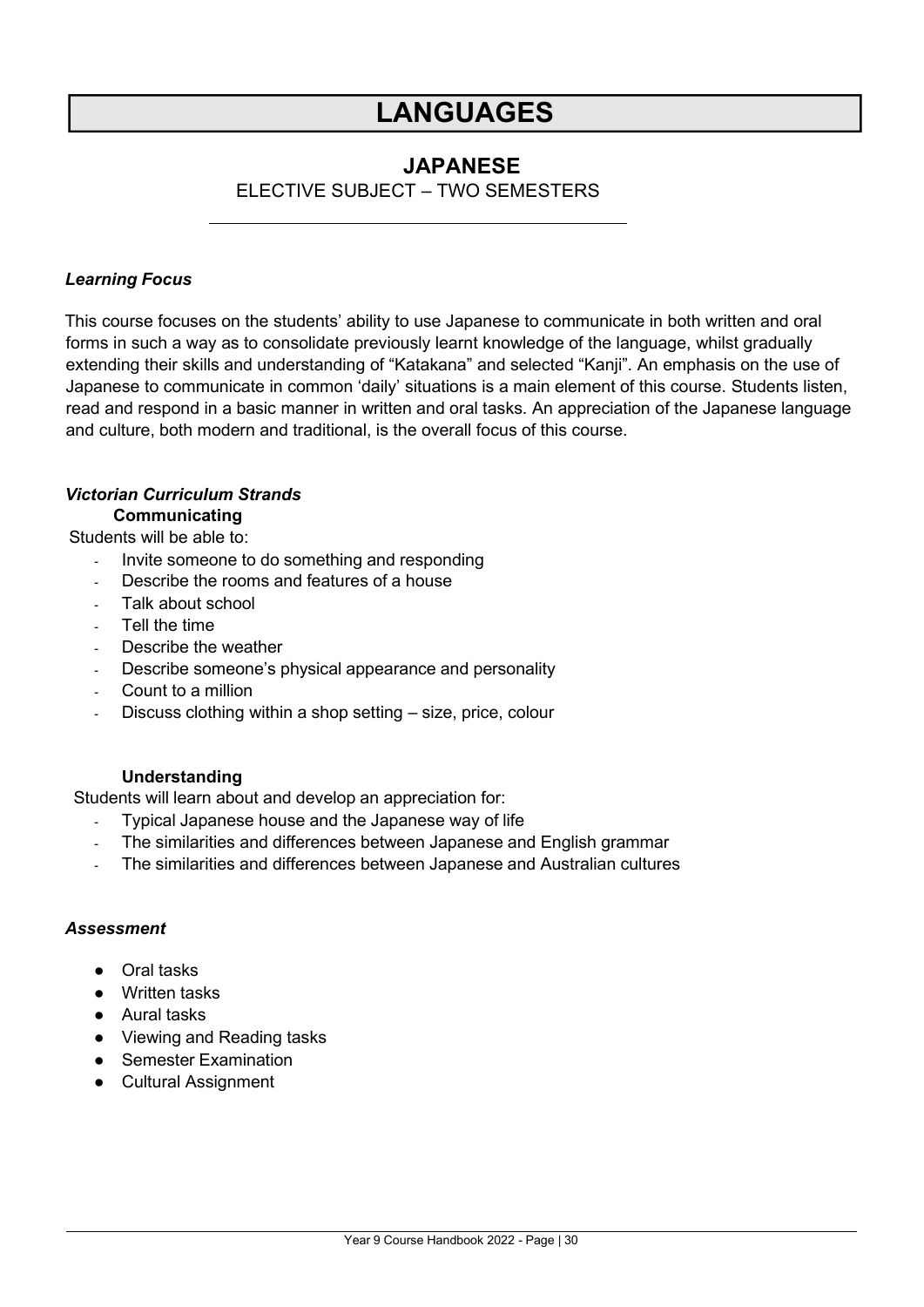## **MATHEMATICS**

### **MATHEMATICS**

### CORE SUBJECT – TWO SEMESTERS

#### <span id="page-30-0"></span>*Learning Focus*

Mathematics pervades all aspects of our lives – at home, as citizens and in the workplace. Mathematics studies the patterns between numbers, in space, in science, in computers and in imagination.

Mathematics helps students to acquire the skills and knowledge to deal confidently and competently with daily life – for employment, further study and interest. The learning of Mathematics is supported by the use of technology. The Mathematics curriculum aims to ensure that students develop useful mathematical and numeracy skills for everyday life, and are able to see connections and apply mathematical concepts, skills and processes to pose and solve problems.

#### *Victorian Curriculum Strands*

- Number and Algebra:
	- o Rational numbers
	- o Percentages
	- o Linear functions
	- o Factorisation
	- o Expansions
- Measurement and Geometry:
	- o Area and volume
	- o Pythagoras' theorem
		- o Trigonometry
	- o Angles
	- o Triangles
- **Statistics and Probability:** 
	- o Probability
	- o Tree diagrams
	- o Box plots
	- o Stem-and-leaf plots

- Test or Application task for each unit of work
- End of Semester Examination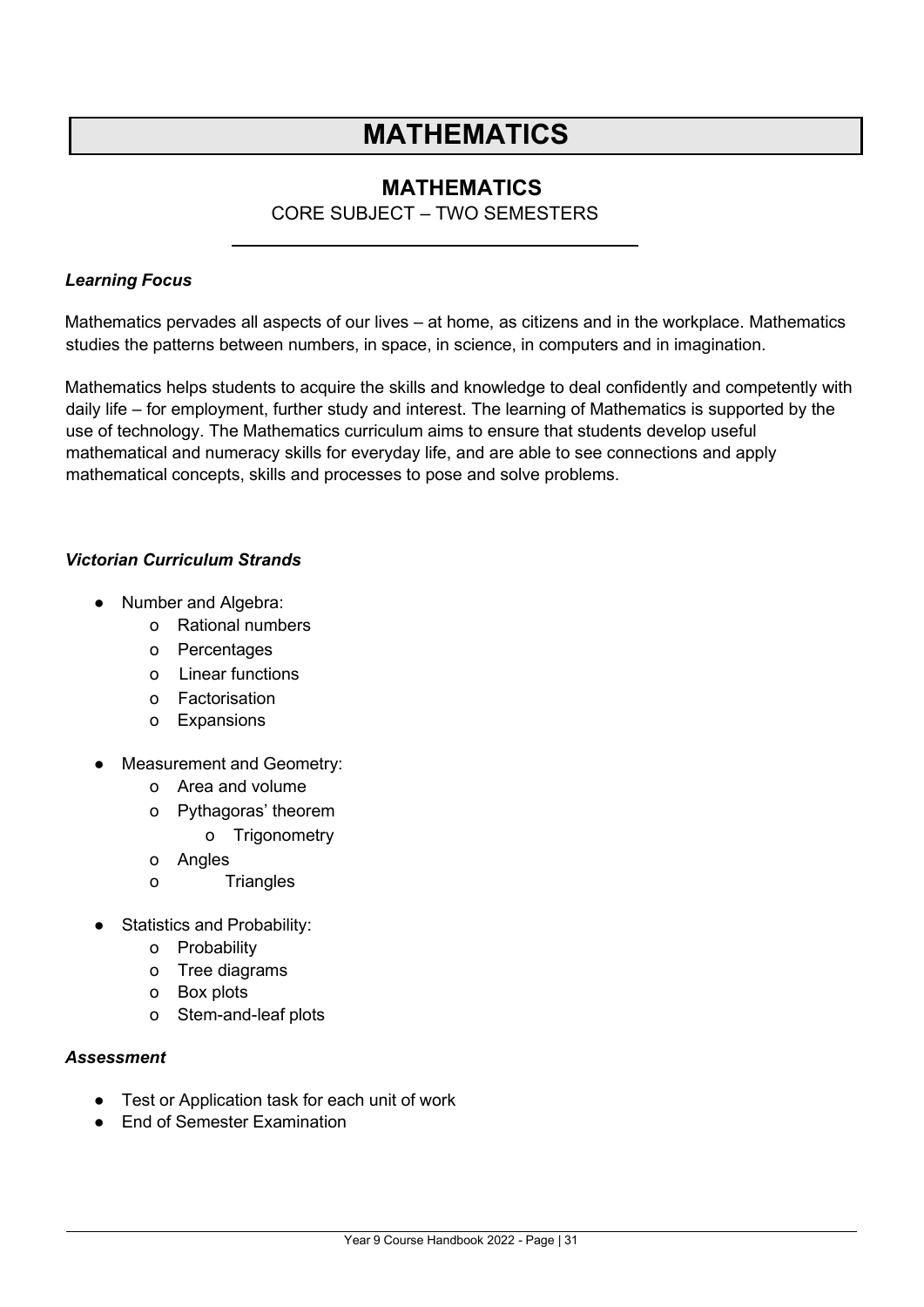## **MATHEMATICS**

### <span id="page-31-0"></span>**LAUREL MATHEMATICS**

CORE SUBJECT – TWO SEMESTERS

#### *Learning Focus*

Learning mathematics creates opportunities for and enriches the lives of all Australians. It develops the numeracy capabilities that all students need in their personal, work and civic life, and provides the fundamentals on which mathematical specialties and professional applications of mathematics are built.

Mathematics helps students to acquire the skills and knowledge to deal confidently and competently with daily life – for employment, further study and interest. The learning of Mathematics is supported by the use of technology. The Mathematics curriculum aims to ensure that students develop useful mathematical and numeracy skills for everyday life, and are able to see connections and apply mathematical concepts, skills and processes to pose and solve problems.

Year 9 Laurel Mathematics allows students to pursue studies of areas of mathematics beyond the Year 9 curriculum. Students use the CAS calculator to explore number patterns and transformations to graphs.

At the end of Year 9 Laurel Mathematics, students have an option to study a VCE Mathematics.

#### *Victorian Curriculum Strands*

- Number and Algebra:
	- o Rational numbers

**Percentages** 

- o Linear functions
- o Factorisation
- o Expansions
- Measurement and Geometry:
	- o Area and volume
	- o Pythagoras' theorem
	- o Trigonometry
	- o Angles
	- o Triangles
- Statistics and Probability:
	- o Probability
	- o Tree diagrams
	- o Box plots
	- o Stem-and-leaf plots

#### *Assessment*

● Test or Application task for each unit of work ● End of Semester Examination.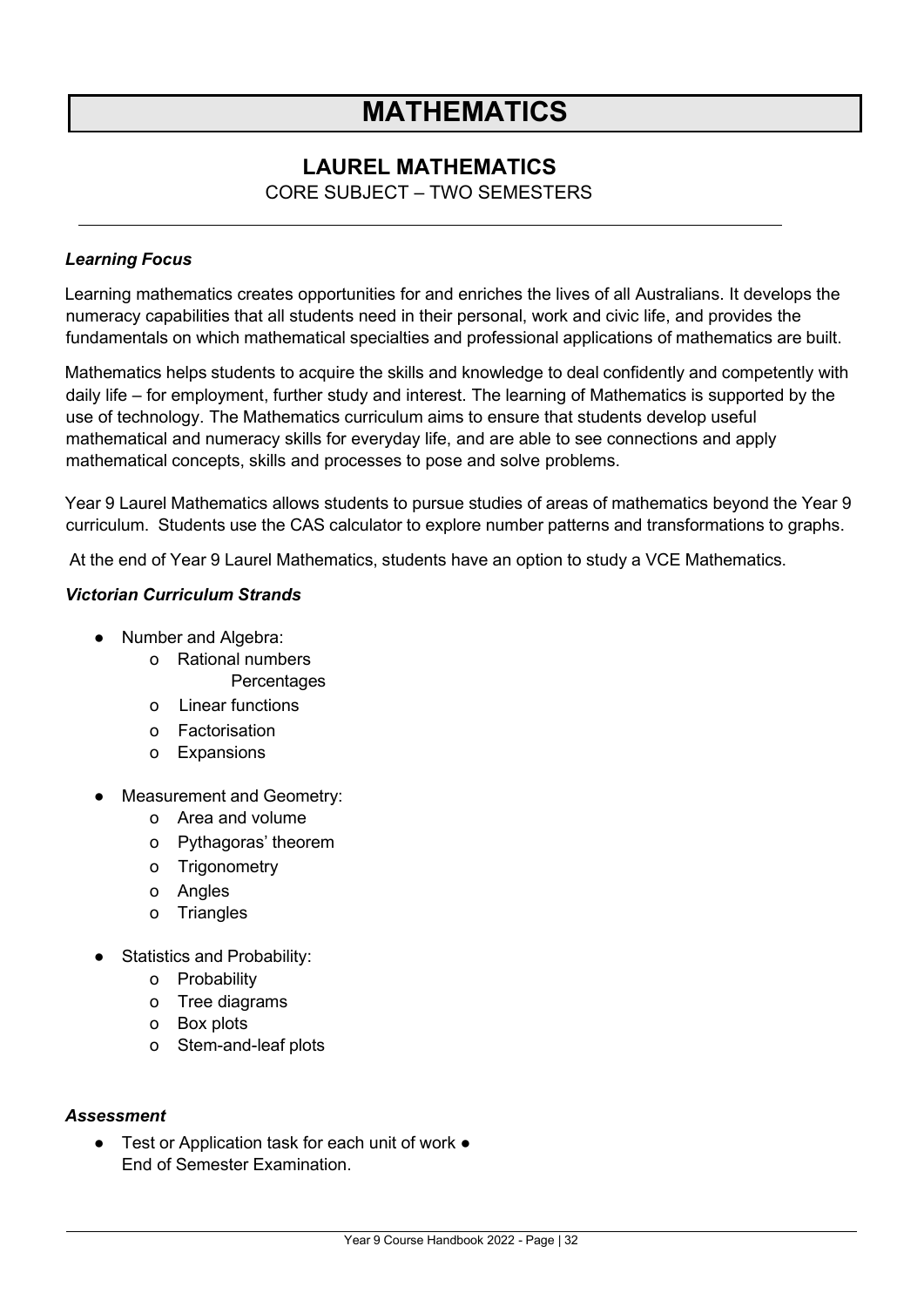## **SCIENCE**

### **SCIENCE**

### CORE SUBJECT – TWO SEMESTERS

#### <span id="page-32-0"></span>*Learning Focus*

Year 9 Science entails a study of units in Biological, Chemical, Physical and Earth sciences. Students consider the operation of a number of systems. They explore ways in which the human body as a number of interrelated systems responds to its external environment and the interdependencies between biotic and abiotic components of ecosystems. Students are introduced to the structure of the atom as a system of protons, electrons and neutrons, and how different atoms, ions and isotopes display different characteristics. They learn that matter can be rearranged through chemical change and are introduced to the concept of the conservation of matter. Students learn about continental movement through the study of plate tectonics and how a simple electrical circuit works; as well as how magnets can be used in the generation of electricity.

#### *Victorian Curriculum Strands at Level 9:*

The Science discipline has two interrelated strands, each with their own sub-strands:

#### **Science Understanding**

#### **● Science has a human endeavour**

Scientific understanding, including models and theories, are contestable and are refined over time through a process of review by the scientific community.

o Advances in scientific understanding often rely on developments in technology and technological advances are often linked to scientific discoveries.

o The values and needs of contemporary society can influence the focus of scientific research.

#### **● Biological Sciences**

- o Multicellular organisms rely on coordinated and interdependent internalsystems to respond to changes to their environment.
- o An animal's response to a stimulus is coordinated by its central nervous system (brain and spinal cord); neurons transmit electrical impulses and are connected by synapses.

#### **● Chemical Sciences**

- o All matter is made of atoms which are composed of protons, neutrons and electrons; Natural radioactivity arises from the decay of nuclei in atoms.
- o The atomic structure and properties of elements are used to organise them in the periodic table.
- o Chemical reactions involve rearranging atoms to form new substances; during a chemical reaction mass is not created or destroyed.

#### **● Physical Sciences**

- o Electric circuits can be designed for diverse purposes using different components; the operation of circuits can be explained by the concepts of voltage and current.
- o The interaction of magnets can be explained by a field model; magnets are used in the generation of electricity and the operation of motors.

#### **● Earth & Space Sciences**

o The theory of plate tectonics explains global patterns of geological activityand continental movement.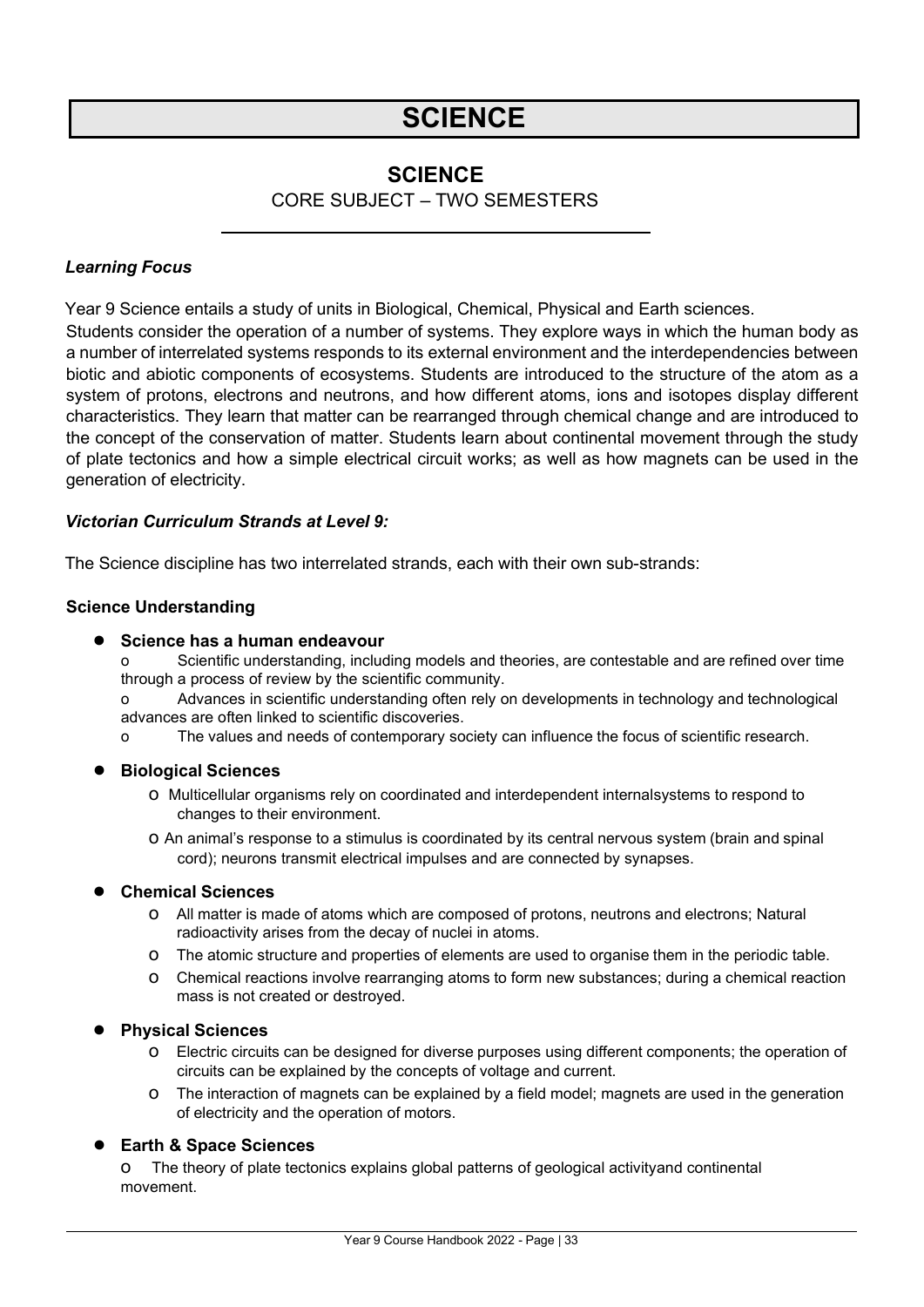#### **Science Inquiry Skills**

Science inquiry involved identifying and posing questions planning, conducting and reflecting on investigations, processing, analysing and interpreting evidence, and communicating findings.

#### **● Questioning and predicting**

○ Formulate questions or hypotheses that can be investigated scientifically, including identification of independent, dependent and controlled variables.

#### **● Planning and conducting**

- Independently plan, select and use appropriate investigation types, including fieldwork and laboratory experimentation, to collect reliable data, assess risk and address ethical issues associated with these investigation types.
- Select and use appropriate equipment and technologies to systematically collect and record accurate and reliable data, and use repeat trials to improve accuracy, precision and reliability.

#### **● Recording and processing**

○ Construct and use a range of representations, including graphs, keys, models and formulas, to record and summarise data from students' own investigations and secondary sources, to represent qualitative and quantitative patterns or relationships, and distinguish between discrete and continuous data.

#### **● Analysing and evaluating**

- Analyse patterns and trends in data, including describing relationships between variables, identifying inconsistencies in data and sources of uncertainty, and drawing conclusions that are consistent with evidence.
- Use knowledge of scientific concepts to evaluate investigation conclusions, including assessing the approaches used to solve problems, critically analysing the validity of information obtained from primary and secondary sources, suggesting possible alternative explanations and describing specific ways to improve the quality of data.

#### **● Communicating**

○ Communicate scientific ideas and information for a particular purpose, including constructing evidence-based arguments and using appropriate scientific language, conventions and representations.

#### *Assessment:*

A range of assessment methods will be used, which may include:

- Practical and Research investigations.
- Topic Tests.
- Semester examinations.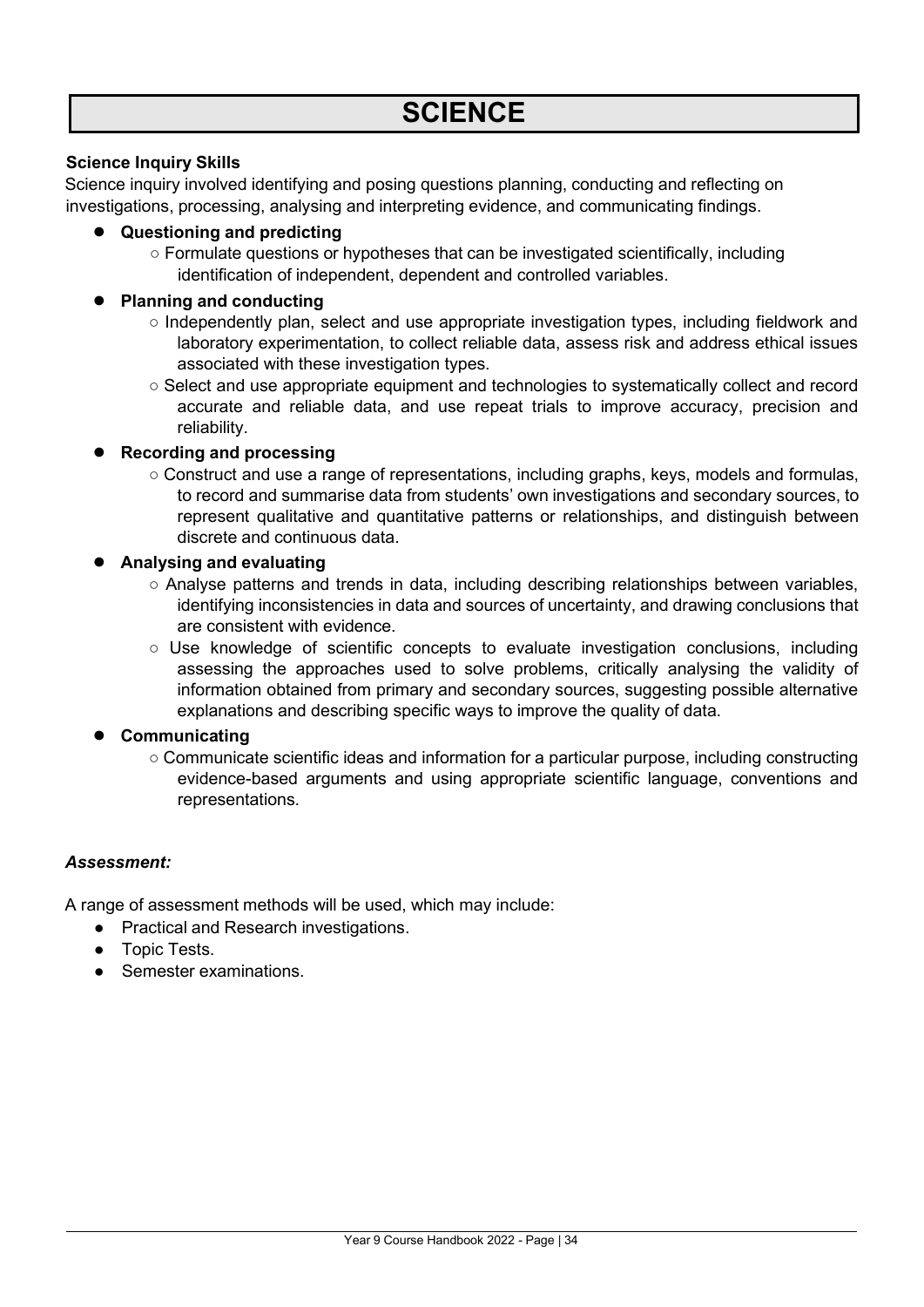## **SCIENCE**

### **LAUREL SCIENCE**

CORE SUBJECT – TWO SEMESTERS

#### <span id="page-34-0"></span>*Learning Focus*

In Year 9 Laurel Science, students will develop critical and creative thinking skills and challenge themselves to identify questions and draw evidence-based conclusions by using scientific methods. Students will complete an individual Research Project as part of the Science Talent Search and will participate in the International Competition and Assessment for Schools (CAS) and other competitions as nominated by the teacher.

In Semester 1, students will investigate the role of DNA and genes in cell division and genetic inheritance and use this knowledge to explore natural selection and evolution. Students will investigate the interdependencies between biotic and abiotic components of ecosystems and how the flow of energy and cycling of matter shape these systems. They will explore The Greenhouse Effect and how human activity contributes to the global phenomenon of climate change.

In Semester 2, students will study the similarities in the chemical behaviour of elements and their compounds and how this is represented in the way the periodic table has been constructed. They will use atomic symbols and balanced chemical equations to summarize chemical reactions, including neutralization and combustion reactions and will investigate how different factors influence the rate of reactions. Students will analyze the relationships between distance, speed, acceleration, mass and force to predict and explain motion and use the concepts of voltage and current to explain the operation of electric circuits.

#### *Victorian Curriculum Strands:*

The Science discipline has two interrelated strands, each with their own sub-strands:

#### **Science Understanding**

- **● Science has a human endeavour**
	- Scientific understanding, including models and theories, are contestable and are refined over time through a process of review by the scientific community.
	- o Advances in scientific understanding often rely on development in technology and technological advances are often linked to scientific discoveries
	- o The values and needs of contemporary society can influence the focus of scientific research

#### **● Biological Sciences**

- o The transmission of heritable characteristics from one generation to the next involves DNA and genes
- o The theory of evolution by natural selection explains the diversity of living things and is supportedby a range of scientific evidence
- o Ecosystems consist of communities of interdependent organisms and abiotic components of the environment; matter and energy flow through these systems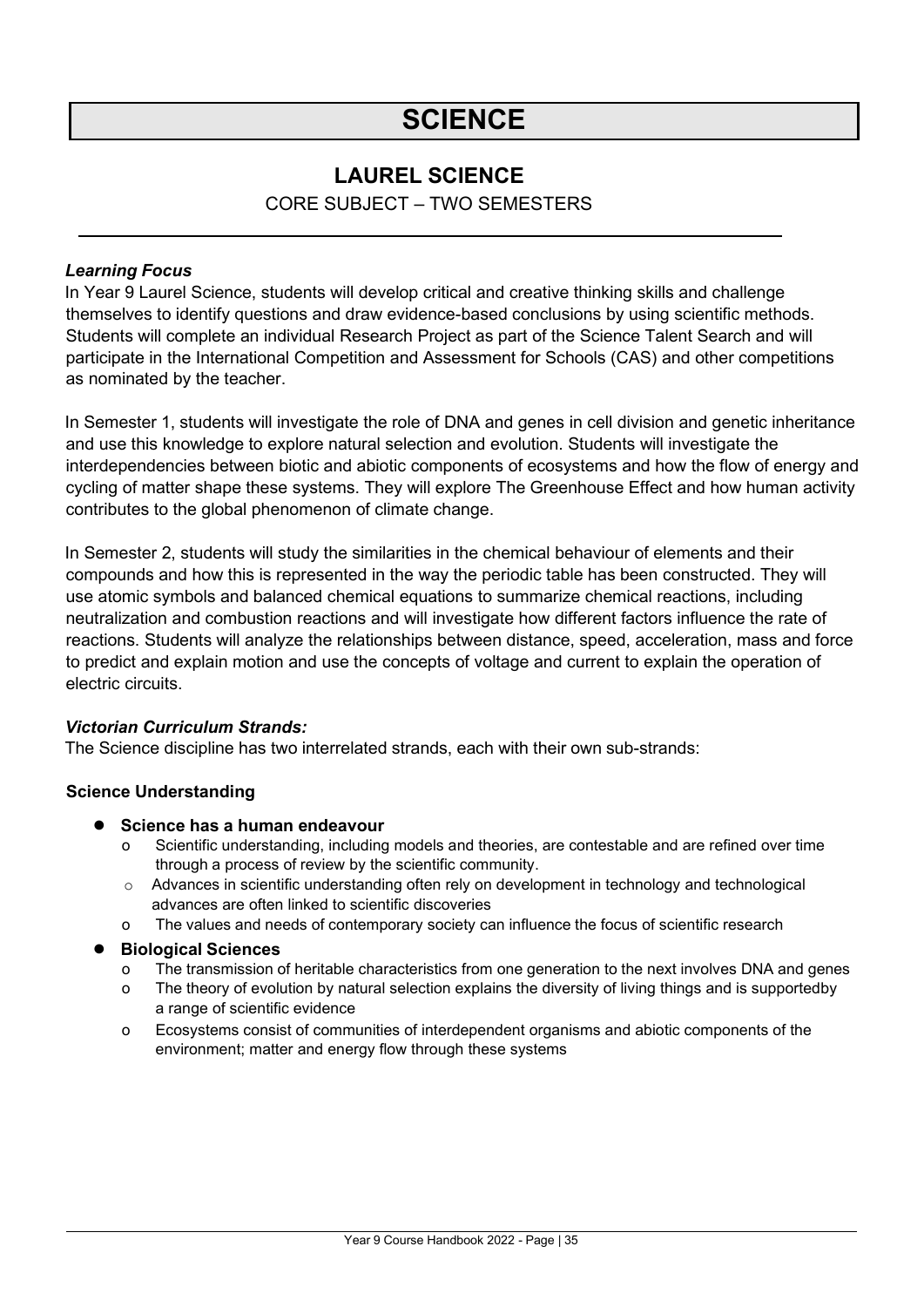#### **● Chemical Sciences**

- o Chemical reactions involve rearranging atoms to form new substances; during a chemical reaction mass is not created or destroyed
- o Chemical reactions, including combustion and the reactions of acids, are important in both non-living and living systems and involve energy transfer
- o The atomic structure and properties of elements are used to organise them in the Periodic Table
- o Different types of chemical reactions are used to produce a range of products and can occur at different rates.

#### **● Earth & Space Sciences**

Global systems, including the carbon cycle, rely on interactions involving the biosphere, lithosphere, hydrosphere and Atmosphere

#### **● Physical Sciences**

- o Energy flow in Earth's atmosphere can be explained by the processes of heat transfer
- o Electric circuits can be designed for diverse purposes using different components; the operation of circuits can be explained by concepts of voltage and current.
- o The motion of objects can be described and predicted using the laws of physics.

#### **Science Inquiry Skills**

Science inquiry involved identifying and posing questions planning, conducting and reflecting on investigations, processing, analysing and interpreting evidence, and communicating findings.

#### **● Questioning and predicting**

○ Formulate questions or hypotheses that can be investigated scientifically, including identification of independent, dependent and controlled variables

#### **● Planning and conducting**

- Independently plan, select and use appropriate investigation types, including fieldwork and laboratory experimentation, to collect reliable data, assess risk and address ethical issues associated with these investigation types
- Select and use appropriate equipment and technologies to systematically collect and record accurate and reliable data, and use repeat trials to improve accuracy, precision and reliability

#### **● Recording and processing**

○ Construct and use a range of representations, including graphs, keys, models and formulas, to record and summarise data from students' own investigations and secondary sources, to represent qualitative and quantitative patterns or relationships, and distinguish between discrete and continuous data

#### **● Analysing and evaluating**

- Analyse patterns and trends in data, including describing relationships between variables, identifying inconsistencies in data and sources of uncertainty, and drawing conclusions that are consistent with evidence
- Use knowledge of scientific concepts to evaluate investigation conclusions, including assessing the approaches used to solve problems, critically analysing the validity of information obtained from primary and secondary sources, suggesting possible alternative explanations and describing specific ways to improve the quality of data

#### **● Communicating**

○ Communicate scientific ideas and information for a particular purpose, including constructing evidence-based arguments and using appropriate scientific language, conventions and representations.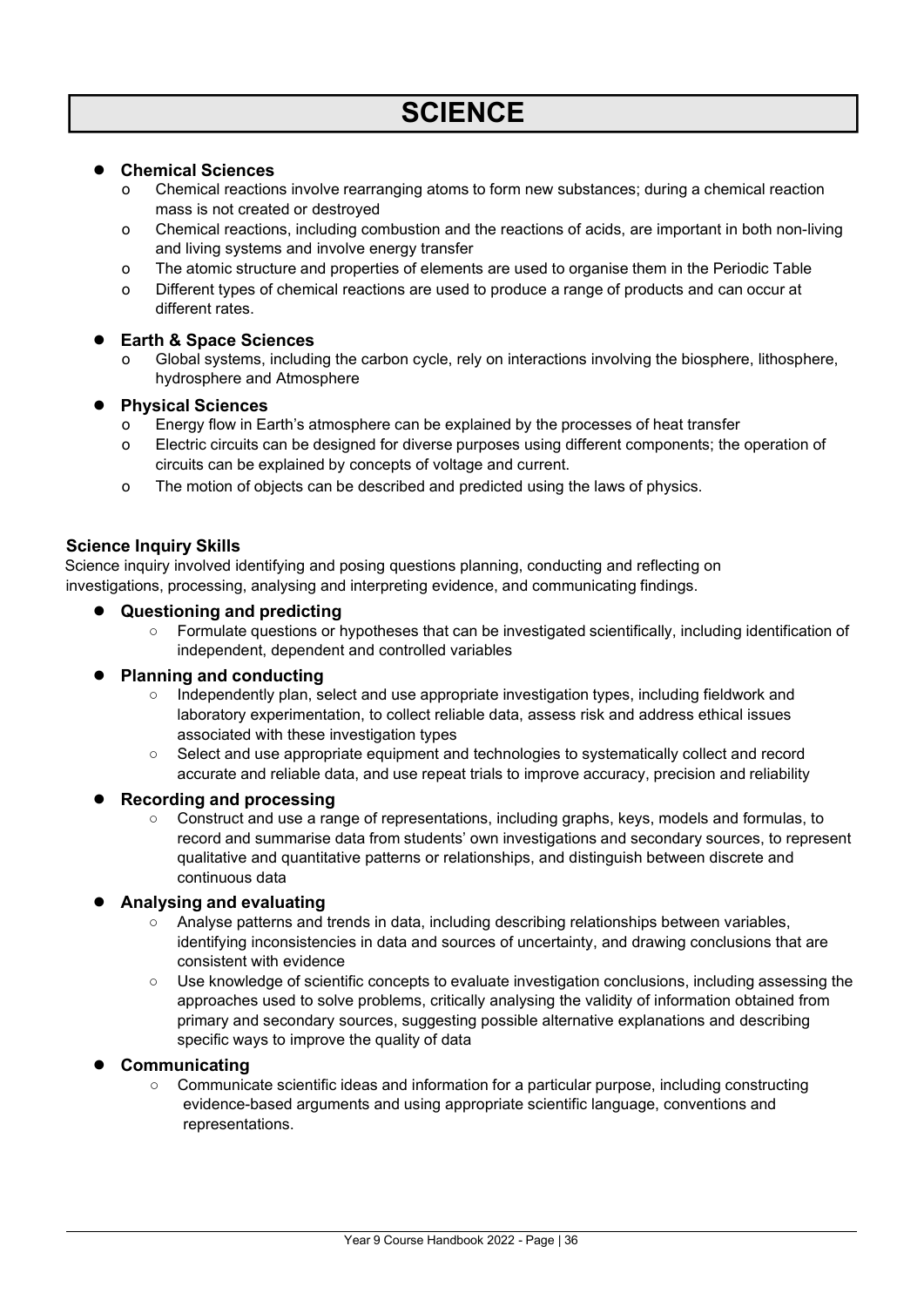## **SCIENCE**

#### *Assessment:*

A range of assessment methods will be used, which may include:

- Tests on the areas of study
- Practical Investigation Reports and Laboratory Skills
- Science Inquiry Skills
- Research and Application Tasks research and presentation of information
- Semester Examinations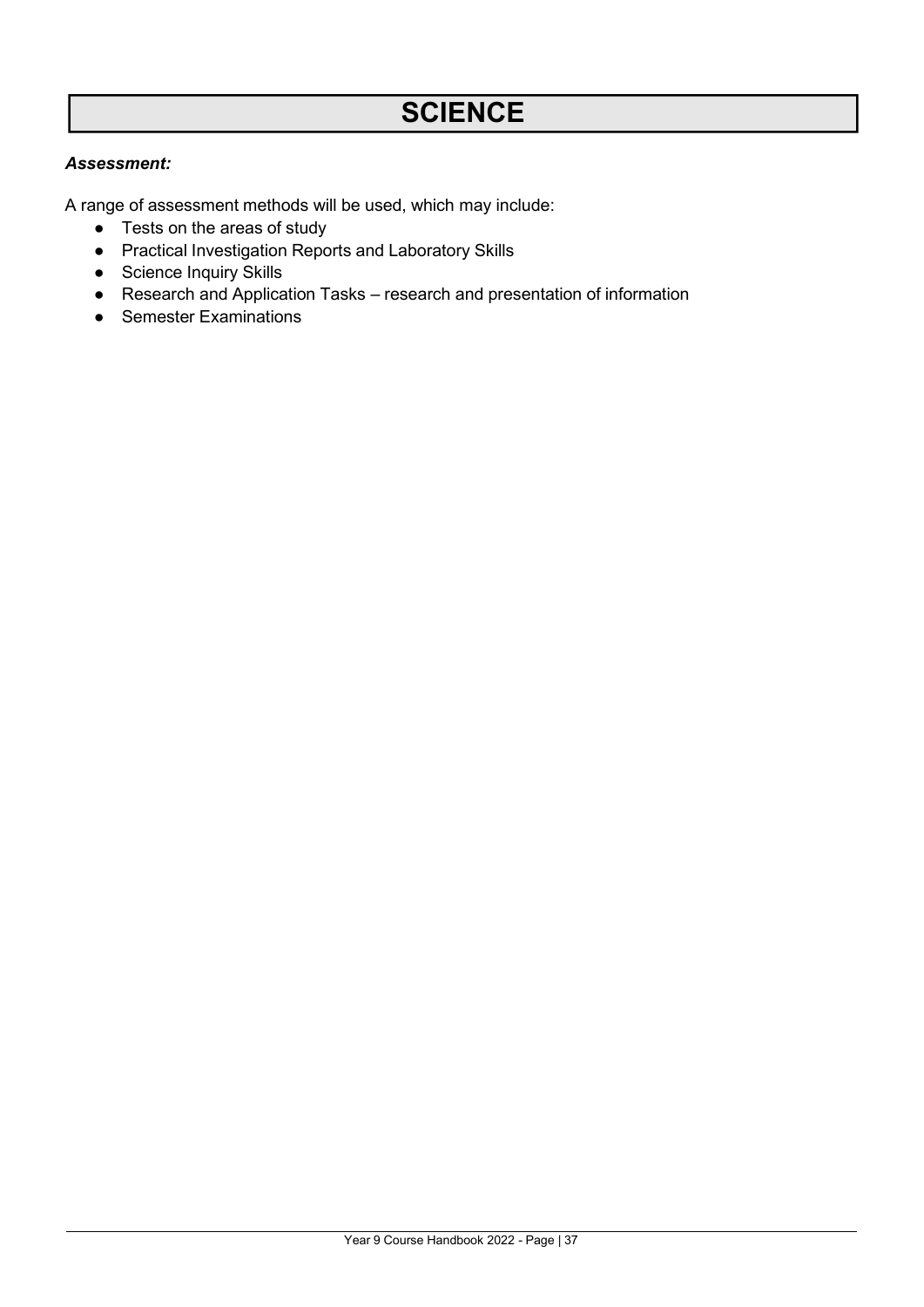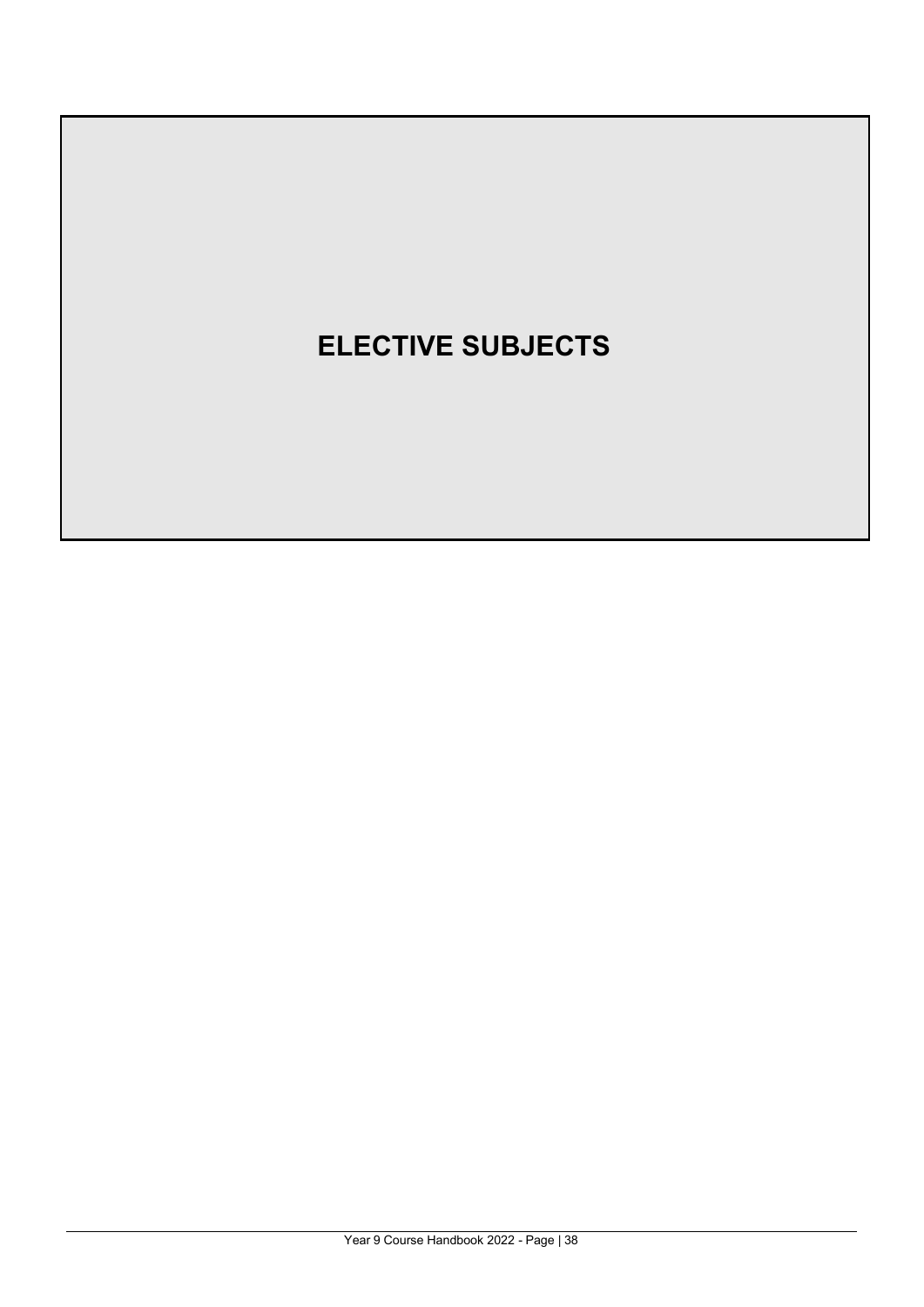## **APPLIED LEARNING**

### **COMMUNITY ACTION**

ONE SEMESTER

### <span id="page-38-0"></span>*Learning Focus*

This unit aims to develop student's skills in working with and leading others by contributing to the successful completion of a group project. Organisation, planning, negotiation and problem solving are also taught through a range of hands on projects carried out predominantly on the College premises.

#### **Learning Outcomes**

- Students develop the ability to work collaboratively as part of a team and get along amicably with others
- Approaching and evaluating a project (e.g. establishing a garden bed) in a systematic and considered way to ensure all aspects of the project runs smoothly
- Specific knowledge, e.g. Why particular plants are more suitable in certain parts of a garden rather than others
- Learn skills, practical and interpersonal that will assist in their working lives and life more generally
- Students understand the safety implications of project work and complete a risk assessment for each activity

#### **Assessment**

Applied learning (learning through and by practical means) underpins all the tasks students are assessed on in this subject. Assessment is competency based using the following criteria:

- Enthusiastic participation in the various projects undertaken
- Meaningful contributions and a positive attitude to these projects
- Working collaboratively as part of a team
- Demonstrate skills and knowledge have been learned and continue to develop (by building on knowledge and skills already acquired)
- Demonstrate safe working practices and appropriate use of tools, ICT and equipment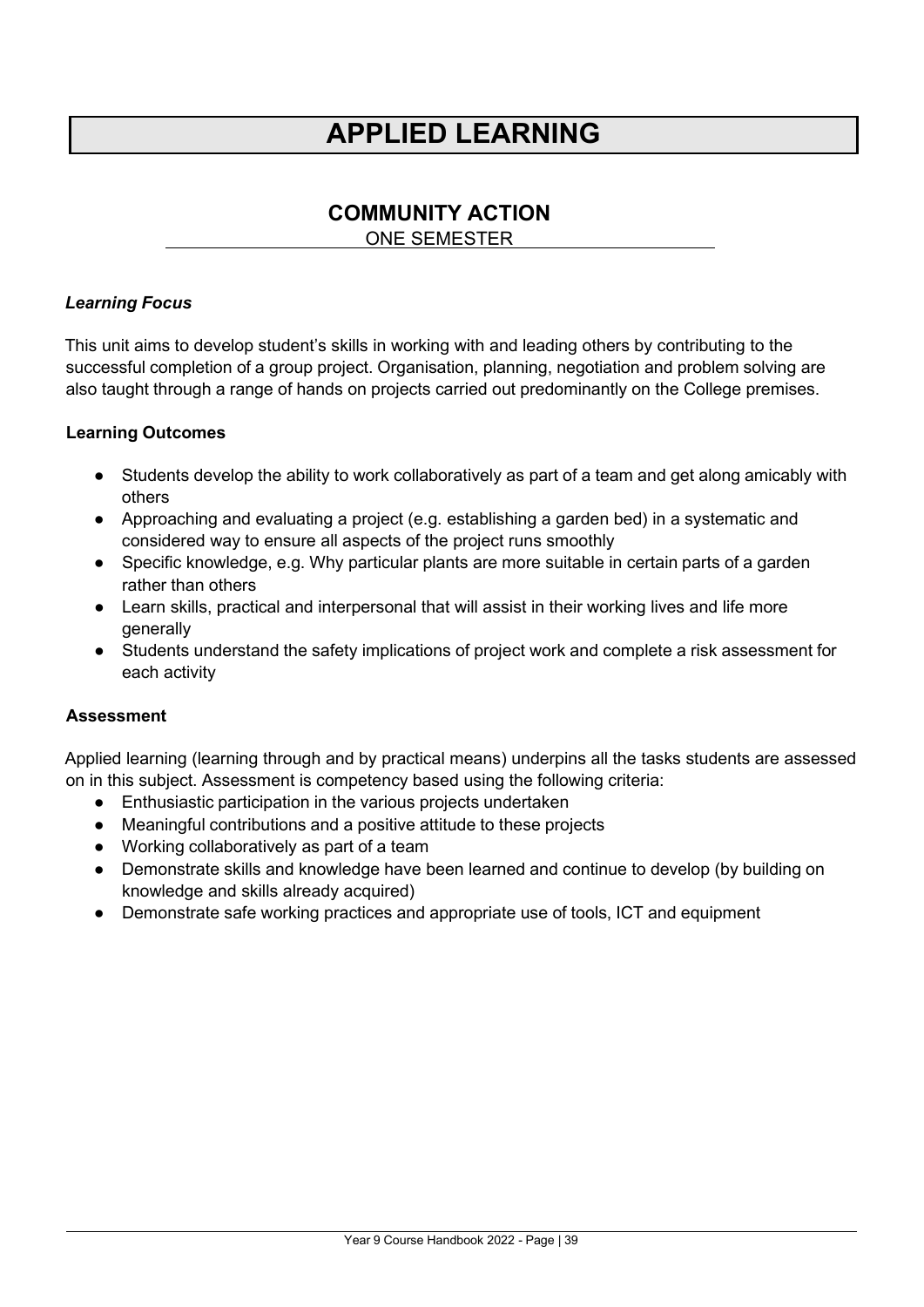### **ART**

### ELECTIVE SUBJECT – ONE SEMESTER

#### <span id="page-39-0"></span>*Learning Focus*

This course introduces students to a variety of mediums that are aimed at improving the students making and creating skills. They are offered a range of creative, making mediums including drawing, painting, photography, sculpture and printmaking and given an opportunity to produce a number of visual outcomes.

Students create and respond to visual art works, students use conceptual explanations to critically reflect on the contribution of visual arts practitioners. They adapt ideas, visual images and practices from selected artists and use them to inform their own personal aesthetic when making artworks and presenting them to an audience.

#### *Victorian Curriculum Strands*

- **● Explore and Express Ideas**
	- Exploring, imagining, experimenting, and expressing ideas, concepts, themes, values,beliefs, observations and experiences in artworks that students view and make.
- **● Visual Arts Practices**
	- Developing understanding and skills by exploring, selecting, applying, and manipulating techniques, technologies and processes. Conceptualising, planning and designing artworks.
- **● Present and Perform**
	- Creating, exhibiting, discussing, analysing artworks and considering the intention of artists and curators. Considering the relationship between artist intentions and audience engagement and interpretation.
- **● Respond and Interpret**
	- Analysing, evaluating, interpreting and reflecting upon meanings, beliefs and values in artworks. Examining artworks in historical and cultural contexts.

#### *Assessment*

A range of assessment procedures is used, including:

- Folio notes, generation of ideas, making trials and experiments
- Major artwork/s
- Written Responding and Interpretation tasks.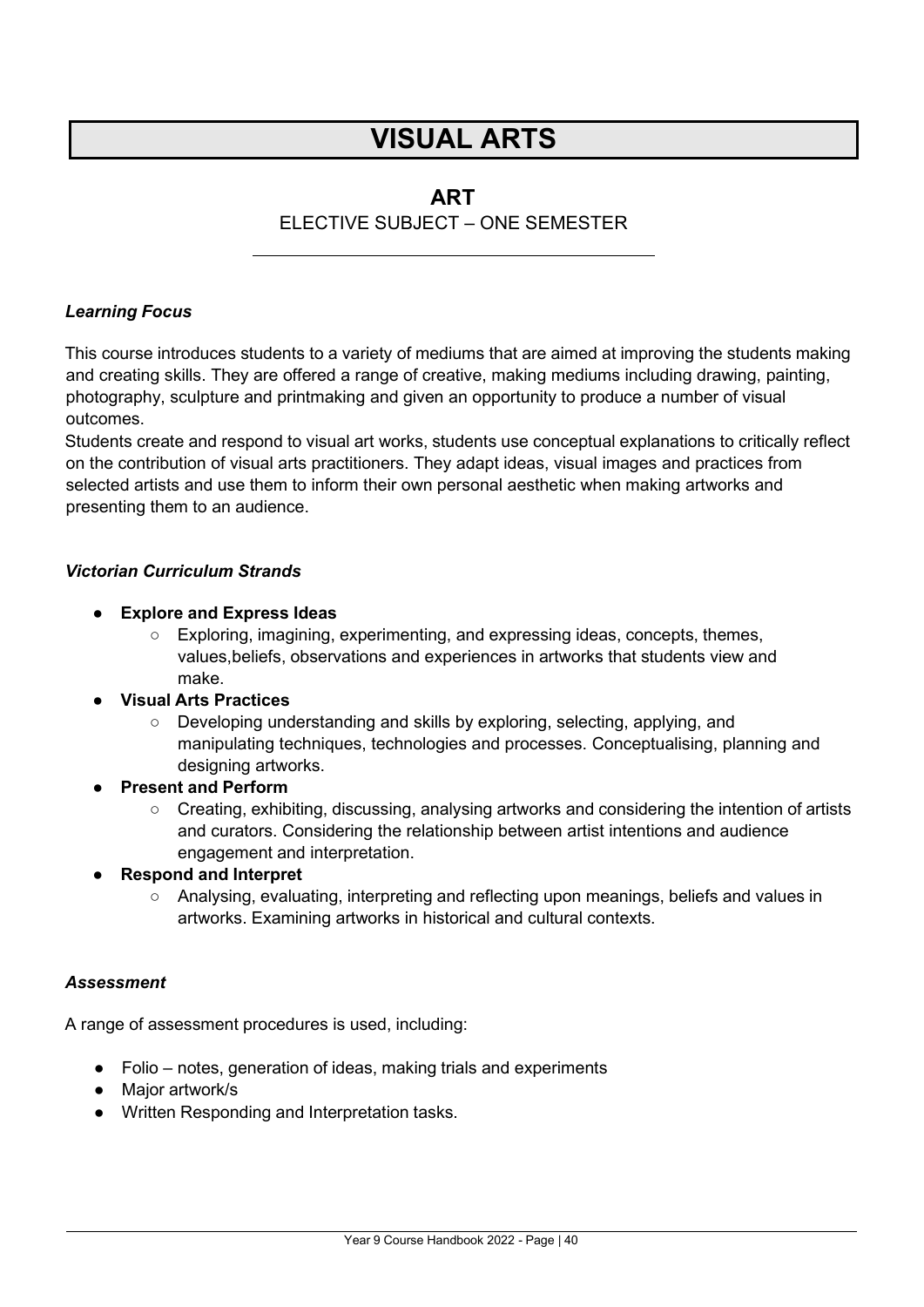### **MEDIA**

### ELECTIVE SUBJECT – ONE SEMESTER

#### *Learning Focus*

Media plays an enormous role in our lives today. Students observe, use and produce media on a daily basis and as such need to develop a critical eye and technical skills to enhance their understanding of media and consumption of it. In Media students will develop an understanding of how concepts of audience can shape the planning of a media product. The course is also intended to give the students a basic understanding of the photographic and video processes in order to communicate effectively in media products. Students will experiment with visual and technical codes in accordance with a selected genre in the production of media products.

#### *Victorian Curriculum Strands*

- **● Explore and Represent Ideas**
	- Exploring and experimenting with ideas and representations using images, sound and text. Manipulating media structure, elements and concepts with intent to represent and communicate ideas.
- **● Media Arts Practices**
	- Developing and refining understanding, skills, techniques, technologies and processes.
- **● Present and Perform**
	- Planning, producing, presenting and distributing media artworks to audiences. Considering the relationship between artist intentions, audience interpretation and engagement
- **● Respond and Interpret**
	- Analysing, evaluating, interpreting and reflecting upon meanings, beliefs and values in media artworks. Examining media artworks in historical, cultural, institutional and social contexts.

- Planning and production of a variety of photographic and video tasks.
- Analysis and interpretation of media products such as TV shows, films, games, photographs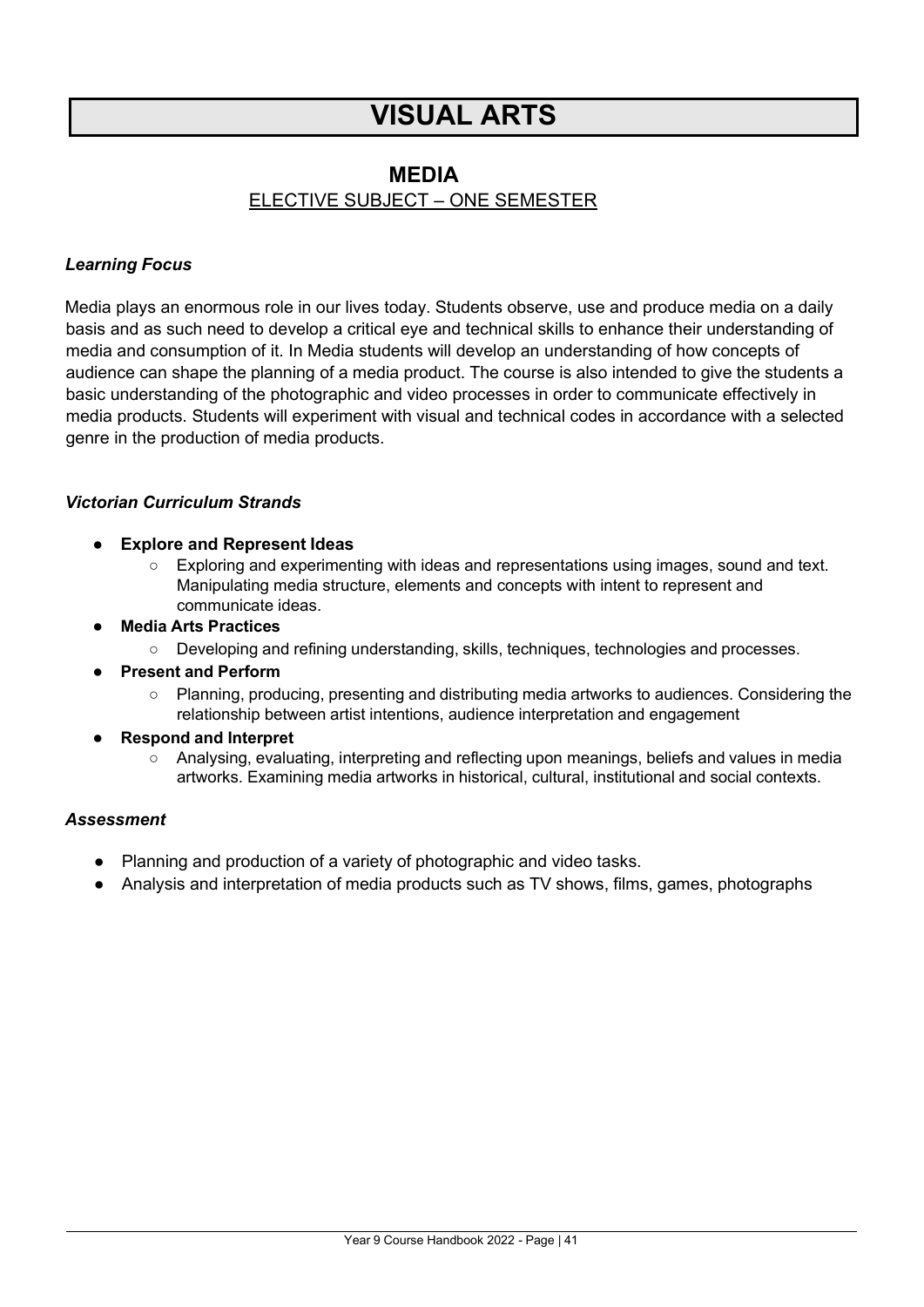### **VISUAL COMMUNICATION**

ELECTIVE SUBJECT – ONE SEMESTER

#### *Learning Focus*

In level 9 students learn the importance of visual communication design in past and contemporary society and how to apply this knowledge in their own visual communications. They adapt ideas and practices from selected designers and use them to inform their own use of aesthetics when producing a range of visual communications. They will continue to work from a brief that will convey information to an audience for a specific purpose. Design thinking which involves the application of creative, critical and reflective techniques, is fundamental to their learning. Students will develop their skills in both two and three-dimensional manual, freehand drawing. They will experiment with the aesthetic application of the elements and principles of design using a range of materials and media and build on their skills in the use of digital programs in the creation of their final presentations.

#### *Victorian Curriculum Strands*

#### **● Explore and Represent Ideas**

- $\circ$  Develop and present visual communications that demonstrate the application of methods, materials, media, design elements and design principles that meet the requirements of a specific brief and target audience
- Generate, develop and refine visual communication presentations in response to the brief

#### **● Visual Communication Design Practices**

 $\circ$  Use manual and digital drawing methods to create visual communications in the specific design fields of Environmental, Industrial and Communication Design

#### **● Present and Perform**

○ Work from a brief that identifies a specific audience and needs, and present visual communications that meet the brief

#### **● Respond and Interpret**

- Analyse and evaluate the factors that influence design decisions in a range of visual communications from different historical, social and cultural contexts
- Analyse and evaluate the use of methods, media, materials, design elements and design principles in visual communications from different historical, social and cultural contexts

#### *Assessment*

A range of assessment procedures is used, including:

- Practical design activities
- Annotated design folio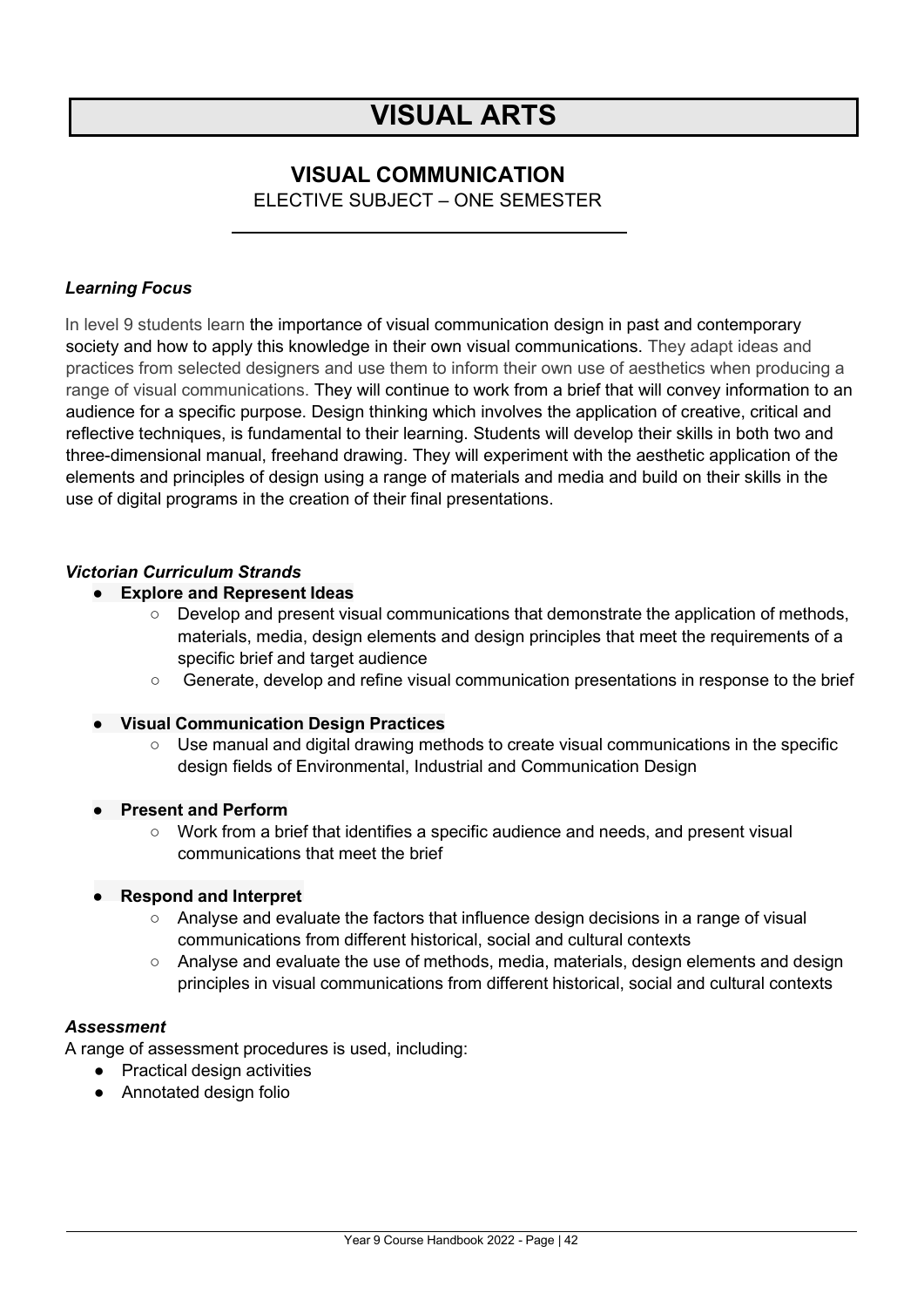### **DIGITAL ART**

#### ELECTIVE SUBJECT – ONE SEMESTER

#### <span id="page-42-0"></span>*Learning Focus*

The impact of digital technology has transformed the world of visual arts. New art forms such as digital illustration and painting, digital photography and installations have become recognized artistic practices. In Digital Art, students will discover and study the techniques and dynamics involved in the production of various forms of Digital Art. Through hands on projects, students will experiment with digital illustration the manipulation of photography, digital painting and the creation of expressive artworks using editing software. The course is also intended to give students a basic awareness of career opportunities on offer within the field of digital arts.

#### *Victorian Curriculum Strands:*

#### • **Explore and Express Ideas**

Exploring, imagining, experimenting, and expressing ideas, concepts, themes, values, beliefs, observations and experiences in digital artworks that students view and make.

#### • **Visual Practices**

Developing understanding and skills by exploring, selecting, applying, and manipulating digital techniques, technologies and processes. Conceptualising, planning and designing digital artworks

#### • **Present and Perform**

 Planning, producing and presenting digital artworks to audiences. Considering the relationship between artist intentions, audience interpretations and engagement

#### • **Respond and Interpret**

Analysing, evaluating, interpreting and reflecting upon meaning, beliefs and values in digital artworks. Examining digital artworks in historical and cultural contexts

**Assessment:** A range of assessment procedures are used including:

- Planning and production of a variety of digital art tasks
- Analysis and interpretations of digital artworks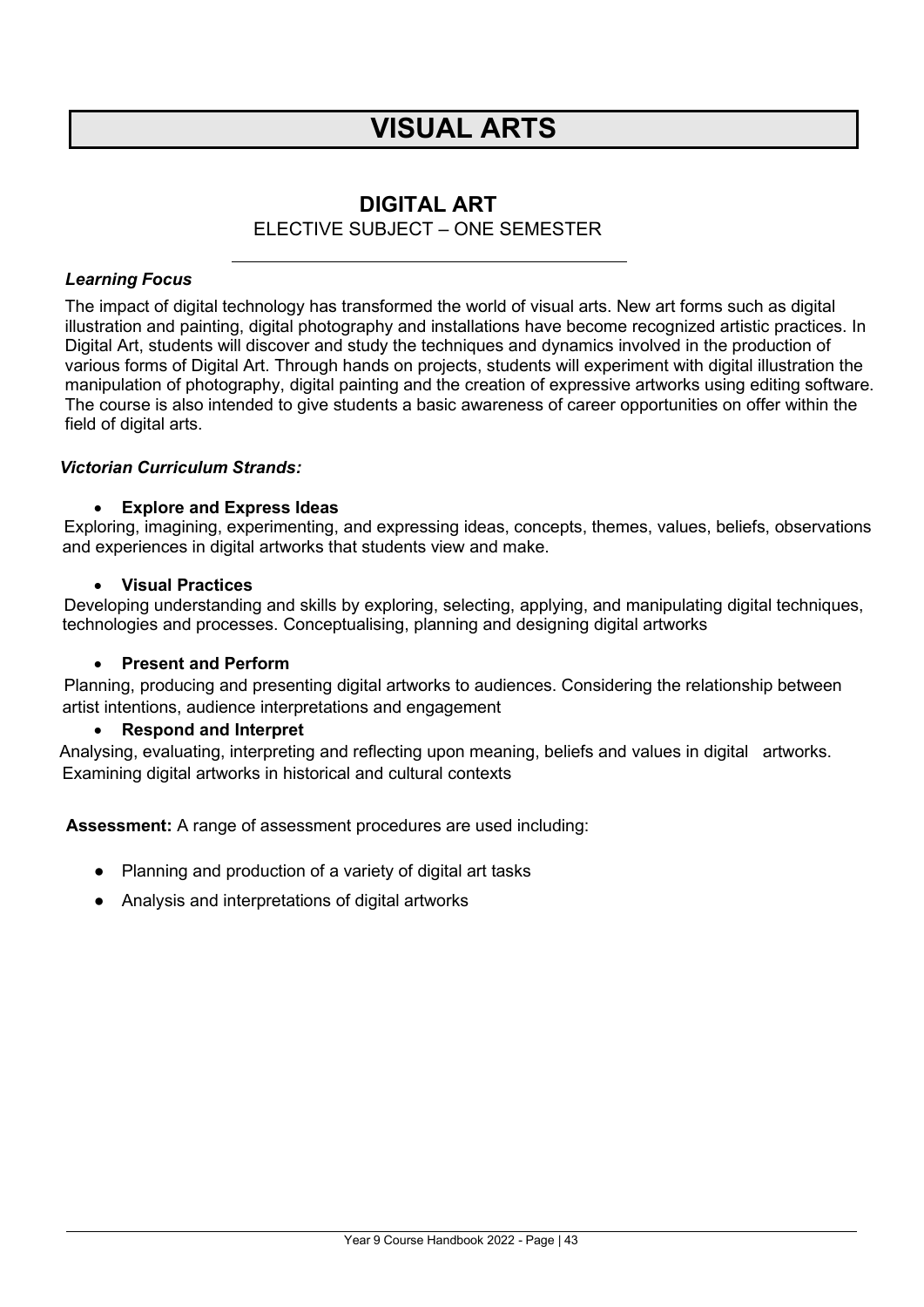## **PERFORMING ARTS**

### **DANCE**

### ELECTIVE SUBJECT – ONE SEMESTER

#### **Students selecting this unit will be required to participate in College events such as Open Day or Nazareth Showcase as part of the course requirements**

#### *Learning Focus*

Students selecting this unit will be taken through the elements of Safe Dance practices. They will work towards developing dance technique while learning expressive skills as well. Students will also be developing ideas for dance works through structured improvisation. They will partake in discussions, using the appropriate language, about the physical and expressive skills, body actions and elements of movements within a given dance piece.

#### *Victorian Curriculum Strands*

#### **● Explore and Express Ideas**

○ Students will explore personal movement style by combining elements of dance and using improvisation and safe dance practice to develop new movement possibilities.

#### **● Dance Practices**

○ Students will practice and refine technical and expressive skills to develop proficiency in genre and style-specific techniques.

#### **● Present and Perform**

○ Students will perform dances using genre and style specific techniques, expressive skills and production elements to communicate a choreographer's intent.

#### **● Respond and Interpret**

○ Students will evaluate their own choreography and performance, and that of others, to inform and refine future work.

- Participating in practical classes
- Written responses reflecting and evaluating on performances
- Performance of a choreographed piece
- Research assignment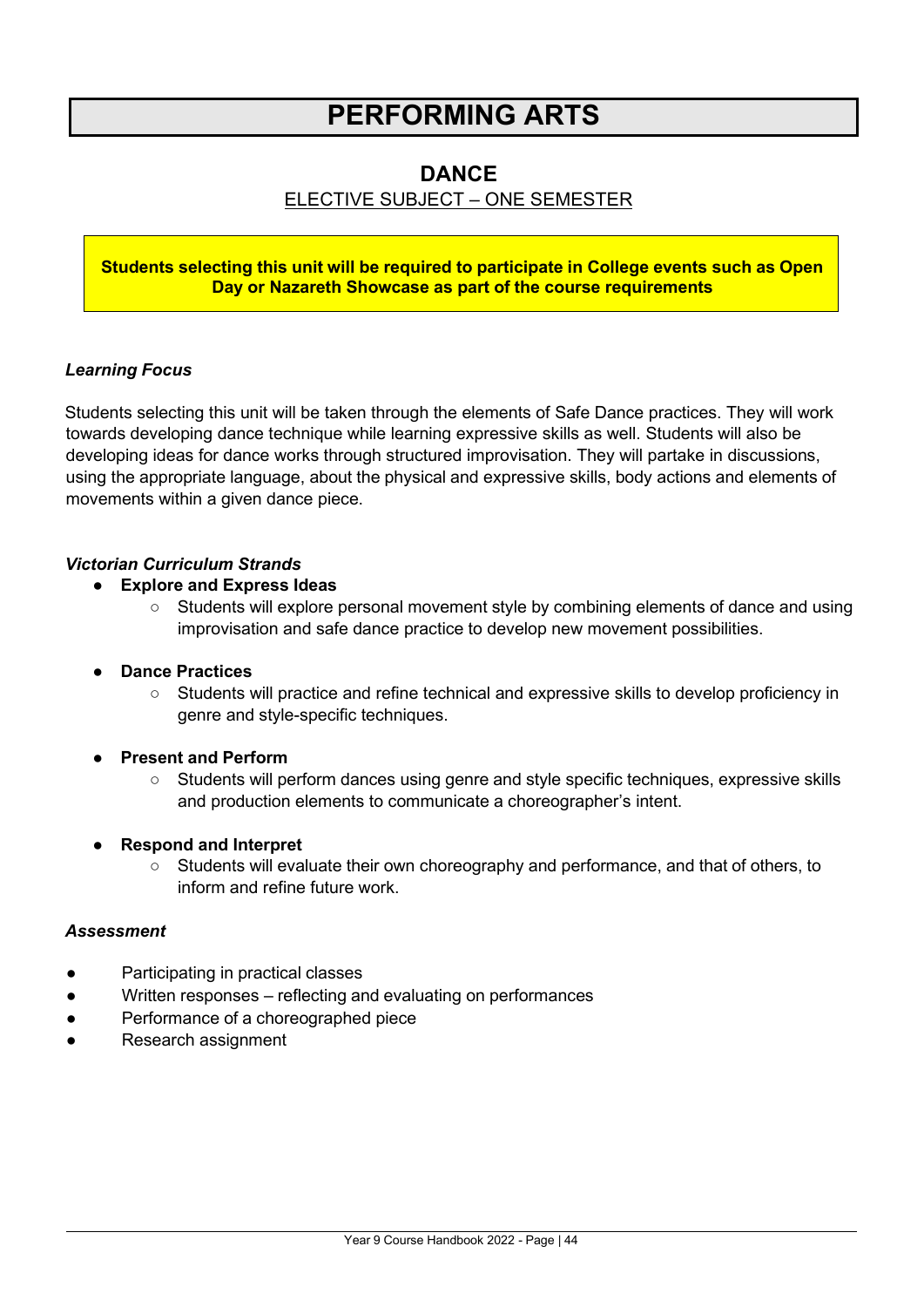## **PERFORMING ARTS**

### **DRAMA**

### ELECTIVE SUBJECT – ONE SEMESTER

#### <span id="page-44-0"></span>*Learning Focus*

Students selecting this unit will study units on Commedia Dell'Arte and Improvisation. They will devise and develop a variety of performances throughout the semester in pairs or groups. They will work towards developing their acting technique especially in the areas of voice, movement and characterisation. Students will partake in a variety of practical workshops and analyse different dramatic techniques and styles of drama.

Students will be exposed to the range of skills involved in practical stagecraft such as acting, costume design, lighting, multimedia, properties, promotion/publicity, set design, sound and stage management.

#### *Victorian Curriculum Strands*

#### **● Explore and Express Ideas**

○ Students will improvise with the elements of drama and narrative structure to develop ideas and explore subtext to shape devised and scripted drama. They will learn to manipulate combinations of the elements of drama to develop and convey the physical and psychological aspects of roles and characters consistent with intentions in dramatic forms and performance styles.

#### **● Drama Practices**

- Students will practice and refine the expressive capacity of voice and movement to communicate ideas and dramatic action in a range of forms, styles and performances spaces.
- **● Present and Perform**
	- Students will perform devised and scripted drama making deliberate artistic choices and shaping design elements to unify dramatic meaning for an audience.
- **● Respond and Interpret**
	- Students will evaluate how the elements of drama, forms and performance styles in devised and scripted drama to convey meaning and aesthetic effect.

- Drama journal reflecting and evaluating performances Costume Designs and Set Design.
- Commedia Dell'Arte Group Performance.
- Monologue (Solo Performance).
- Written reflection on Group and Solo performance.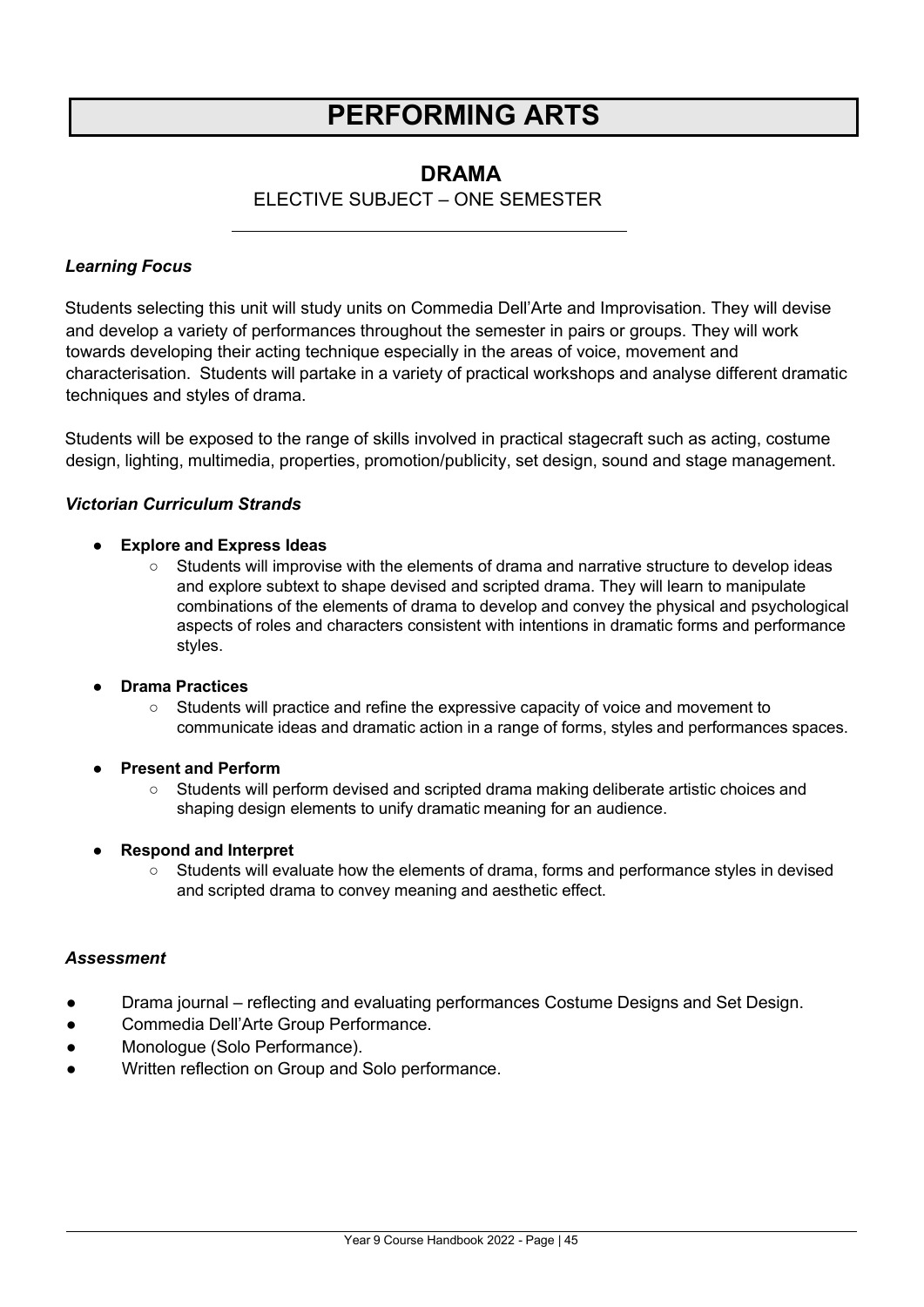## **PERFORMING ARTS**

### **MUSIC PERFORMANCE**

ELECTIVE SUBJECT – ONE SEMESTER

<span id="page-45-0"></span>*Students electing to study this subject are required to have their own instrument for practice at home. It is also recommended that students take private lessons on their instrument and participate in the college co-curricular music ensemble program.*

#### *Learning Focus*

Students studying this unit will develop their skills on different instruments in the context of solo and/or ensemble performance and learn how to use different instrumental colours and textures to explore variations in sound and silence. They focus on listening skills and imagination to develop ideas in response to stimuli such as music they have listened to, observations, feelings, experiences, and research. Students further extend their understanding and use of more complex performance techniques, compositional devices and forms and explore styles and genres in greater depth.

#### *Victorian Curriculum Strands*

#### ● **Explore and express Ideas**

○ Improvise and arrange music, using aural awareness and technical skills to manipulate the elements of music to explore options for interpretation and developing music ideas

#### ● **Music practice**

- Create, practice and rehearse music to interpret a variety of performance repertoire with increasing technical and expressive skill and awareness of stylistic conventions
- **Present and perform** 
	- Perform music applying techniques and expression to interpret the composer's use of the elements of music and compositional devices

#### ● **Respond and interpret**

○ Evaluate a range of performances and compositions to inform and refine their own music making

- Performance and Stagecraft
- **Listening and Analysis**
- Composition
- **Music theory Test**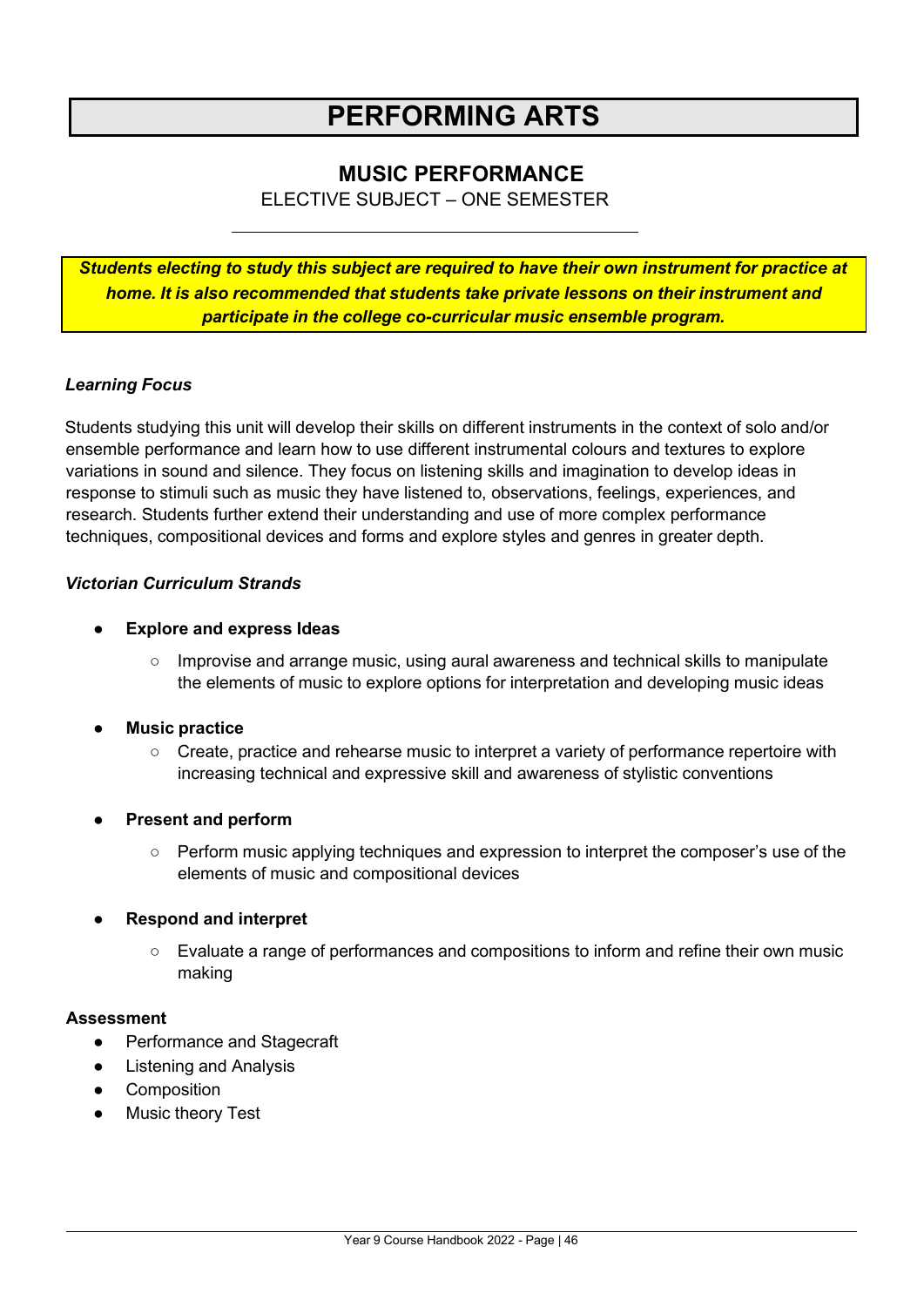## **SCIENCE, TECHNOLOGY & MATHEMATICS**

### **ROBOTICS**

ELECTIVE SUBJECT – ONE SEMESTER

#### *Learning Focus*

Students will look at how robots have evolved and what robots are currently being developed and how these might be useful to society. Student will begin programming a VEX IQ robot using block code to give them an understanding of how to control a robot and move on to using sensors to allow the VEX IQ robot to perform a task autonomously. Students then may choose to build a robot from the lego EV3 kit or VEX EDR kit or construct a robot from scratch using Arduino circuits and sensors to control their robot.

Students may choose to enter their robot in one of the many robot competitions available to schools in Victoria including Robocup junior, First Lego League or VEX robotics.

#### *Victorian Curriculum Strands at Level 9:*

#### **Design and Technologies**

- **Engineering principles and systems**
	- Investigate and make judgements on how the characteristics and properties of materials are combined with force, motion and energy to create engineered solutions
- **Materials and technologies specialisations**
	- Investigate and make judgements on how the characteristics and properties of materials, systems, components, tools and equipment can be combined to create designed solutions
- **Investigating**
	- Critique needs or opportunities to develop design briefs and investigate and select an increasingly sophisticated range of materials, systems, components, tools and equipment to develop design ideas
- **● Generating**
	- Apply design thinking, creativity, innovation and enterprise skills to develop, modify and communicate design ideas of increasing sophistication
- **Producing**
	- Work flexibly to safely test, select, justify and use appropriate technologies and processes to make designed solutions
- **Evaluating**
	- Evaluate design ideas, processes and solutions against comprehensive criteria for success recognising the need for sustainability
- **Planning and managing**
	- Develop project plans to plan and manage projects individually and collaboratively taking into consideration time, cost, risk and production processes

#### *Assessment:*

Students are assessed on their ability to work on a team, public speaking and problem solving skills. The assessment task will be assessed on the following areas:

- Robot performance, i.e. how well the robot performs on the table best of 3 rounds. This is an objective measure and everyone sees the scores as the competition progresses.
- Robot Design this is well the team have designed the robot mechanically and software wise. This is a subjectively judged measure.
- Project Students undertake a research project based on the theme for the year.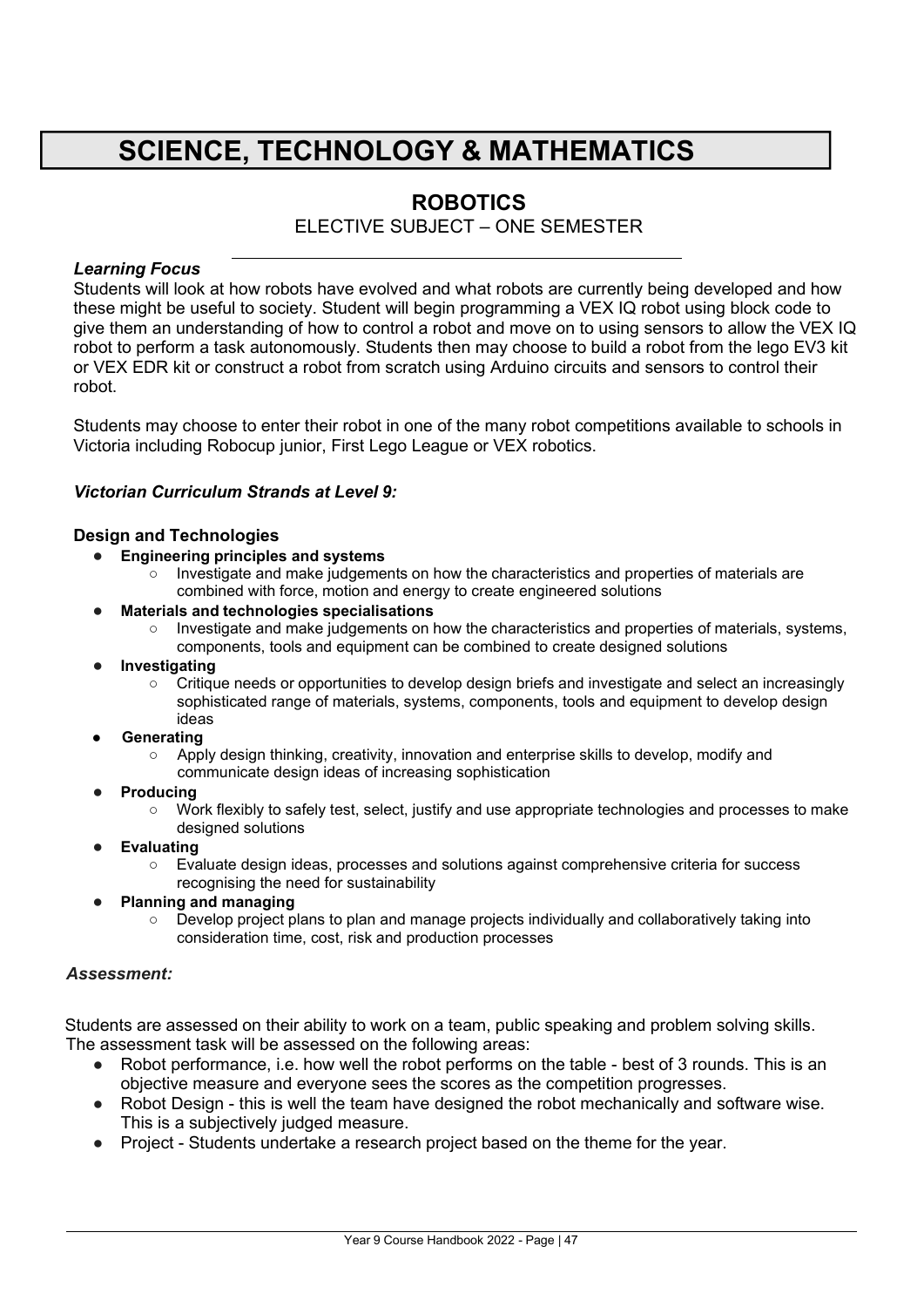### **INFORMATION TECHNOLOGY**

ELECTIVE SUBJECT – ONE SEMESTER

### <span id="page-47-0"></span>*Learning Focus*

The Digital Technologies curriculum aims to ensure that students can:

- Design, create, manage and evaluate sustainable and innovative digital solutions to meet and redefine current and future needs
- Use computational thinking and the key concepts of abstraction; data collection, representation and interpretation; specification, algorithms and development to create digital solutions

Apply systems thinking to monitor, analyse, predict and shape the interactions within and between information systems and the impact of these systems on individuals, societies, economies and environments

- Confidently use digital systems to efficiently and effectively automate the transformation of data into information and to creatively communicate ideas in a range of settings
- Apply protocols and legal practices that support safe, ethical and respectful communications and collaboration with known and unknown audiences.

### *Victorian Curriculum Strands*

The curriculum foci for Year 9 Information Technology are established by the VCAA in their Digital Technologies Curriculum. The relevant standards for Year 9 and assessed in this unit are as follows:

- **● Digital Systems**
	- Investigate the role of hardware and software in managing, controlling and securing the movement of and access to data in networked digital systems
- **● Data and Information**
	- Analyse simple compression of data and how content data are separated from presentation
	- Develop techniques for acquiring, storing and validating quantitative and qualitative data from a range of sources, considering privacy and security requirements
	- Analyse and visualise data to create information and address complex problems, and model processes, entities and their relationships using structured data
	- Manage and collaboratively create interactive solutions for sharing ideas and information online, taking into account social contexts and legal responsibilities

### **● Creating Digital Solutions**

- Design the user experience of a digital system, evaluating alternative designs against criteria including functionality, accessibility, usability and aesthetics
- Develop modular programs, applying selected algorithms and data structures including using an object-oriented programming language
- Evaluate critically how well student-developed solutions and existing information systems and policies take account of future risks and sustainability and provide opportunities for innovation

#### *Assessment*

Students are assessed and reported on via a variety of classwork activities, analytical tasks, research projects and practical work including: classwork, homework, assessment tasks and tests.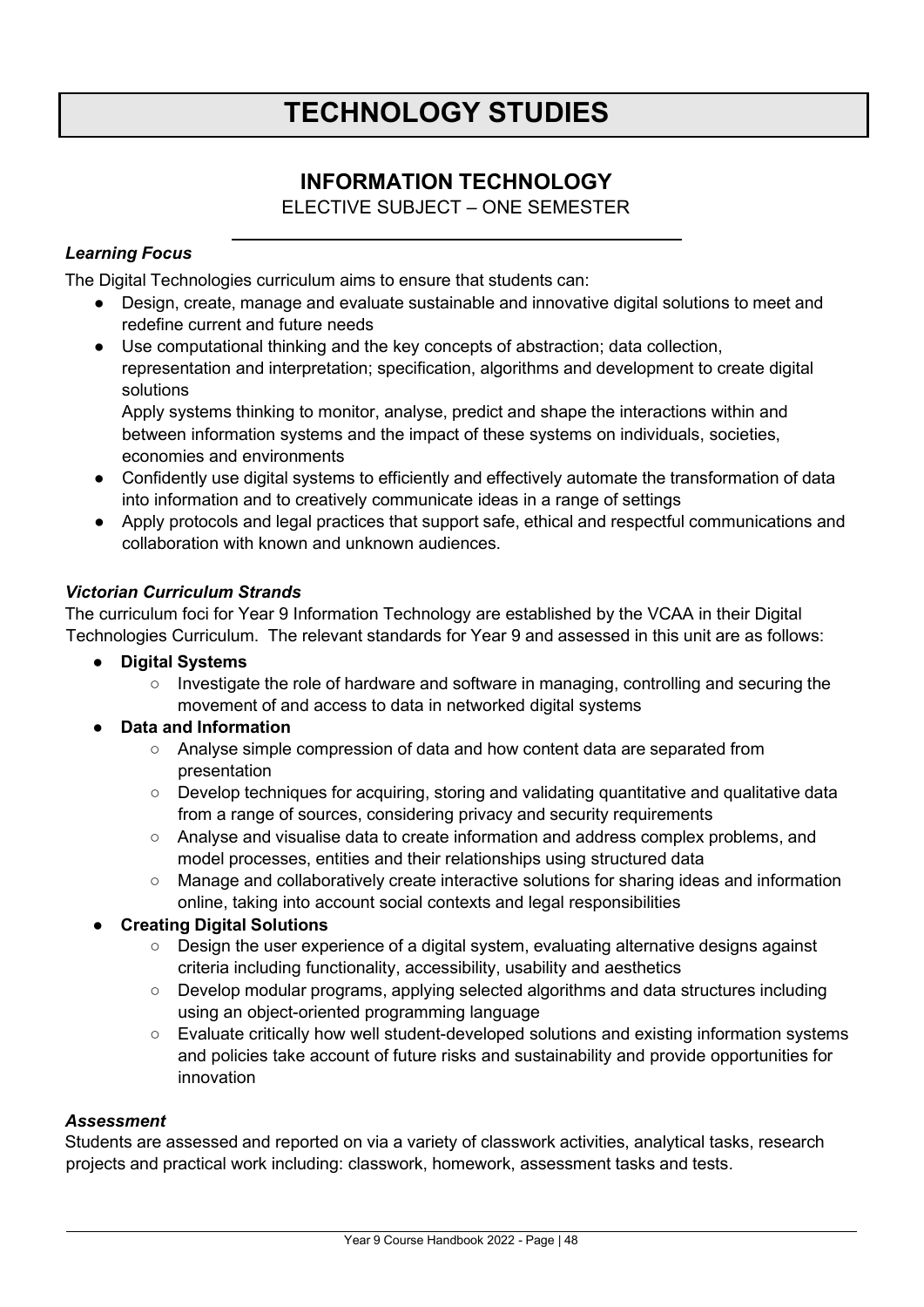### **FOOD TECHNOLOGY**

ELECTIVE SUBJECT – ONE SEMESTER

#### <span id="page-48-0"></span>*Learning Focus*

The study of Food Technology at this year level aims to provide students with more advanced knowledge and skills necessary to use a range of materials, equipment and processes to produce food products. The unit contributes to student awareness and understanding of health-related issues and their link to food. Students will develop Research Skills, increase their knowledge of International foods and factors which influence adolescent food choice.

#### *Victorian Curriculum Strands*

#### *● Creating Designed Solutions*

Investigating and Generating:

- Students work through the design process
- Design brief
- Research
- Make critical decisions about materials
- Identify a range of criteria for evaluation
- Production plan

#### Production:

■ Students safely, efficiently and hygienically produce food products using a range of techniques, equipment, tools and ingredients, taking into consideration quality and aesthetic factors

#### ○ Evaluating:

- Students critically analyse and evaluate design ideas processes, against criteria for success recognising the need for sustainability.
- Planning and Managing
	- Students will develop plans to manage projects taking into consideration time, cost, risk and production processes

- Production use of equipment and utensils to produce selected food products
- Research assignments International foods and Focus on Food cooking at home assignment
- Design Brief design own healthy fast food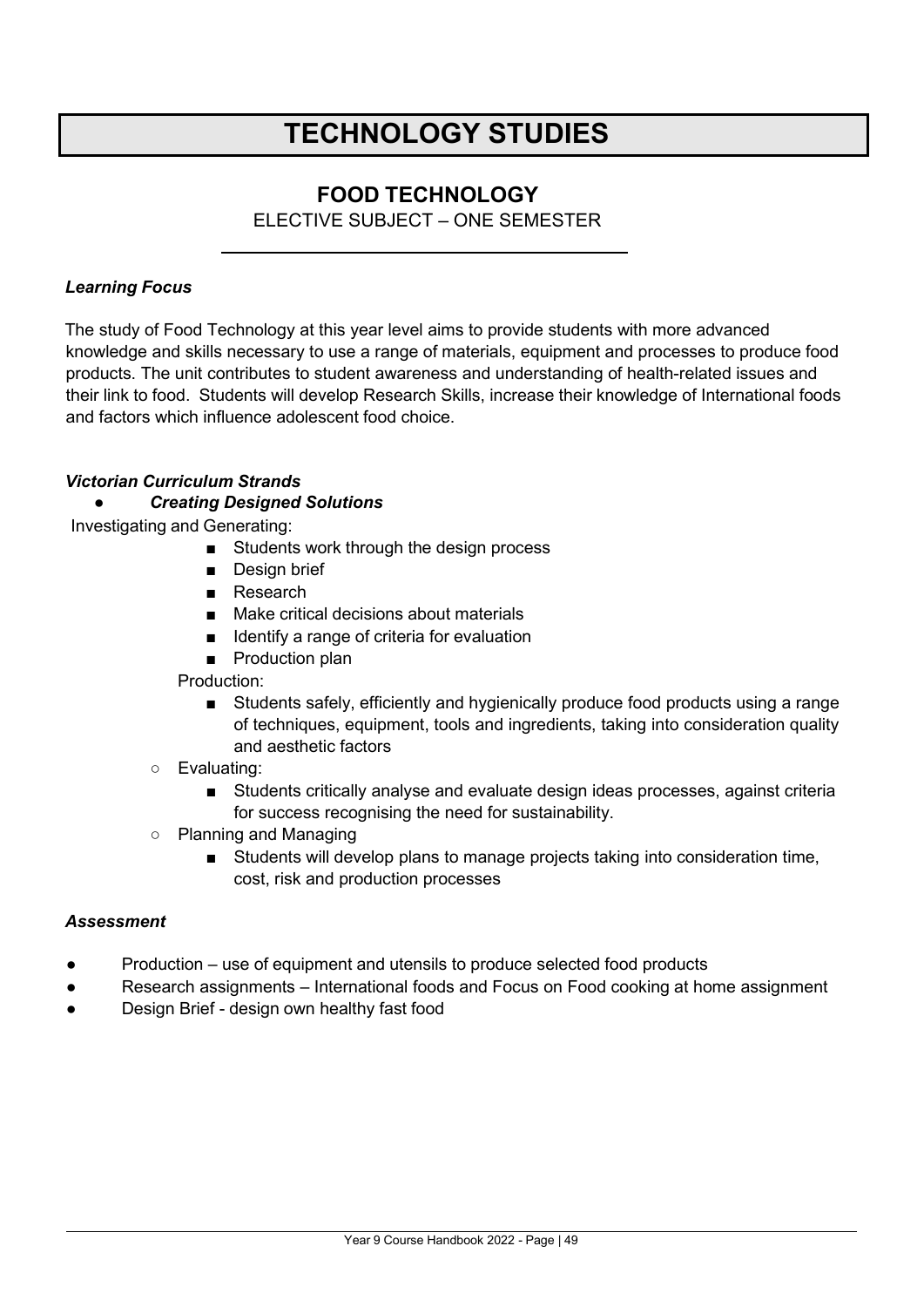### **WOOD TECHNOLOGY**

ELECTIVE SUBJECT – ONE SEMESTER

### *Learning Focus*

The study of Design and Technologies at this year level aims to promote understanding of the technology process, working with design briefs, investigating function and aesthetics, developing he capacity to model, assemble and disassemble work and developing evaluation criteria.

#### *Victorian Curriculum Strands*

*● Creating Designed Solutions* ○

#### **Investigating and Generating**:

- Students work through the design process
- Design brief
- Research
- Generate designs and justify preferred options
- Make critical decisions about materials
- Identify a range of criteria for evaluation
- Production plan

#### **Producing:**

■ Students safely, responsibly and using protective clothing, when necessary, produce a range of products from a variety of materials (plastic, wood, metal)

#### **Evaluating:**

■ Students evaluate design ideas and productions

#### **Planning and Managing**

■ Students use processes to coordinate production of designed solutions

#### *Assessment*

A range of assessment methods will be used including:

- Practical tasks
- Written Tasks
- Research assignment
- Design folio task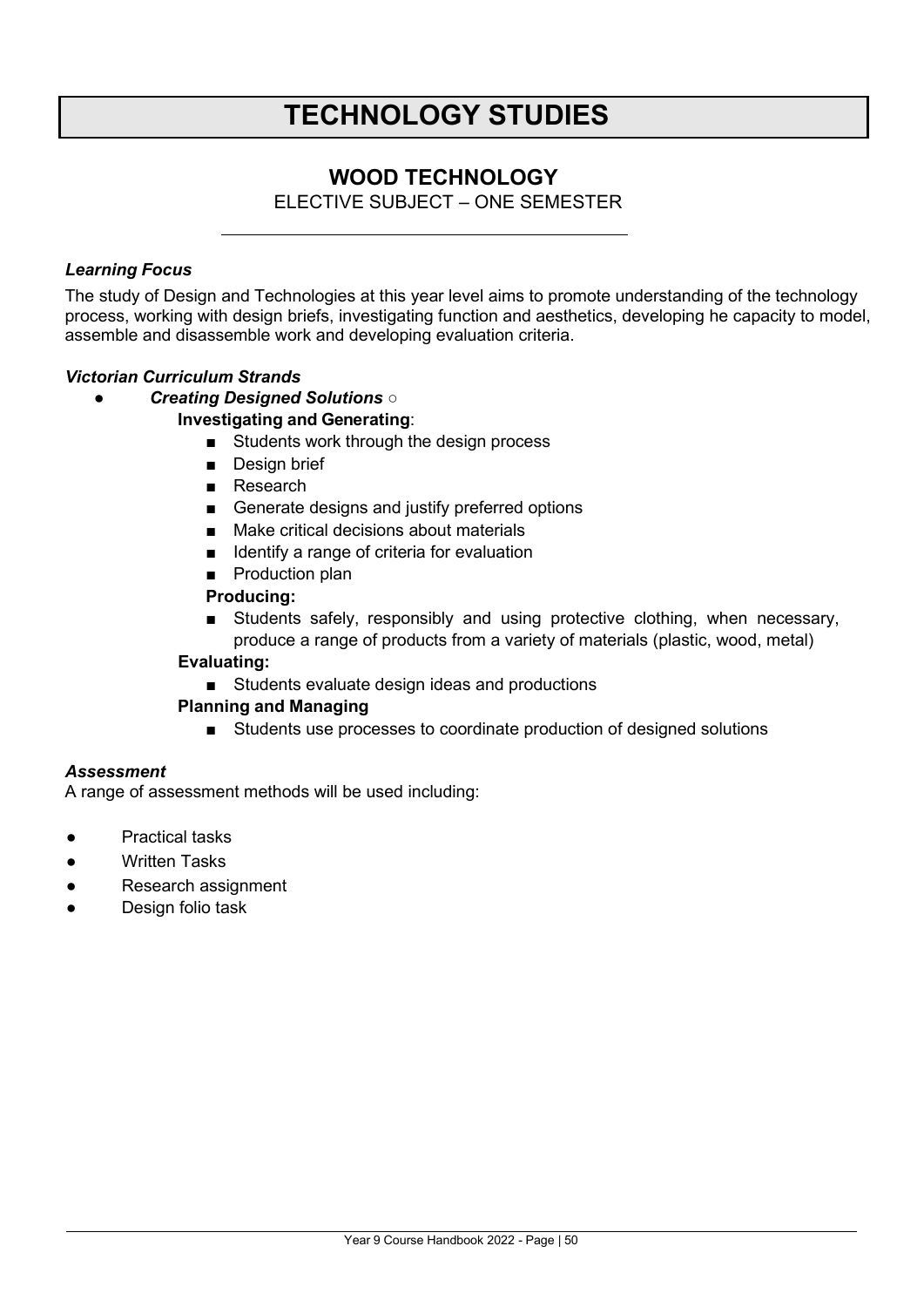### **TEXTILES TECHNOLOGY**

### ELECTIVE SUBJECT – ONE SEMESTER

#### *Learning Focus*

The study of Design, Creativity and Technology at this year level aims to promote understanding of the technology process, working with design briefs, investigating function and aesthetics, developing the capacity to model, assemble and disassemble products, communicating ideas, considering risk assessment, documenting work and developing evaluation criteria.

#### *Victorian Curriculum Strands*

#### *● Creating Designed Solutions* ○

Investigating andGenerating:

- Students work through the design process
- Design briefs
- Research
- Generate designs and justify preferred options
- Make critical decisions about materials including sustainability considerations
- Identify a range of criteria for evaluation

Producing:

- Students safely, responsibly and using protective clothing, when necessary,produce:
- Felting and hand/machine embroidery
- Hoodie garment

#### Evaluating:

■ Students use evaluation criteria and critical analysis to make appropriate suggestions for changes to their products that would lead to an improved outcome.

Planning and Managing

■ Students use processes to coordinate production of designed solutions

- **Practical tasks**
- **Folio tasks**
- Research assignments History of Fashion, choosing an era